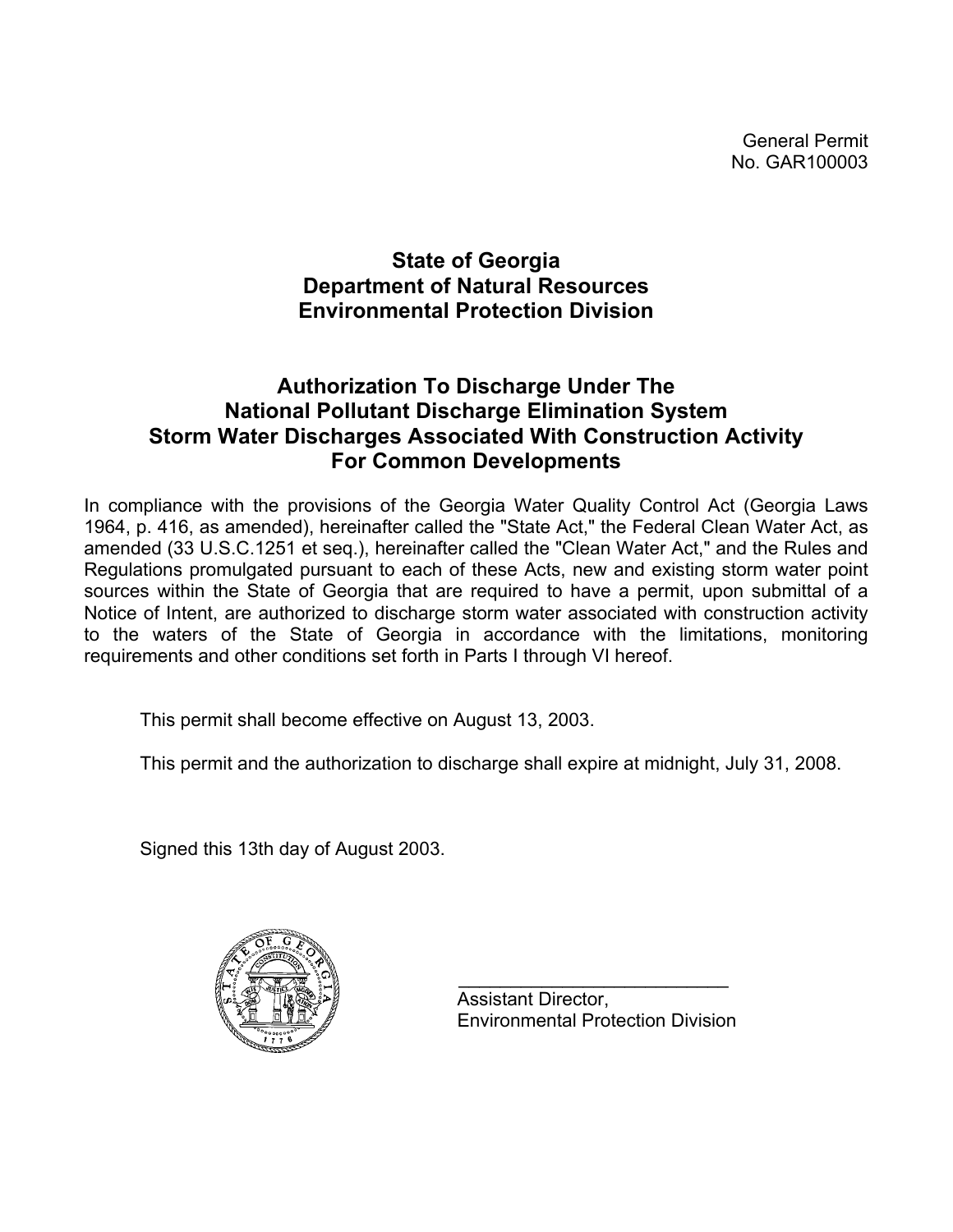## **TABLE OF CONTENTS**

## **Section**

#### Page

Part I. COVERAGE UNDER THIS PERMIT

## Part II. NOTICE OF INTENT REQUIREMENTS

### PART III. SPECIAL CONDITIONS, MANAGEMENT PRACTICES, PERMIT VIOLATIONS AND OTHER **LIMITATIONS**

## Part IV. EROSION, SEDIMENTATION AND POLLUTION CONTROL PLAN

### Part V. STANDARD PERMIT CONDITIONS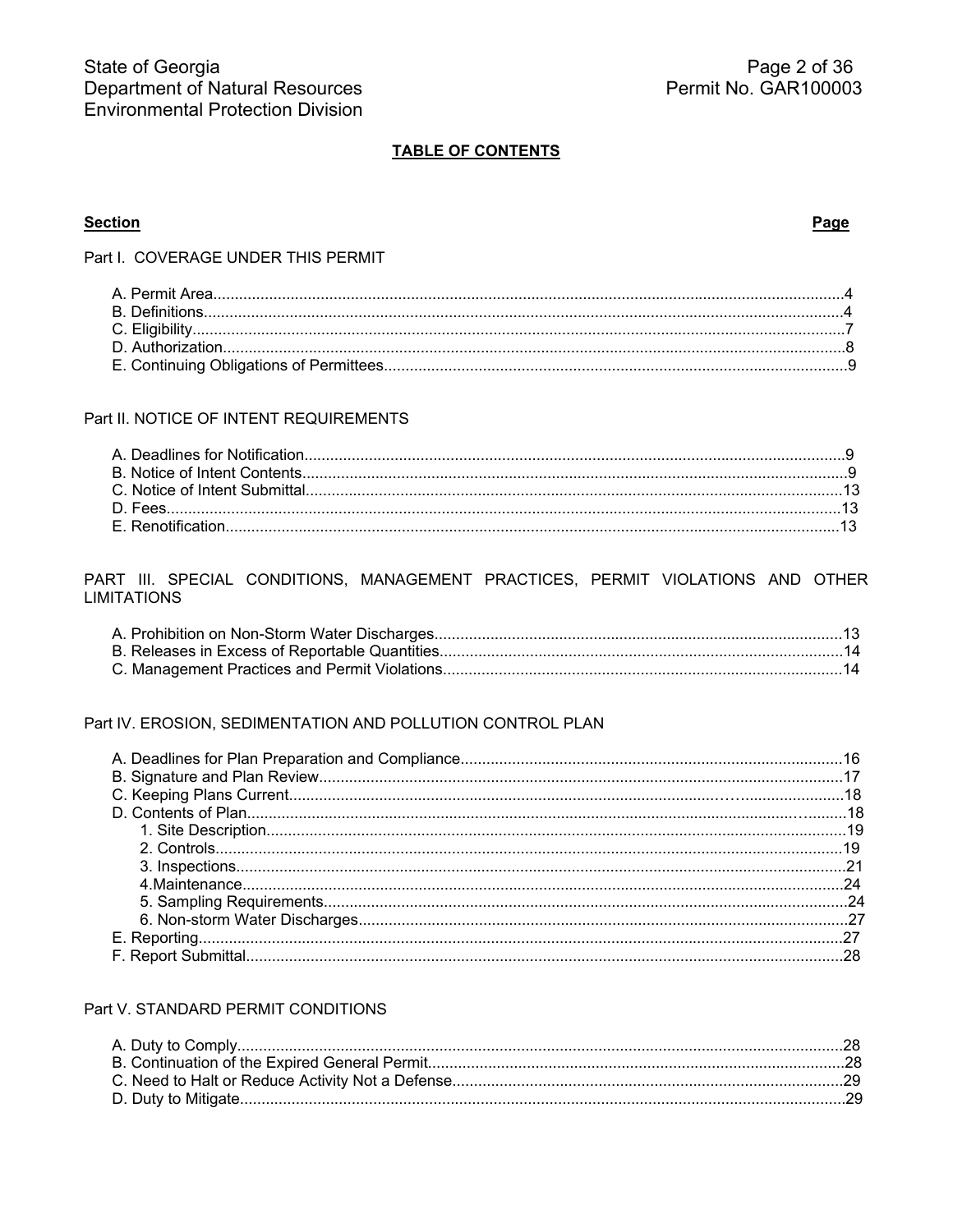# Part VI. TERMINATION OF COVERAGE

|--|--|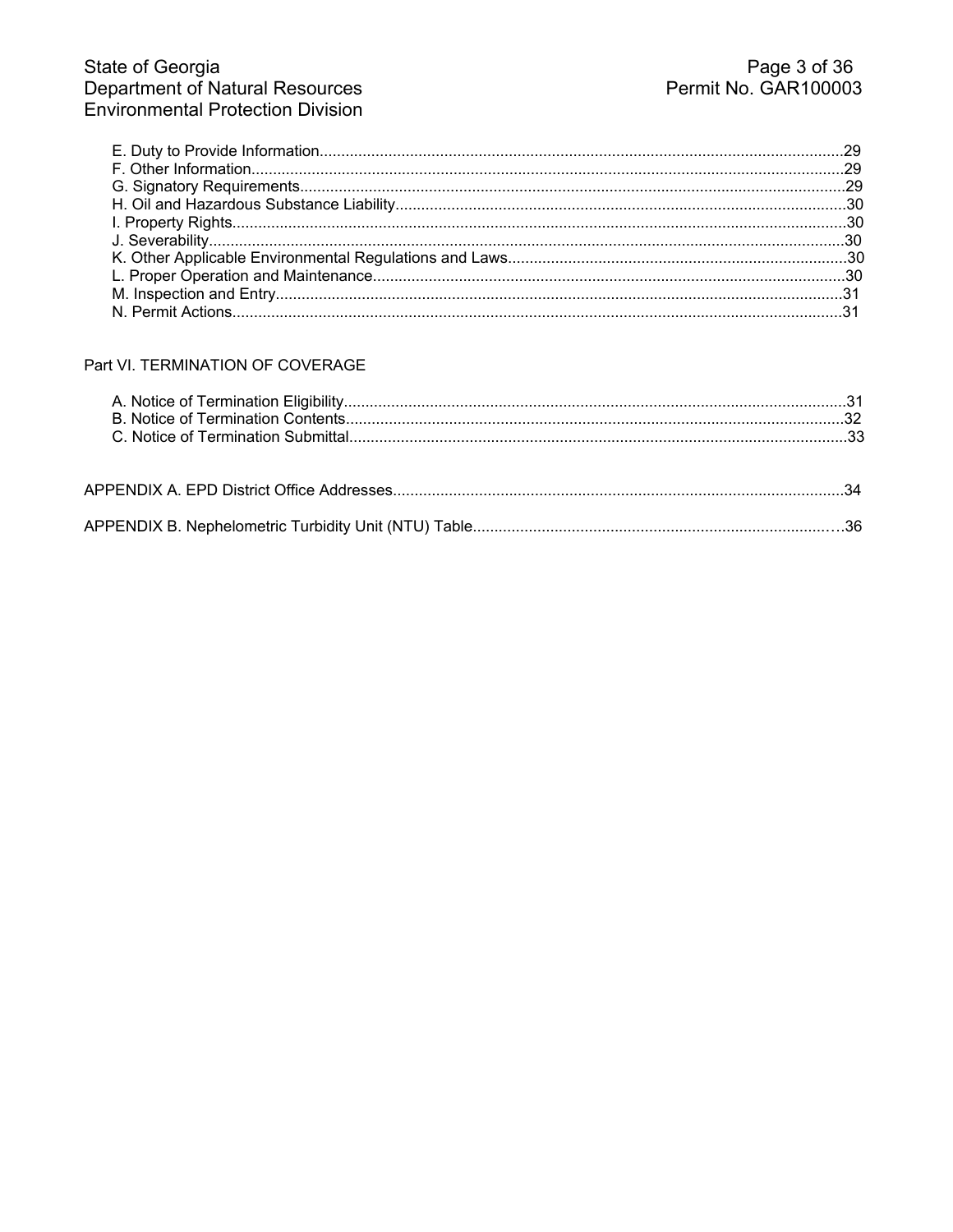# **Part I. COVERAGE UNDER THIS PERMIT**

## **A. Permit Area.**

This permit regulates point source discharges of storm water to the waters of the State of Georgia from construction activities, as defined in this permit.

**B. Definitions.** All terms used in this permit shall be interpreted in accordance with the definitions as set forth in the Georgia Water Quality Control Act (Act) and the Georgia Rules and Regulations for Water Quality Control Chapter 391-3-6 (Rules), unless otherwise defined in this permit:

1. "Best Management Practices" (BMPs) means schedules of activities, prohibitions of practices, maintenance procedures, and other management practices to prevent and minimize erosion and resultant sedimentation, which are consistent with, and no less stringent than, those practices contained in the "Manual for Erosion and Sediment Control in Georgia" (Manual) published by the State Soil and Water Conservation Commission as of January 1 of the year in which the land-disturbing activity was permitted to prevent or reduce the pollution of waters of Georgia. BMPs also include treatment requirements, operating procedures, and practices to control site runoff, spillage or leaks, sludge or waste disposal, or drainage from raw material storage.

2. "Blanket NOI" means a Notice of Intent to be used by utility companies and/or utility contractors acting as secondary permittees that covers all construction activities in common developments during the calendar year for which the NOI is submitted.

3. "Buffer" means the area of land immediately adjacent to the banks of state waters in its natural state of vegetation, which facilitates the protection of water quality and aquatic habitat.

4. "Commencement of Construction" means the initial disturbance of soils associated with clearing, grading, or excavating activities or other construction activities.

5. "Common Development" means a contiguous area where multiple, separate, and distinct construction activities may be taking place at different times on different schedules under one plan of development or sale.

6. "Construction Activity" means the disturbance of soils associated with clearing, grading, excavating, filling of land, or other similar activities which may result in soil erosion. Construction activity does not include agricultural and silvicultural practices.

7. "CPESC" means Certified Professional in Erosion and Sediment Control with current certification by Certified Professional in Erosion and Sediment Control Inc., a corporation registered in North Carolina, which is also referred to as CPESC or CPESC, Inc.

8. "CWA" means Federal Clean Water Act (formerly referred to as the Federal Water Pollution Control Act or Federal Water Pollution Control Act Amendments of 1972).

9. "Design Professional" means a professional licensed by the State of Georgia in the field of: engineering, architecture, landscape architecture, forestry, geology, or land surveying; or a person that is a Certified Professional in Erosion and Sediment Control (CPESC) with a current certification by Certified Professional in Erosion and Sediment Control Inc.

10. "Director" means the Director of the Environmental Protection Division or an authorized representative.

11. "Division" means the Environmental Protection Division of the Department of Natural Resources.

12. "Erosion" means the process by which land surface is worn away by the action of wind, water, ice or gravity.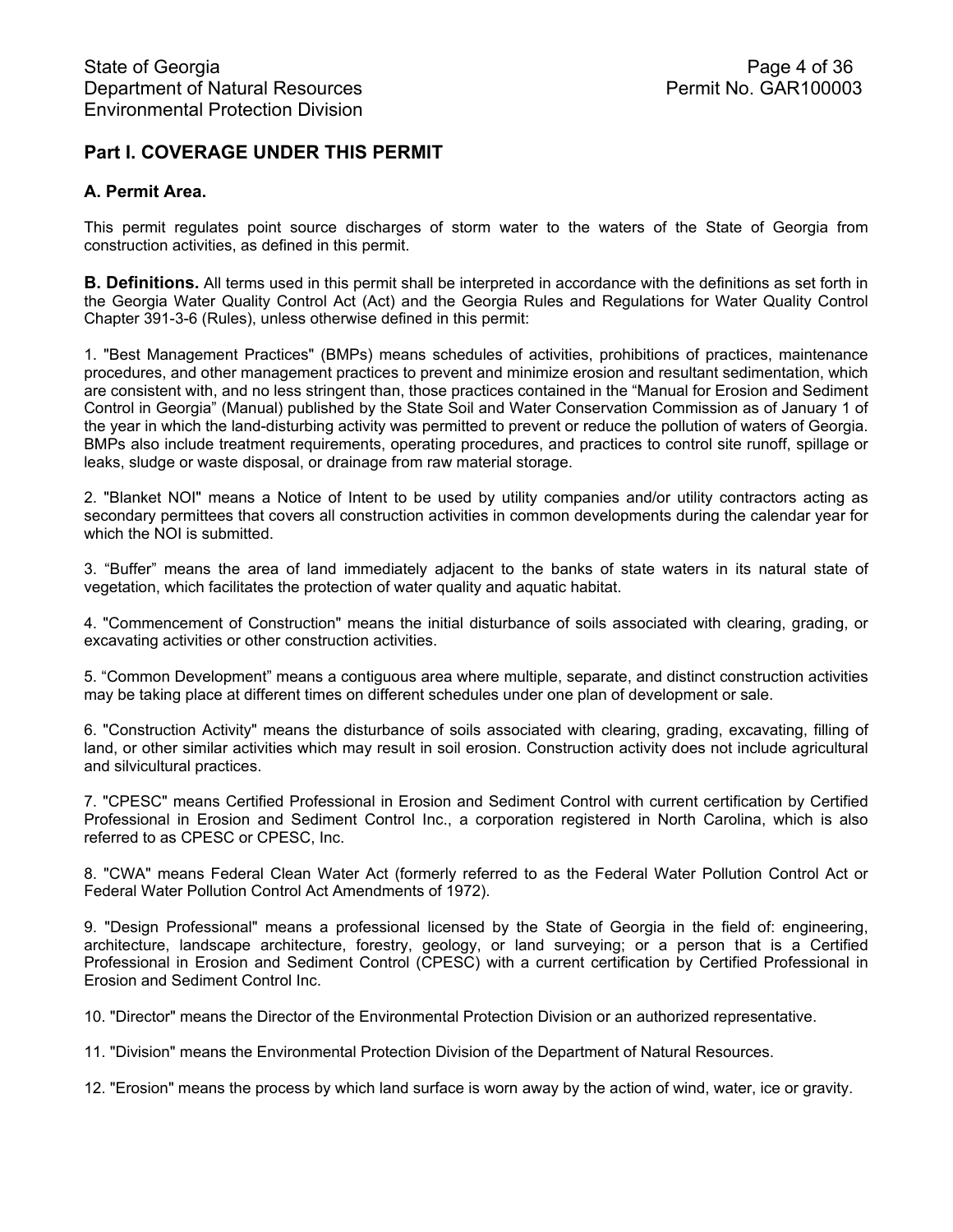13. "Filling" means the placement of any soil or solid material either organic or inorganic on a natural ground surface or an excavation.

14. "Final Stabilization" means that all soil disturbing activities at the site have been completed, and that for unpaved areas and areas not covered by permanent structures, 100% of the soil surface is uniformly covered in permanent vegetation with a density of 70% or greater, or equivalent permanent stabilization measures (such as the use of rip rap, gabions, permanent mulches or geotextiles) have been used. Permanent vegetation shall consist of: planted trees, shrubs, perennial vines; a crop of perennial vegetation appropriate for the time of year and region; or a crop of annual vegetation and a seeding of target crop perennials appropriate for the region. Final stabilization applies to each phase of construction.

15. "General Contractor" means the operator of the common development or site.

16. "Impossible" means the monitoring location(s) are either physically or legally inaccessible, or access would cause danger to life or limb.

17. "Individual Builder" means an Owner or Operator within a common development who is not a primary permittee.

18. "Local Issuing Authority" means the governing authority of any county or municipality which is certified pursuant to Official Code of Georgia Section 12-7-8(a).

19. "Mass Grading" means the movement of earth by mechanical means to alter the gross topographic features (elevations, slopes, etc.) to prepare a site for final grading and the construction of facilities (buildings, roads, parking, etc.).

20. "Nephelometric Turbidity Unit (NTU)" means a numerical unit of measure based upon photometric analytical techniques for measuring the light scattered by fine particles of a substance in suspension.

21. "NOI" means Notice of Intent to be covered by this permit (see Part II).

22. "NOT" means Notice of Termination (see Part VI).

23. "Operator" means the entity that has the primary day-to-day operational control of those activities at the facility necessary to ensure compliance with Erosion, Sedimentation and Pollution Control Plan and permit conditions.

24. "Other Water Bodies" means ponds, lakes, marshes and swamps which are waters of the State.

25. "Outfall" means the location where storm water, in a discernible, confined and discrete conveyance, leaves a facility or site or, if there is a receiving water on site, becomes a point source discharging into that receiving water.

26. "Owner" means the legal title holder to the real property on which is located the facility or site where construction activity takes place.

27. "Permittee" means any entity that has submitted a Notice of Intent.

28. "Phase" or "Phased" means sub-parts or segments of construction projects where the sub-part or segment is constructed and stabilized prior to completing the entire construction site.

29. "Point Source" means any discernible, confined, and discrete conveyance, including but not limited to, any pipe, ditch, channel, tunnel, conduit, well, discrete fissure or container from which pollutants are or may be discharged. This term also means sheetflow which is later conveyed via a point source to waters of the State. This term does not include return flows from irrigated agriculture or agricultural storm water runoff.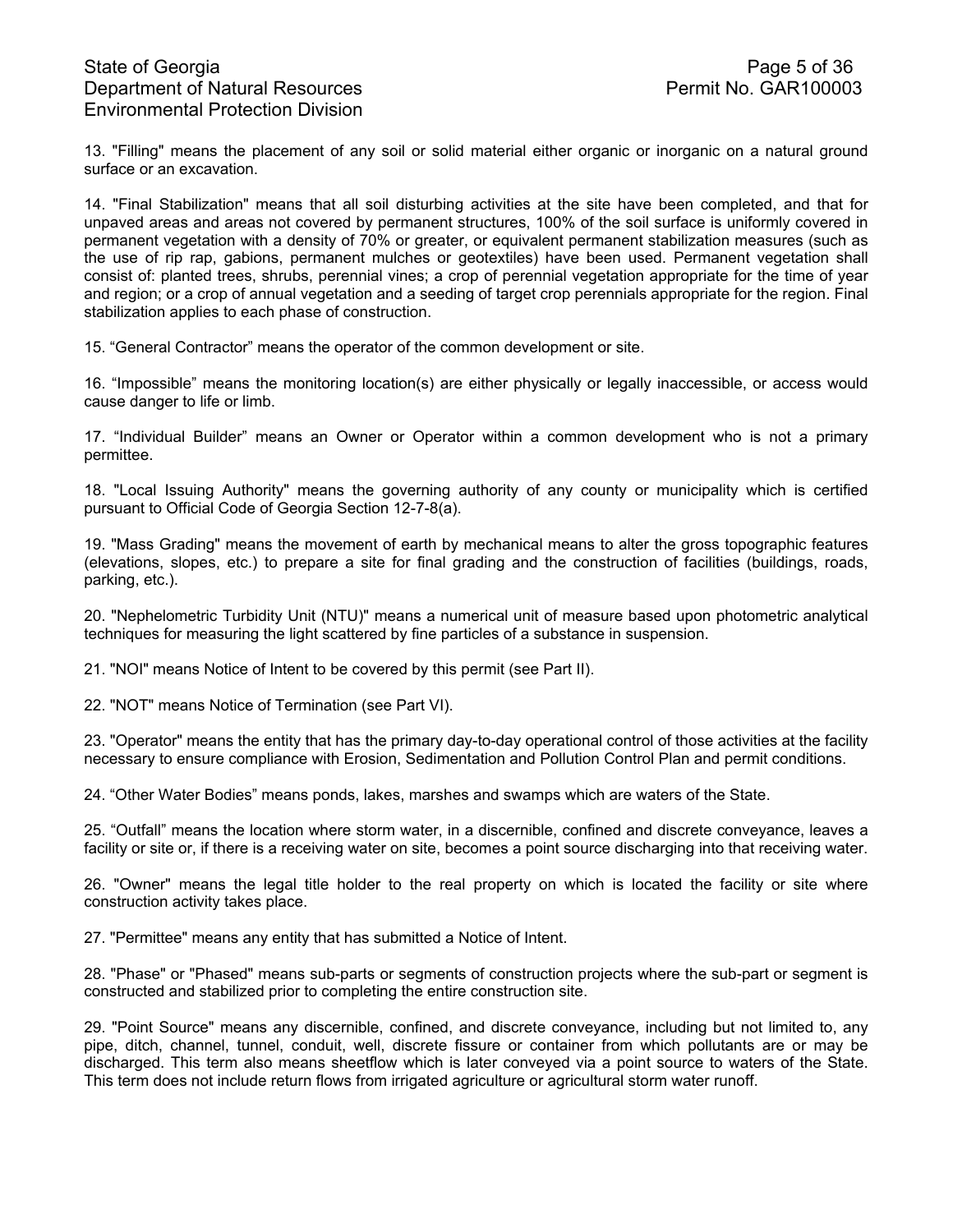30. "Primary Permittee" means the Owner or the Operator or both of a tract of land for a common development.

31. "Primary Trout Waters" means streams supporting a self-sustaining population of Rainbow, Brown, or Brook Trout as indicated in the Rules and Regulations for Water Quality Control, Chapter 391-3-6 at www.dnr.state.ga.us/dnr/environ.

32. "Proper design" and "properly designed" means designed in accordance with the design requirements and specifications contained in the "Manual for Erosion and Sediment Control in Georgia" (Manual) published by the State Soil and Water Conservation Commission as of January 1 of the year in which the land-disturbing activity was permitted and amendments to the Manual as approved by the State Soil and Water Conservation Commission up until the date of NOI submittal.

33. "Qualified Personnel" means a person who has successfully completed an erosion and sediment control short course eligible for continuing education units, or an equivalent course approved by EPD and the State Soil and Water Conservation Commission. After December 31, 2006, a Qualified Person means a person who has successfully completed the appropriate certification course approved by the State Soil and Water Conservation Commission.

34. "Receiving Water(s)" means waters of the State supporting warm water fisheries, or waters of the State classified as trout streams, into which the runoff of storm water from a construction activity will actually discharge, either directly or indirectly.

35. "Secondary Permittee" means an individual builder, utility company, or utility contractor that conducts a construction activity within a common development.

36. "Secondary Trout Waters" means streams with no evidence of natural trout reproduction but capable of supporting trout throughout the year as indicated in the Rules and Regulations for Water Quality Control, Chapter 391-3-6 at www.dnr.state.ga.us/dnr/environ.

37. "Sediment" means solid material, both organic and inorganic, that is in suspension, is being transported, or has been moved from its site of origin by, wind, water, ice, or gravity as a product of erosion.

38. "Sedimentation" means the action or process of forming or depositing sediment.

39. "Sheetflow" means runoff which flows over the ground surface as a thin, even layer, not concentrated in a channel.

40. "Site" or "Construction Site" means a facility of any type on which construction activities are occurring or are to occur which may result in the discharge of pollutants from a point source into the waters of the State.

41. "Storm Water" means storm water runoff, snow melt runoff, and surface runoff and drainage.

42. "Structural Erosion and Sediment Control Practices" means measures for the stabilization of erosive or sediment producing areas by utilizing the mechanical properties of matter for the purpose of either changing the surface of the land or storing, regulating or disposing of runoff to prevent excessive sediment loss.

43. "Sub-contractor" means an entity employed or retained by the permittee to conduct any type of construction activity at a site or common development. Sub-contractors are not permittees unless they meet the definition of either a primary, secondary or tertiary permittee.

44. "Surface Water Drainage Area" means the hydrologic area starting from the lowest downstream point where the storm water from the construction activity enters the receiving water(s) and following the receiving water(s) upstream to the highest elevation of land that divides the direction of water flow. This boundary will connect back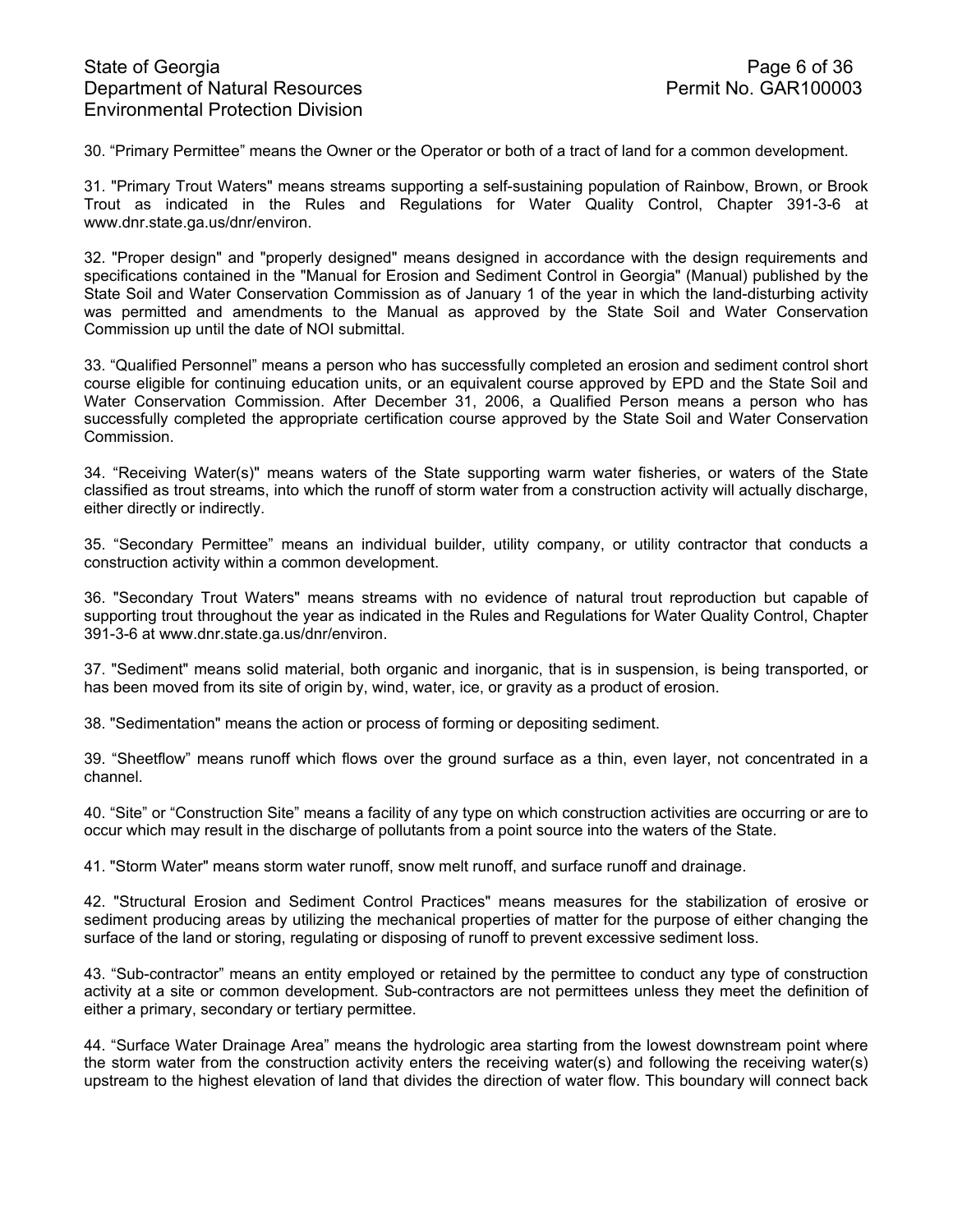with the storm water entrance point. Boundary lines follow the middle of the highest ground elevation or halfway between contour lines of equal elevation.

45. "Tertiary Erosion Control Plan" (TEC plan) means a site specific plan prepared for a tertiary permittee's lot(s) by qualified personnel in accordance with Part VI.A.2.(i). of this permit.

46. "Tertiary Permittee" means either the Owner or Operator of a remaining lot within a surface water drainage area of a common development where the primary permittee has submitted a Notice of Termination in accordance with Part VI.A.2.(i). of this permit.

47. "Trout Streams" means waters of the State classified as either primary trout waters or secondary trout waters, as designated in the Rules and Regulations for Water Quality Control, Chapter 391-3-6 at www.dnr.state.ga.us/dnr/environ.

48. "USGS Topographic Map" means a current quadrangle, 7½ minute series map prepared by the United States Department of the Interior, Geological Survey.

49. "Utility Company or Utility Contractor" means, for purposes of this Permit, an entity or sub-contractor that is responsible, either directly or indirectly, for the construction, installation, and maintenance of conduits, pipes, pipelines, cables, wires, trenches, vaults, manholes, and similar structures or devices for the conveyance of natural gas (or other types of gas), liquid petroleum products, electricity, telecommunications (telephone, data, television, etc.), water or sewage.

50. "Vegetative Erosion and Sediment Control Practices" means measures for the stabilization of erosive or sediment producing areas by covering the soil with: (1) permanent seeding, sprigging or planting, producing longterm vegetative cover; (2) temporary seeding, producing short-term vegetative cover; or (3) sodding, covering areas with a turf of perennial sod forming grass.

51. "Waters Supporting Warm Water Fisheries" means all waters of the State that sustain, or has the potential to sustain, aquatic life but excluding trout waters and man-made conveyances primarily intended to transport storm water.

52. "Waters of Georgia" or "Waters of the State" means any and all rivers, streams, creeks, branches, lakes, reservoirs, ponds, drainage systems, springs, wells, wetlands, and all other bodies of surface or subsurface water, natural or artificial, lying within or forming a part of the boundaries of the state which are not entirely confined and retained completely upon the property of a single individual, partnership, or corporation.

## **C. Eligibility.**

**1. Construction Activities.** This permit authorizes, subject to the conditions of this permit:

a. all discharges of storm water associated with common plans of development or sale, or other construction activity where the primary permittee chooses to use secondary permittees, that will result in land disturbance equal to or greater than one (1) acre occurring on or before, and continuing after, the effective date of this permit, (henceforth referred to as existing storm water discharges from construction activities) except for discharges identified under Part I.C.3. Storm water discharges from construction activities involving less than one (1) acre and which are part of a larger common development (i.e., greater than one (1) acre; henceforth referred to as existing common development) occurring on or before, and continuing after, the effective date of this permit are authorized subject to the conditions of this permit; and

b. all discharges of storm water associated with common plans of development or sale, or other construction activity where the primary permittee chooses to use secondary permittees, that will result in land disturbance equal to or greater than one (1) acre occurring after the effective date of this permit,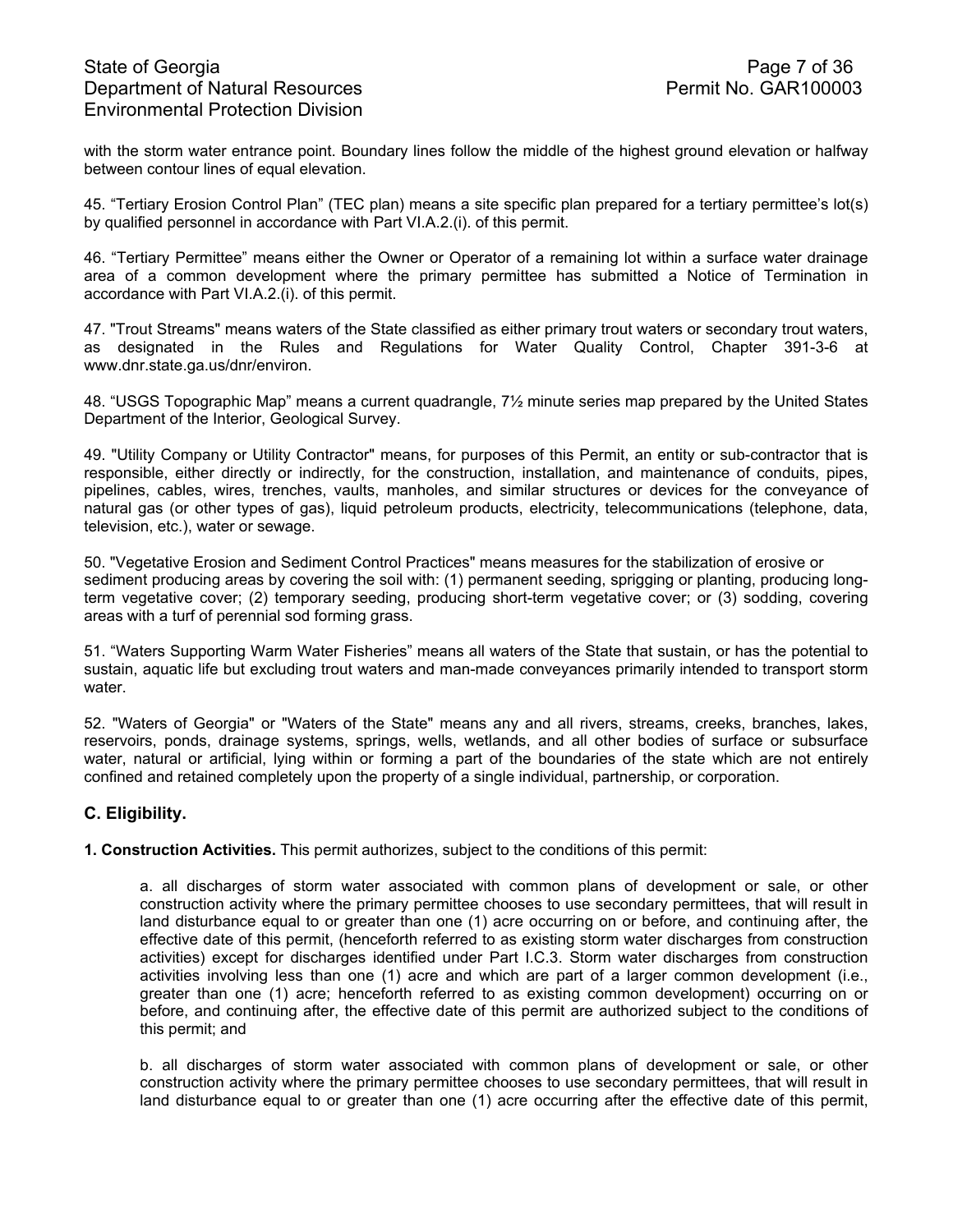# State of Georgia **Page 8 of 36** Department of Natural Resources **Permit No. GAR100003** Environmental Protection Division

(henceforth referred to as storm water discharges from construction activities), except for discharges identified under Part I.C.3. Storm water discharges from construction activities involving less than one (1) acre and which are part of a larger common development (i.e., greater than one (1) acre ) are authorized subject to the conditions of this permit.

**2. Mixed Storm Water Discharges.** This permit may only authorize a storm water discharge from a construction site or construction activities that is mixed with a storm water discharge from an industrial source or activity other than construction where:

 a. the industrial source or activity other than construction is located on the same site as the construction activity and is an integral part of the construction activity;

 b. the storm water discharges associated with industrial activity from the areas of the site where construction activities are occurring are in compliance with the terms of this permit; and

c. storm water discharges associated with industrial activity from the areas of the site where industrial activity other than construction are occurring are covered by a different NPDES general permit or individual permit authorizing such discharges and the discharges are in compliance with a different NPDES permit.

**3. Limitations on Coverage.** The following storm water discharges from construction sites are not authorized by this permit:

a. storm water discharges associated with an industrial activity that originate from the site after construction activities have been completed and the site has undergone final stabilization;

b. discharges that are mixed with sources of non-storm water other than discharges which are identified in Part III.A.2. of this permit and which are in compliance with Part IV.D.6. (non-storm water discharges) of this permit;

c. storm water discharges associated with industrial activity that are subject to an existing NPDES individual or general permit. Such discharges may be authorized under this permit after an existing permit expires provided the existing permit did not establish numeric limitations for such discharges; and

d. storm water discharges from construction sites that the Director (EPD) has determined to be or may reasonably be expected to be contributing to a violation of a water quality standard.

**4. Compliance with Water Quality Standards.** No discharges authorized by this permit shall cause violations of Georgia's in-stream water quality standards as provided by the Rules and Regulations for Water Quality Control, Chapter 391-3-6-.03.

## **D. Authorization.**

1. Any person desiring coverage under this permit as either a primary permittee, a secondary permittee or a tertiary permittee must submit a Notice of Intent (NOI) to the EPD and the NOI must be received by the EPD in accordance with the requirements of Part II, using NOI forms provided by the EPD (or an exact photocopy thereof), in order for storm water discharges from construction sites to be authorized. A Notice of Intent for secondary permittee coverage can be submitted either concurrently with or after the submittal of a Notice of Intent by the primary permittee.

2. Unless notified by the Director to the contrary, a permittee (either primary, secondary or tertiary) who submits an NOI in accordance with the requirements of this permit is authorized to discharge storm water from construction sites under the terms and conditions of this permit fourteen (14) days after the date that the NOI is postmarked. The Director may deny coverage under this permit and require submittal of an application for an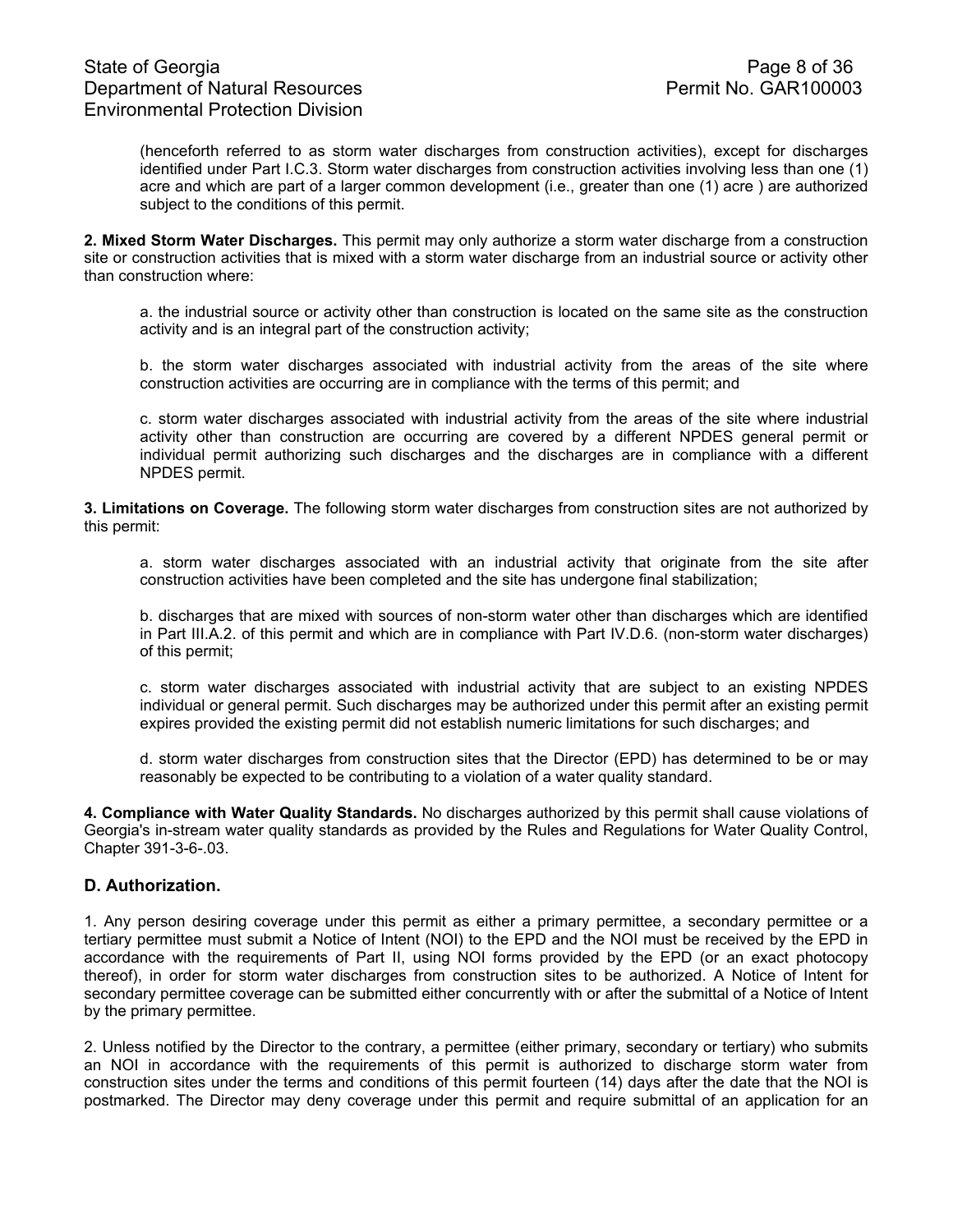individual NPDES permit based on a review of the NOI or other information. Should the Director deny coverage under this permit, coverage under this permit is authorized until the date specified in the notice of denial by the Director.

3. Where a new primary or secondary permittee is to begin work on-site after an NOI for the facility/site has been submitted, that new primary or secondary permittee must submit a new NOI in accordance with Part II. A secondary permittee is not required to submit a new NOI or re-submit an NOI when a new primary permittee is named.

**E. Continuing Obligations of Permittees.** Unless and until responsibility for a site covered under this permit is properly terminated according to the terms of the permit, the initial permittee remains responsible for compliance with all applicable terms of the permit and for any violations of said terms.

# **Part II. NOTICE OF INTENT REQUIREMENTS**

## **A. Deadlines for Notification.**

1. Except as provided in Part II.A.2., II.A.3. and II.A.5., Owners or Operators or both who intend to obtain coverage under this general permit for storm water discharges from a construction site (where construction activities begin after issuance of this permit), shall submit a Notice of Intent (NOI) in accordance with the requirements of this Part at least fourteen (14) days prior to the commencement of construction activities.

2. For sites where construction activities, subject to this permit, are occurring on or before the effective date of this permit, the Owner or Operator or both shall submit an NOI in accordance with the requirements of this part no later than sixty (60) days after the effective date of this permit.

3. A discharger is not precluded from submitting an NOI in accordance with the requirements of this part after the dates provided in Parts II.A.1. or II.A.2. of this permit. In such instances, EPD may bring an enforcement action for failure to submit an NOI in a timely manner or for any unauthorized discharges of storm water associated with construction activity that have occurred on or after the dates specified in Part II.A.1. and II.A.2.

4. Where an Owner or an Operator or both changes after an NOI has been filed, the subsequent Owner or Operator or both must file a new NOI in accordance with this Part, not later than seven (7) days before beginning work at the facility/site. A secondary permittee is not required to submit a new NOI or re-submit an NOI when a new primary permittee is named.

5. For sites where construction activities will result in land disturbance equal to or greater than one (1) acre that are required as a result of storm- or emergency-related repair work, the Owner or Operator or both shall notify the appropriate EPD district office within three (3) days of commencement of said construction activities. The Owner or Operator or both shall submit the NOI to the appropriate EPD district office as soon as possible after the stormor emergency-related event but no later than fourteen (14) days after the commencement of construction activities and shall submit the Plan in accordance with Part IV.A.8.

## **B. Notice of Intent Contents.**

**1. Primary Permittee.** A single Notice of Intent for the primary permittee (i.e. one NOI signed by the Owner or the Operator or both) shall be signed in accordance with Part V.G. of this permit and shall include the following information:

a. The site/project name, GPS location of a construction exit in the form degrees/minutes/seconds as determined by GPS unit, subdivision name (if applicable), city (if applicable) and county of the construction site for which the notification is submitted. The site location information must sufficient to accurately locate the construction site;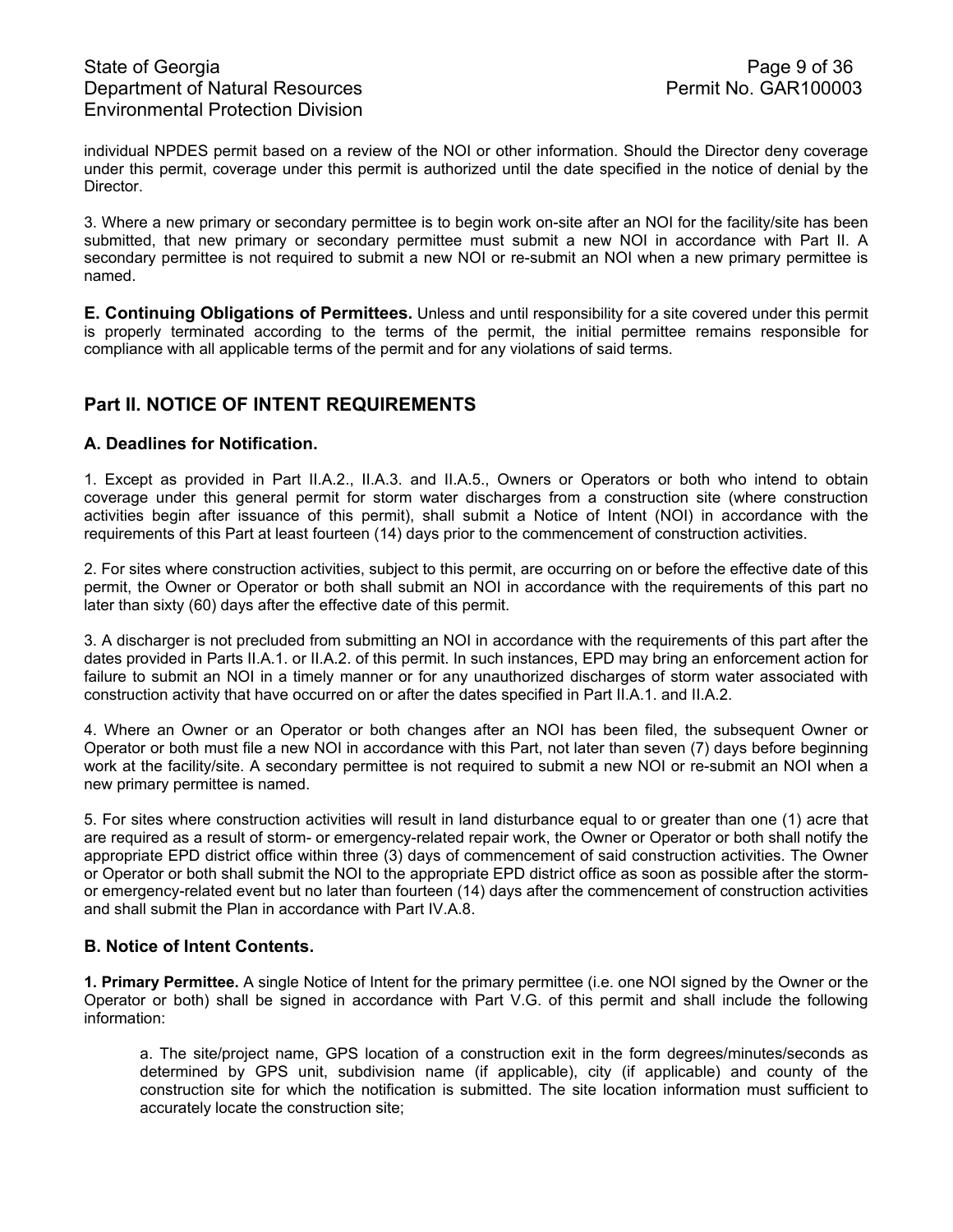b. The Operator's legal name, address, and telephone number; or the Owner's legal name, address, and telephone number;

c. The name and telephone number of the individual to whom the permittee has assigned the responsibility for the daily operational control (i.e., construction superintendent, etc.) of the site;

d. The name of the initial receiving water(s) or if unnamed the first named blue line stream indicated on the appropriate USGS Topographic map, and when the discharge is through a municipal separate storm sewer system (MS4), the name of the local government operating the municipal separate storm sewer system and the name of the receiving water(s) which receives the discharge from the MS4, and the permittee's determination of whether the receiving water(s) supports warm water fisheries or is a trout stream as indicated in the Rules and Regulations for Water Quality Control, Chapter 391-3-6.

e. An estimate of project start date and completion date, a schedule for the timing of the various construction activities, the number of acres of the site on which soil will be disturbed and the surface water drainage area (if applicable). For projects that began on or before the effective date of this permit, the start date must be the actual start date of construction;

f. A certification that an Erosion, Sedimentation and Pollution Control Plan (Plan) has been prepared in accordance with Part IV of this permit, and that such Plan provides for compliance with this permit provided however, that for construction activities that began on or before the effective date of this permit, the certification shall state that a Plan will be prepared in accordance with Part IV of this permit, and that such Plan will provide for compliance with this permit;

g. An estimate of the number of secondary permittees, if applicable;

h. The type of construction activity category (from those listed on the NOI) conducted at the site;

i. The location of the receiving water(s) or outfall(s) or a combination of receiving water(s) and outfall(s) to be monitored on a map or drawing of appropriate scale. When it is determined by the primary permittee that some or all of the outfall(s) will be monitored, the applicable nephelometric turbidity unit (NTU) selected from Appendix B (i.e. based upon the size of the facility or common development and the surface water drainage area) must be shown for each outfall to be monitored. The following certification shall be signed in accordance with Part V.G. of this permit:

"I certify that the receiving water(s) or the outfall(s) or a combination of receiving water(s) and outfall(s) will be monitored in accordance with the Erosion, Sedimentation and Pollution Control Plan."

j. For construction activities disturbing more than 50 acres, which began after the effective date of this permit, include a single copy of the Erosion, Sedimentation, and Pollution Control Plan;

k. NOIs may be submitted for separate phases of projects with a total planned disturbance greater than 5.0 acres, provided that each phase shall not be less than 1.0 acre. Phased NOIs shall include all documentation required by this permit for each phase, including applicable fees, and

l. Any other information specified on the NOI in effect at the time of submittal.

**2. Secondary Permittee.** The Notice of Intent for each secondary permittee shall be signed in accordance with Part V.G. of this permit. The Notice of Intent shall include the following information: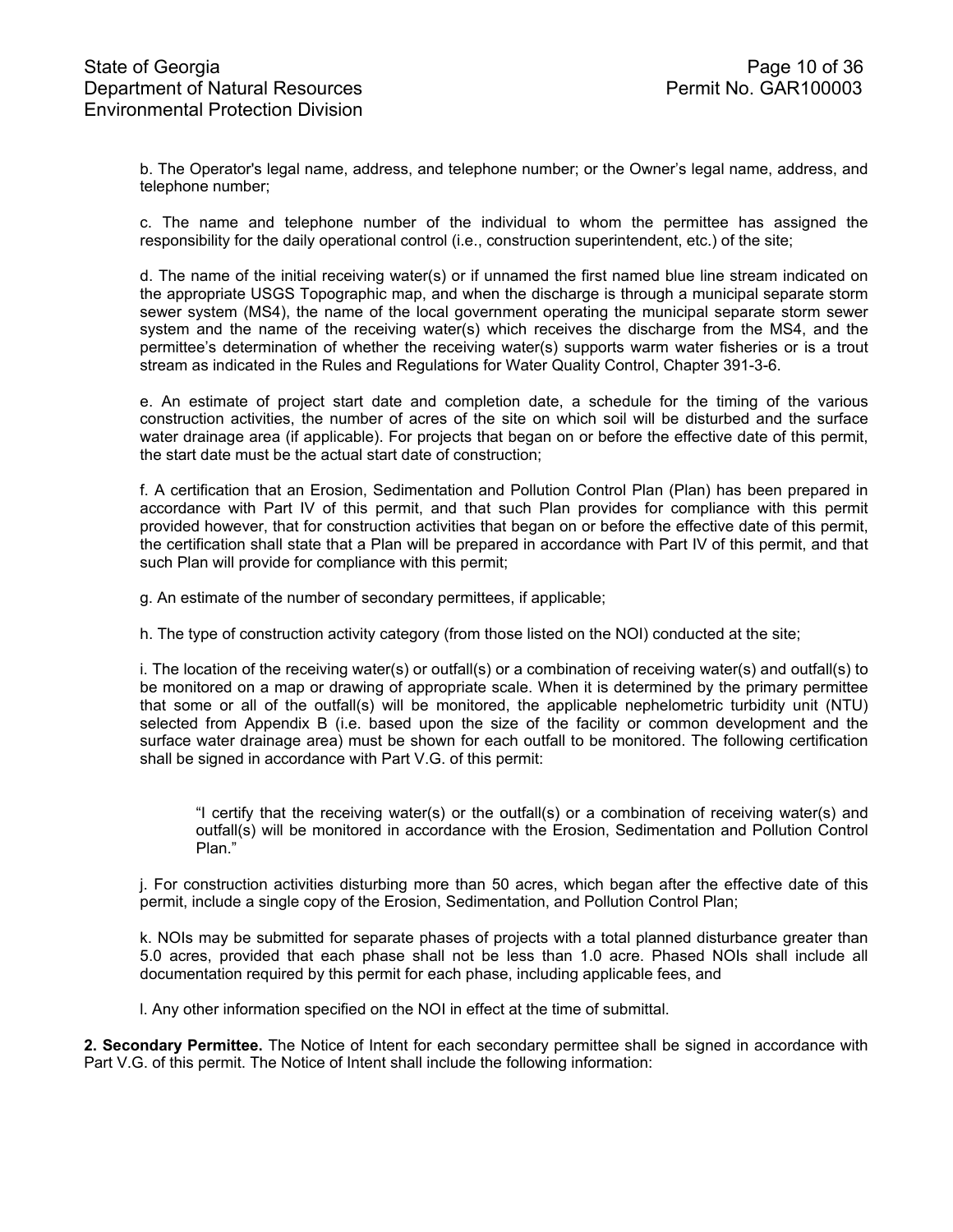a. The site/project name, site location, subdivision name (if applicable), lot number (if applicable), city (if applicable) and county of the construction site for which the notification is submitted. The site location must be sufficient to accurately locate the construction site;

b. The secondary permittee's legal name, address, and telephone number;

c. The name and address of each primary permittee (as shown on the primary permittee's NOI);

d. If this submittal is by a utility sub-contractor, the legal name, address and the telephone number of the utility sub-contractor;

e. The name and telephone number of the individual to whom the secondary permittee has assigned the responsibility for the daily operational control of the site;

f. The name of the initial receiving water(s) or if unnamed, the first named blue line stream indicated on the appropriate USGS Topographic map, and when the discharge is through a municipal separate storm sewer system (MS4), the name of the local government operating the municipal separate storm sewer system and the name of the receiving water(s) which receives the discharge from the MS4, and the permittee's determination of whether the receiving water(s) supports warm water fisheries or is a trout stream as indicated in the Rules and Regulations for Water Quality Control, Chapter 391-3-6.

g. An estimate of project start date and completion date of the construction activity by the entity making this submission, and an estimate of the number of acres of the site on which soil will be disturbed by the entity making this submission. For projects that began on or before the effective date of this permit, the start date must be the actual start date of construction;

h. A certification that the provisions of the primary permittee's Erosion, Sedimentation and Pollution Control Plan applicable to the secondary permittee's activities will be adhered to while conducting any construction activity at this site. (A copy of the Plans should **not** be included with the NOI submission by the secondary permittee);

i. The type of construction activity category (from those listed on the NOI) conducted at the site for this submission;

j. Any other information specified on the NOI in effect at the time of submittal; and

k. As an alternative to submitting a project specific NOI in accordance with subparts a. through j. above, a utility company may submit an annual Blanket Notice of Intent covering all construction activities within common developments statewide on or before January 15 of the year in which coverage is desired, except for calendar year 2003 in which case the Blanket NOI shall be submitted within sixty (60) days of the permit effective date, but in no case less than seven (7) days before commencement of construction activities. The Blanket NOI will contain the information contained in subparts b, d, h and i above. A copy of the Blanket NOI or equivalent written contact information shall be provided to the primary permittee not more than seven (7) days prior to the commencement of construction activities by the secondary permittee at each site. The primary permittee shall provide appropriate means for posting this information or otherwise making it publicly accessible.

**3. Tertiary Permittee.** The Notice of Intent for each tertiary permittee shall be signed in accordance with Part V.G. of this permit and shall include the following information:

a. The site/project name, site location, subdivision name (if applicable), city (if applicable) and county of the construction site for which the notification is submitted. The site location information must accurately locate the construction site;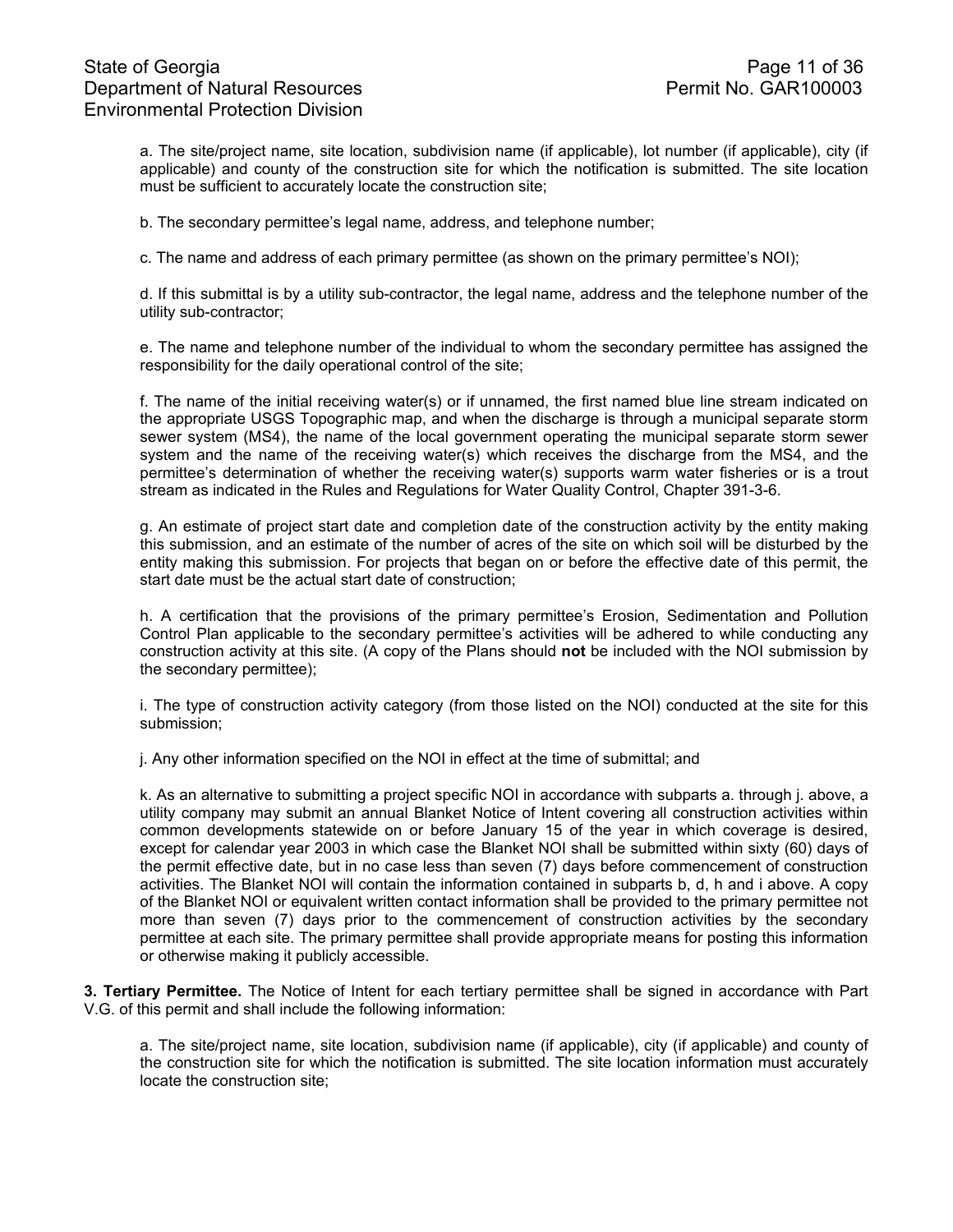b. The Operator's legal name, address, and telephone number;

c. The Owner's legal name, address, and telephone number;

d. The name and telephone number of the individual to whom the permittee has assigned the responsibility for the daily operational control (i.e., construction superintendent, etc.) of the site;

e. The name of the initial receiving water(s) or if unnamed, the first named blue line stream indicated on the appropriate USGS Topographic map, and when the discharge is through a municipal separate storm sewer system (MS4), the name of the local government operating the municipal separate storm sewer system and the name of the receiving water(s) which receives the discharge from the MS4, and the permittee's determination of whether the receiving water(s) supports warm water fisheries or is a trout stream as indicated in the Rules and Regulations for Water Quality Control, Chapter 391-3-6;

f. An estimate of project start date and completion date;

g. A certification that a Tertiary Erosion Control Plan (TEC plan) has been prepared in accordance with Part VI.A.2.(i). of this permit and that such TEC plan provides for compliance with this permit; and

h. Any other information specified on the NOI in effect at the time of submittal.

**4. Primary Permittee at Existing 1 - 5 Acre Sites.** For construction activities that began on or before the effective date of this permit which have planned disturbances between 1.0 and 5.0 acres, that have already passed mass grading and that will reach final stabilization within 180 days of the effective date of this permit, a single Notice of Intent for the primary permittee (i.e., one NOI signed by the Owner or the Operator or both) shall be signed in accordance with Part V.G. of this permit and shall include the following information:

a. The site/project name, GPS location of a construction exit in the form degrees/minutes/seconds as determined by GPS unit, subdivision name (if applicable), city (if applicable) and county of the construction site for which the notification is submitted. The site location information must be sufficient to be able to locate the construction site;

b. The Operator's legal name, address, and telephone number; or the Owner's legal name, address, and telephone number;

c. The name and telephone number of the individual to whom the permittee has assigned the responsibility for the daily operational control (i.e., construction superintendent, etc.) at the site;

d. The name of the initial receiving water(s) or if unnamed, the first named blue line stream indicated on the appropriate USGS Topographic map, and when the discharge is through a municipal separate storm sewer system (MS4), the name of the local government operating the municipal separate storm sewer system and the name of the receiving water(s) which receives the discharge from the MS4, and the permittee's determination of whether the receiving water(s) supports warm water fisheries or is a trout stream as indicated in the Rules and Regulations for Water Quality Control, Chapter 391-3-6;

e. The project start date and an estimate of the completion date, a schedule for the timing of the various construction activities, the number of acres of the site on which soil will be disturbed, and the surface water drainage area (if applicable);

f. An estimate of the number of secondary permittees, if applicable;

g. The type of construction activity category (from those listed on the NOI) conducted at the site;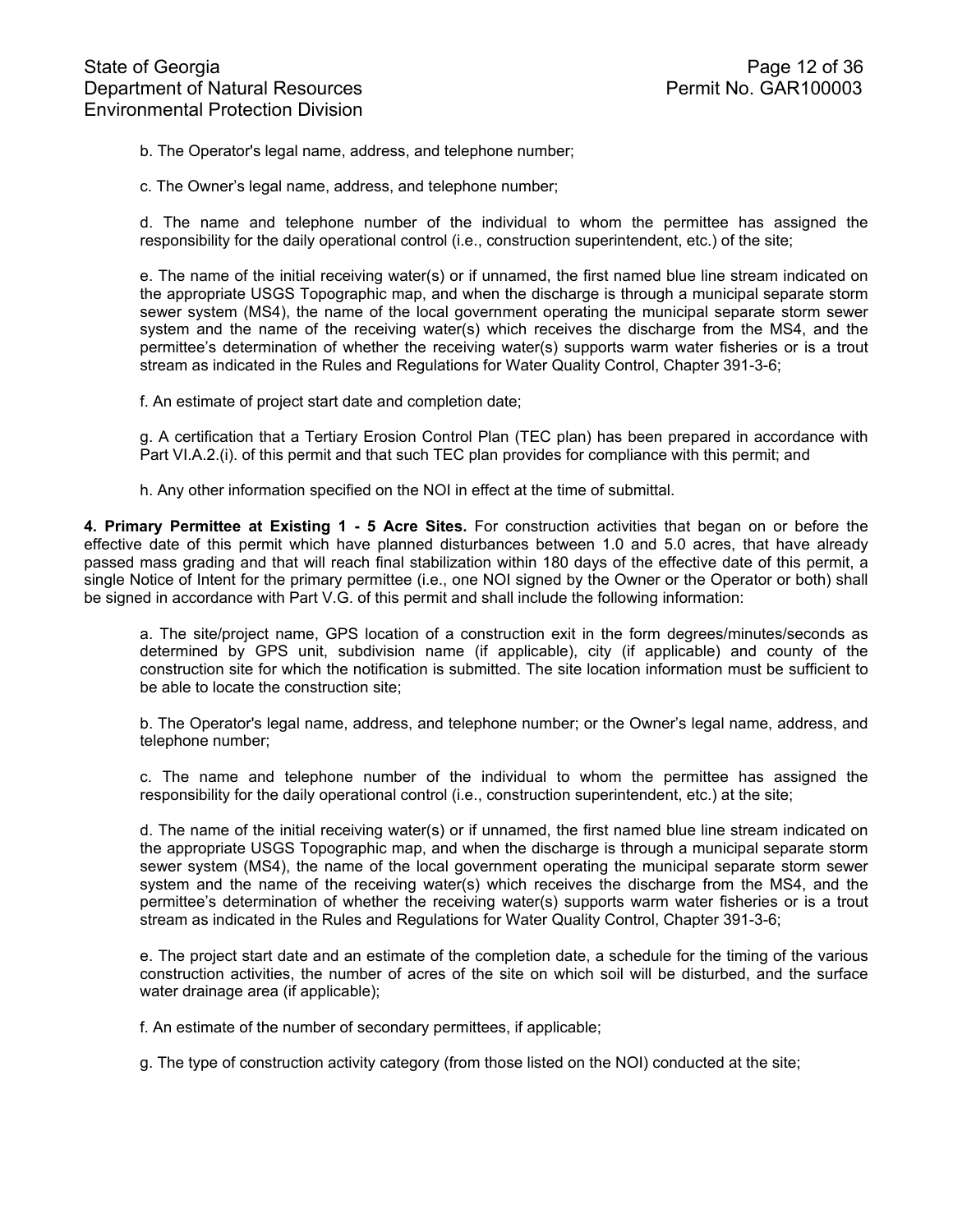h. If the primary permittee makes the following certification there shall be no requirement to amend the Plan or implement an amended Plan. The following certification shall be signed in accordance with Part V.G. of this permit:

I certify that the construction activity for which I am submitting this NOI:

- 1. has been mass graded, and
- 2. is in compliance with the existing approved Erosion and Sedimentation Control Plan, and
- 3. that any applicable fees will be submitted, and
- 4. shall reach final stabilization within 180 days\* of the effective date of the permit.

\*If the construction activity for which the primary permittee has made the certification above will not meet the definition of final stabilization within 180 days of the effective date of the permit, the Plan shall be amended and submitted to EPD and the permittee shall comply with all requirements of this permit on the 181st day; and

i. Any other information specified on the NOI in effect at the time of submittal.

**C. Notice of Intent Submittal.** NOIs are to be submitted by *return receipt certified mail* (or similar service) to both the appropriate District office of the EPD according to the schedule in Appendix A of this permit and to the local Issuing Authority in jurisdictions authorized to issue a Land Disturbance Activity permit for the permittee's construction site pursuant to O.C.G.A. 12-7-1, et seq. If an electronic submittal service is provided by EPD then the NOI may be submitted electronically so long as a paper copy is also submitted by return receipt or similar service.

**D. Fees.** Any applicable fees shall be submitted by the **Primary Permittee** in accordance with Rules and Regulations for Water Quality Control (Rules) promulgated by the Board of Natural Resources. By submitting an NOI for coverage under this permit the primary permittee agrees to pay any fees required, now or in the future, by such Rules authorized under O.C.G.A. Section 12-5-23(a)(5)(A), which allows the Board of Natural Resources to establish a fee system. Fees may be assessed on land disturbing activity proposed to occur on or after the effective date of this permit and shall be paid in accordance with such Rules.

**E. Renotification.** Upon issuance of a new or different general permit for some or all of the storm water discharges covered by this permit, the permittee is required to notify the EPD of their intent to be covered by the new or different general permit. The permittee must submit a new Notice of Intent in accordance with the notification requirements of the new or different general permit.

# **PART III. SPECIAL CONDITIONS, MANAGEMENT PRACTICES, PERMIT VIOLATIONS AND OTHER LIMITATIONS**

## **A. Prohibition on Non-Storm Water Discharges.**

1. Except as provided in Part I.C.2. and III.A.2., all discharges covered by this permit shall be composed entirely of storm water.

2. The following non-storm water discharges may be authorized by this permit provided the non-storm water component of the discharge is explicitly listed in the Erosion, Sedimentation and Pollution Control Plan and is in compliance with Part IV.D.6.: discharges from fire fighting activities; fire hydrant flushing; potable water sources including water line flushing; irrigation drainage; air conditioning condensate; springs; uncontaminated ground water; and foundation or footing drains where flows are not contaminated with process materials or pollutants.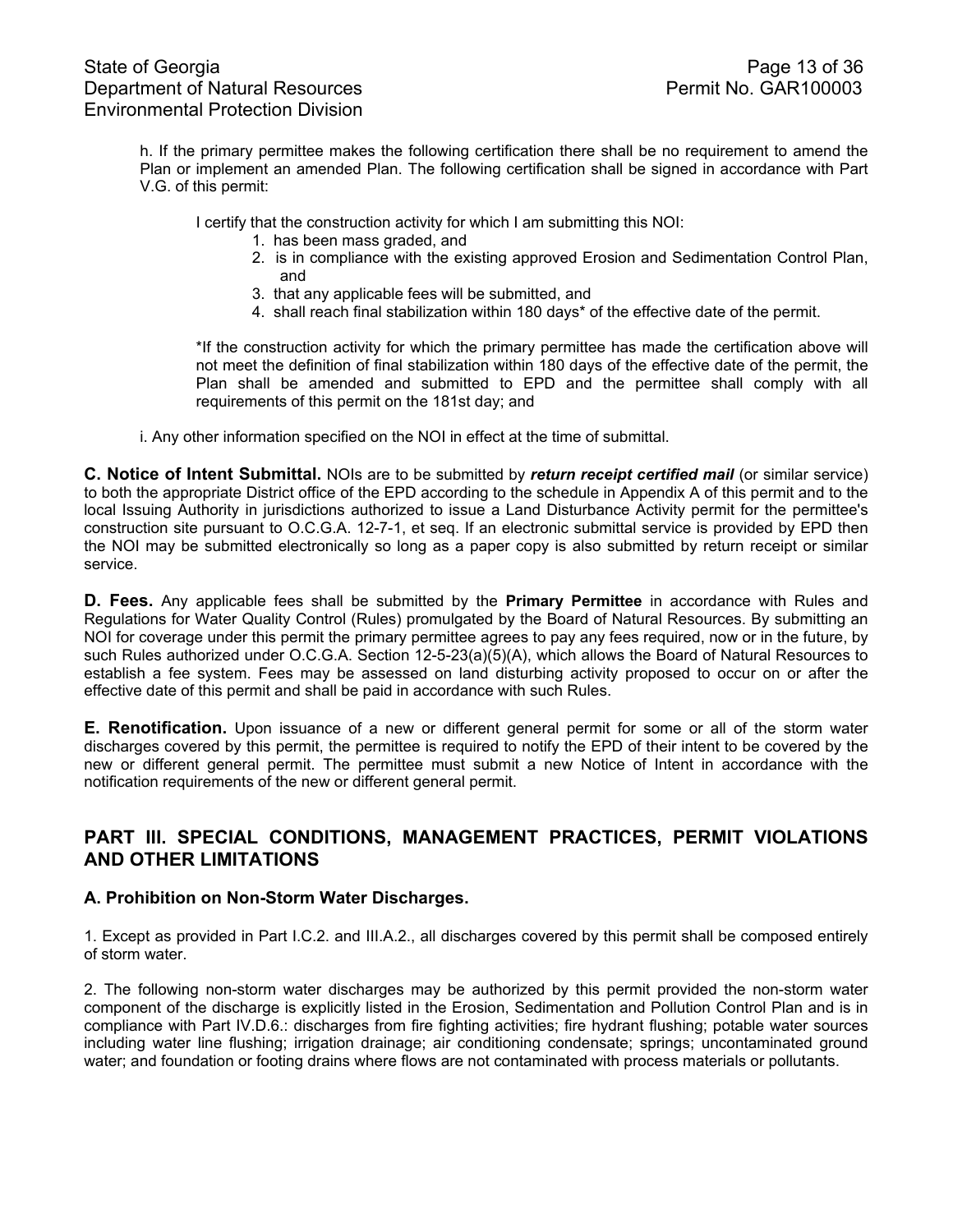# **B. Releases in Excess of Reportable Quantities.**

1. The discharge of hazardous substances or oil in the storm water discharge(s) from a site shall be prevented. This permit does not relieve the permittee of the reporting requirements of Georgia's Oil or Hazardous Material Spills or Releases Act (O.C.G.A. §§12-14-2, et seq.), 40 CFR Part 117 and 40 CFR Part 302. Where a release containing a hazardous substance in an amount equal to or in excess of a reporting quantity established under either Georgia's Oil or Hazardous Material Spills or Releases Act (O.C.G.A. §§12-14-2, et seq.), 40 CFR 117 or 40 CFR 302 occurs during a 24 hour period, the permittee is required to notify EPD at (404) 656-4863 or (800) 241-4113 and the National Response Center (NRC) at (800) 424-8802 in accordance with the requirements of Georgia's Oil or Hazardous Material Spills or Releases Act (O.C.G.A. §§12-14-2, et seq.), 40 CFR 117 and 40 CFR 302 as soon as he/she has knowledge of the discharge.

2. This permit does not authorize the discharge of hazardous substances or oil resulting from an on-site spill.

# **C. Management Practices and Permit Violations.**

1. Best management practices, as set forth in this permit, are required for all construction activities, and must be implemented in accordance with the design specifications contained in the "Manual for Erosion and Sediment Control in Georgia" (Manual) published by the State Soil and Water Conservation Commission as of January 1 of the year in which the land-disturbing activity was permitted to prevent or reduce the pollution of waters of Georgia. Proper design, installation, and maintenance of best management practices shall constitute a complete defense to any action by the Director or to any other allegation of noncompliance with Part III.C.3. and Part III.C.4.

2. Failure to properly design, install, or maintain best management practices shall constitute a violation of this permit for each day on which such failure occurs. BMP maintenance as a result of the permittee's routine inspections shall not be considered a violation for the purposes of this paragraph. If during the course of the permittee's routine inspection BMP failures are observed which have resulted in sediment deposition into Waters of the State, the permittee shall correct the BMP failures and shall submit a summary of the violations to EPD in accordance with Part V.A.2. of this permit.

3. A discharge of storm water runoff from disturbed areas where best management practices have not been properly designed, installed, and maintained shall constitute a separate violation for each day on which such discharge results in the turbidity of receiving water(s) being increased by more than ten (10) nephelometric turbidity units for waters classified as trout streams or more than twenty-five (25) nephelometric turbidity units for waters supporting warm water fisheries, regardless of a permittee's certification under Part II.B.1.i.

4. When the permittee has elected to monitor outfall(s), the discharge of storm water runoff from disturbed areas where best management practices have not been properly designed, installed, and maintained shall constitute a separate violation for each day on which such condition results in the turbidity of the discharge exceeding the value selected from Appendix B applicable to the facility or common development. As set forth therein, the nephelometric turbidity unit (NTU) value shall be selected from Appendix B based upon the size of the facility or common development, the surface water drainage area and whether the receiving water(s) supports warm water fisheries or is a trout stream as indicated in the Rules and Regulations for Water Quality Control, Chapter 391-3-6 at www.dnr.state.ga.us/dnr/environ.

# **Part IV. EROSION, SEDIMENTATION AND POLLUTION CONTROL PLAN**

An Erosion, Sedimentation and Pollution Control Plan (Plan) shall be designed, installed and maintained for the phase or phases of the common development covered by this permit. The Erosion, Sedimentation and Pollution Control Plan must be prepared by a design professional as defined by this permit. After December 31, 2006, all persons involved in Plan preparation shall have completed the appropriate certification course, pursuant to 12-7- 19 (b), approved by the State Soil and Water Conservation Commission. The design professional preparing the Plan must include in the Plan and sign in accordance with Part V.G. of this permit the following certification: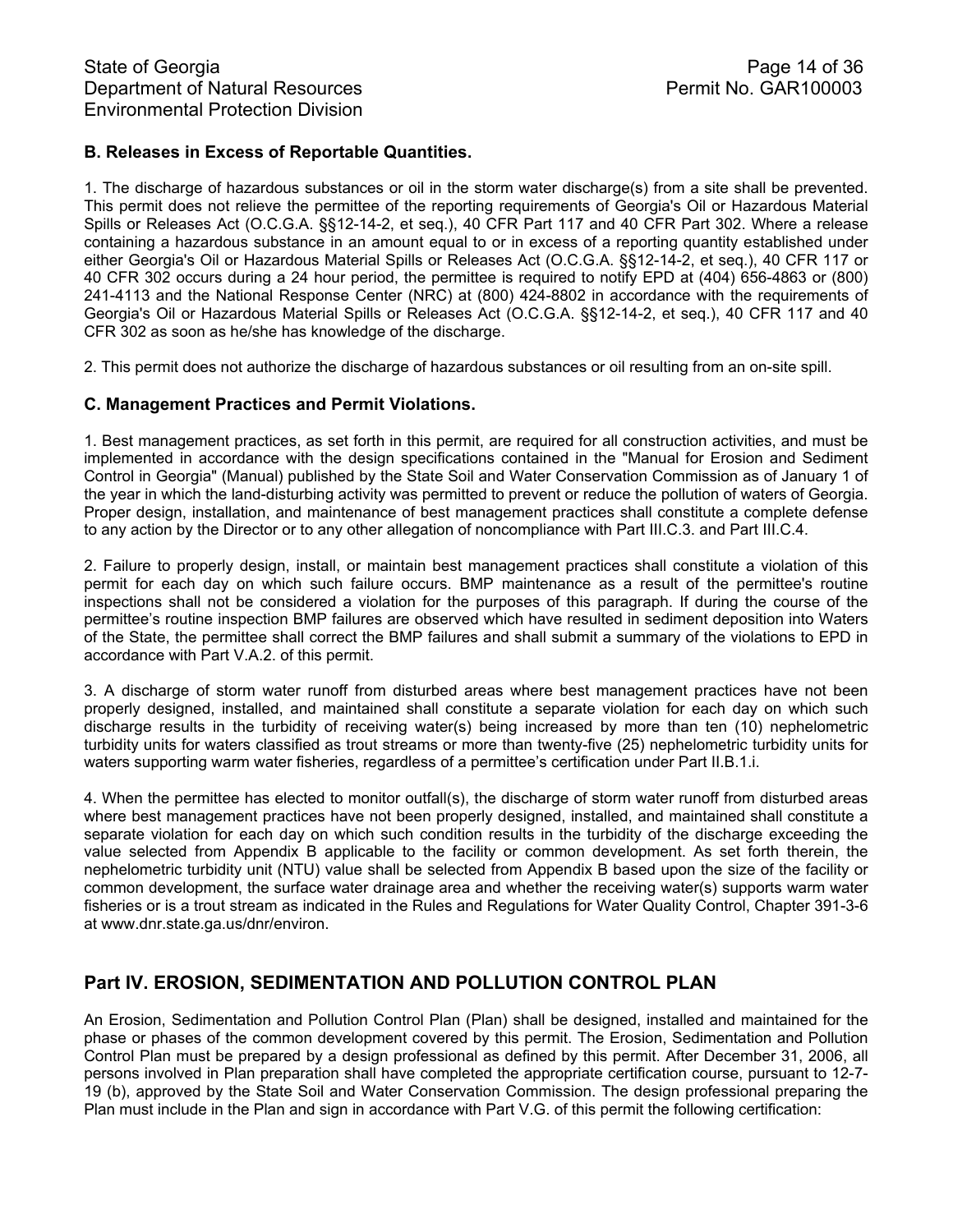"I certify that the permittee's Erosion, Sedimentation and Pollution Control Plan provides for an appropriate and comprehensive system of best management practices required by the Georgia Water Quality Control Act and the document "Manual for Erosion and Sediment Control in Georgia" (Manual) published by the State Soil and Water Conservation Commission as of January 1 of the year in which the land-disturbing activity was permitted, provides for the sampling of the receiving water(s) or the sampling of the storm water outfalls and that the designed system of best management practices and sampling methods is expected to meet the requirements contained in the General NPDES Permit No. GAR 100003."

The Plan shall include any additional certifications regarding the design professional's site visit in accordance with the Rules for Erosion and Sedimentation Control promulgated by the Board of Natural Resources.

The Plan shall include, as a minimum, best management practices, including sound conservation and engineering practices to prevent and minimize erosion and resultant sedimentation, which are consistent with, and no less stringent than, those practices contained in the "Manual for Erosion and Sediment Control in Georgia" (Manual) published by the State Soil and Water Conservation Commission as of January 1 of the year in which the landdisturbing activity was permitted and O.C.G.A. 12-7-6, as well as the following:

(i). Except as provided in Part IV.(iii). below, no construction activities shall be conducted within a 25 foot buffer along the banks of all state waters, as measured horizontally from the point where vegetation has been wrested by normal stream flow or wave action, except where the Director has determined to allow a variance that is at least as protective of natural resources and the environment in accordance with the provisions of O.C.G.A. 12-7- 6, or where a drainage structure or a roadway drainage structure must be constructed, provided that adequate erosion control measures are incorporated in the project plans and specifications and are implemented. The buffer shall not apply to the following land-disturbing activities, provided that they occur at an angle, as measured from the point of crossing, within 25 degrees of perpendicular to the stream; cause a width of disturbance of not more than 50 feet within the buffer; and adequate erosion control measures are incorporated into the project plans and specifications and are implemented: (1) stream crossings for water lines or (2) stream crossings for sewer lines;

(ii). No construction activities shall be conducted within a 50 foot buffer, as measured horizontally from the point where vegetation has been wrested by normal stream flow or wave action, along the banks of any state waters classified as 'trout streams' except when approval is granted by the Director for alternate buffer requirements in accordance with the provisions of O.C.G.A. 12-7-6, or where a roadway drainage structure must be constructed; provided, however, that small springs and streams classified as 'trout streams' which discharge an average annual flow of 25 gallons per minute or less shall have a 25 foot buffer or they may be piped, at the discretion of the permittee, pursuant to the terms of a rule providing for a general variance promulgated by the Board of Natural Resources including notification of such to EPD and the local issuing authority of the location and extent of the piping and prescribed methodology for minimizing the impact of such piping and for measuring the volume of water discharged by the stream. Any such pipe must stop short of the downstream permittee's property, and the permittee must comply with the buffer requirement for any adjacent trout streams. The buffer shall not apply to the following land-disturbing activities, provided that they occur at an angle, as measured from the point of crossing, within 25 degrees of perpendicular to the stream; cause a width of disturbance of not more than 50 feet within the buffer; and adequate erosion control measures are incorporated into the project plans and specifications and are implemented: (1) stream crossings for water lines or (2) stream crossings for sewer lines; and

(iii). Except as provided above, for buffers required pursuant to Part IV.(i). and (ii)., no construction activities shall be conducted within a buffer and a buffer shall remain in its natural, undisturbed, state of vegetation until all landdisturbing activities on the construction site are completed. Between the time final stabilization of the site is achieved and upon the submittal of a Notice of Termination, a buffer may be thinned or trimmed of vegetation as long as a protective vegetative cover remains to protect water quality and aquatic habitat and a natural canopy is left in sufficient quantity to keep shade on the stream bed.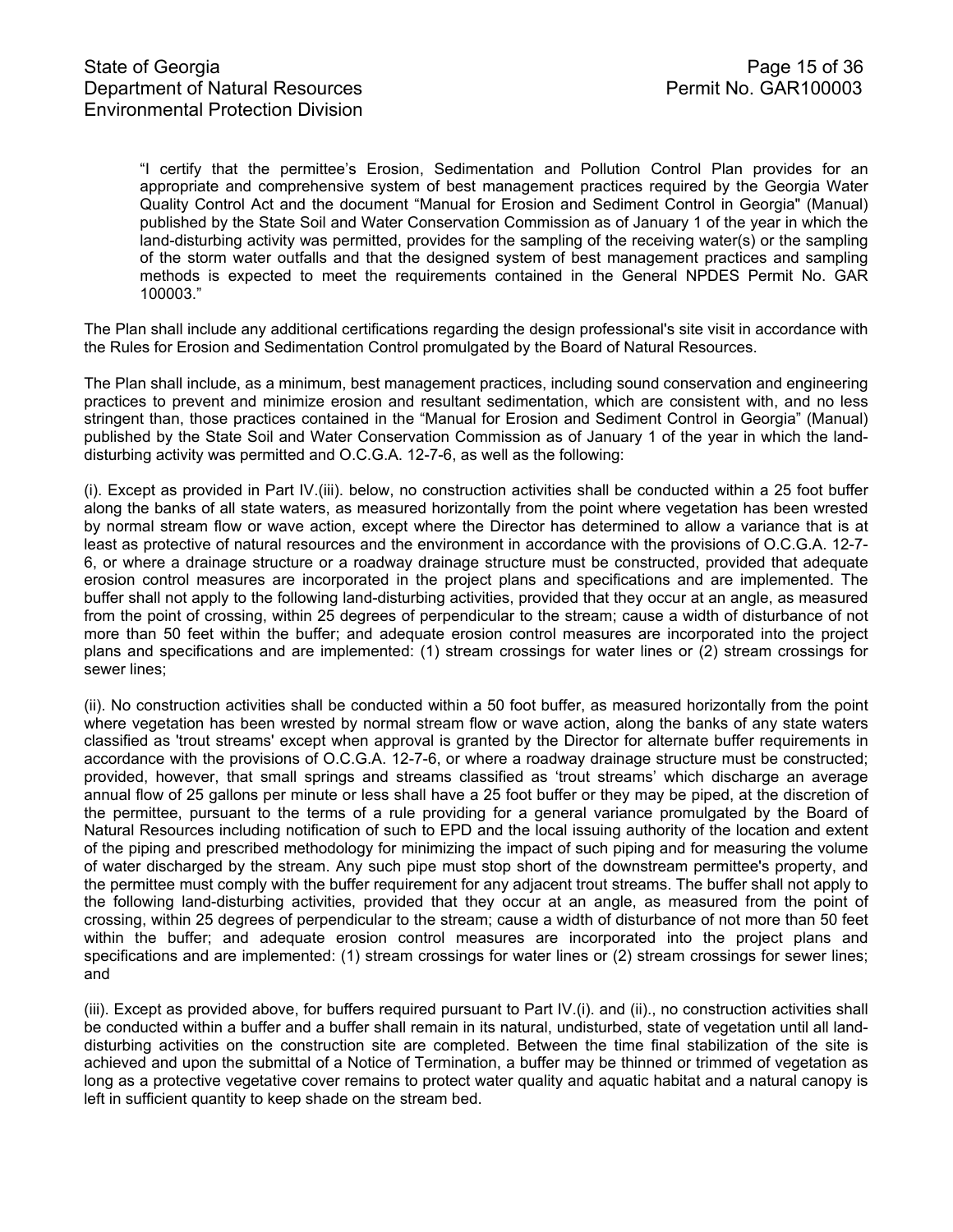# State of Georgia Page 16 of 36<br>Department of Natural Resources Permit No. GAR100003 Department of Natural Resources Environmental Protection Division

The Erosion, Sedimentation and Pollution Control Plan shall identify all potential sources of pollution which may reasonably be expected to affect the quality of storm water discharges from the construction site or common development. In addition, the Plan shall describe and the applicable permittee shall ensure the implementation of practices which will be used to reduce the pollutants in storm water discharges associated with construction activity at the site and to assure compliance with the terms and conditions of this permit. The applicable permittee must implement and maintain the provisions of the Plan required under this part as a condition of this permit.

Except as provided in Part IV.A.2. and Part IV.A.3., a single Erosion, Sedimentation and Pollution Control Plan for a common development must be prepared by the primary permittee for all sites within the common development whether or not all of the sites within the common development are owned or operated by a single entity or by multiple entities. The Erosion, Sedimentation and Pollution Control Plan must address the best management practices for the phase or phases of the common development which includes all sites (i.e., individual home lots, out-parcels, etc) regardless of who owns or operates the individual sites.

For construction that commences after the effective date of this permit, the primary permittee must provide a copy of the Plan or applicable portions of the Plan to each secondary permittee prior to the secondary permittee conducting any construction activity. Any revisions to the Plan must be provided to the secondary permittees in a timely manner. A written acknowledgment of receipt of the Plan must be made by the secondary permittee and a copy of such be retained in the primary permittee's records in accordance with Part IV.E. of this permit. If the primary permittee changes after the Plan is prepared and implemented, any subsequent primary permittee must ensure that the Plan complies with all terms and conditions of this permit and that each secondary permittee is provided with any revisions to the Plan made by the new primary permittee. A written acknowledgment of receipt of the Plan or amendments to the Plan must be made by the secondary permittee and a copy of such be retained in the new primary permittee's records in accordance with Part IV.E.3. of this permit.

## **A. Deadlines for Plan Preparation and Compliance.**

1. Except as provided in Part IV.A.2., Part IV.A.3., Part IV.A.4. and Part IV.A.8 the Erosion, Sedimentation and Pollution Control Plan shall be completed prior to submitting the NOI and prior to conducting any construction activity by any permittee.

2. For construction activities that began on or before the effective date of this permit and were subject to regulation under the previous general permit, the primary and all secondary permittee(s) shall either continue to operate under their existing Plan and Comprehensive Monitoring Program (CMP) with the exception of the CMP's turbidity sampling requirements, but must comply with the sampling requirements of Part IV.D.5. of this permit, or shall continue to operate under their existing Plan and CMP, with the exception of the CMP's turbidity sampling requirements, until the Plan is amended and is in compliance with this permit. If the Plan is to be amended, the primary permittee and all secondary permittee(s) shall be responsible for preparing and implementing an amended Plan, if applicable, for their applicable portion of the site or facility in accordance with this permit within sixty (60) days of the effective date of the permit.

3. For construction activities disturbing 250 acres or greater that began on or before the effective date of this permit and were not subject to regulation under the previous general permit, the primary permittee and all secondary permittee(s), shall be responsible for preparing an amended Plan for their applicable portion of the site or facility in accordance with this permit within sixty (60) days, and shall implement the applicable Plan within ninety (90) days of the effective date of this permit.

4 For construction activities that began on or before the effective date of this permit which have planned disturbances between 1.0 and 5.0 acres that have already passed mass grading, there shall be no requirement to amend the Plan or implement an amended Plan if the primary permittee submits an NOI in accordance with Part II.B.4.

5. For construction activities that begin after the effective date of this permit, the primary permittee shall be required to prepare the Plan for that phase of the common development that corresponds with the NOI being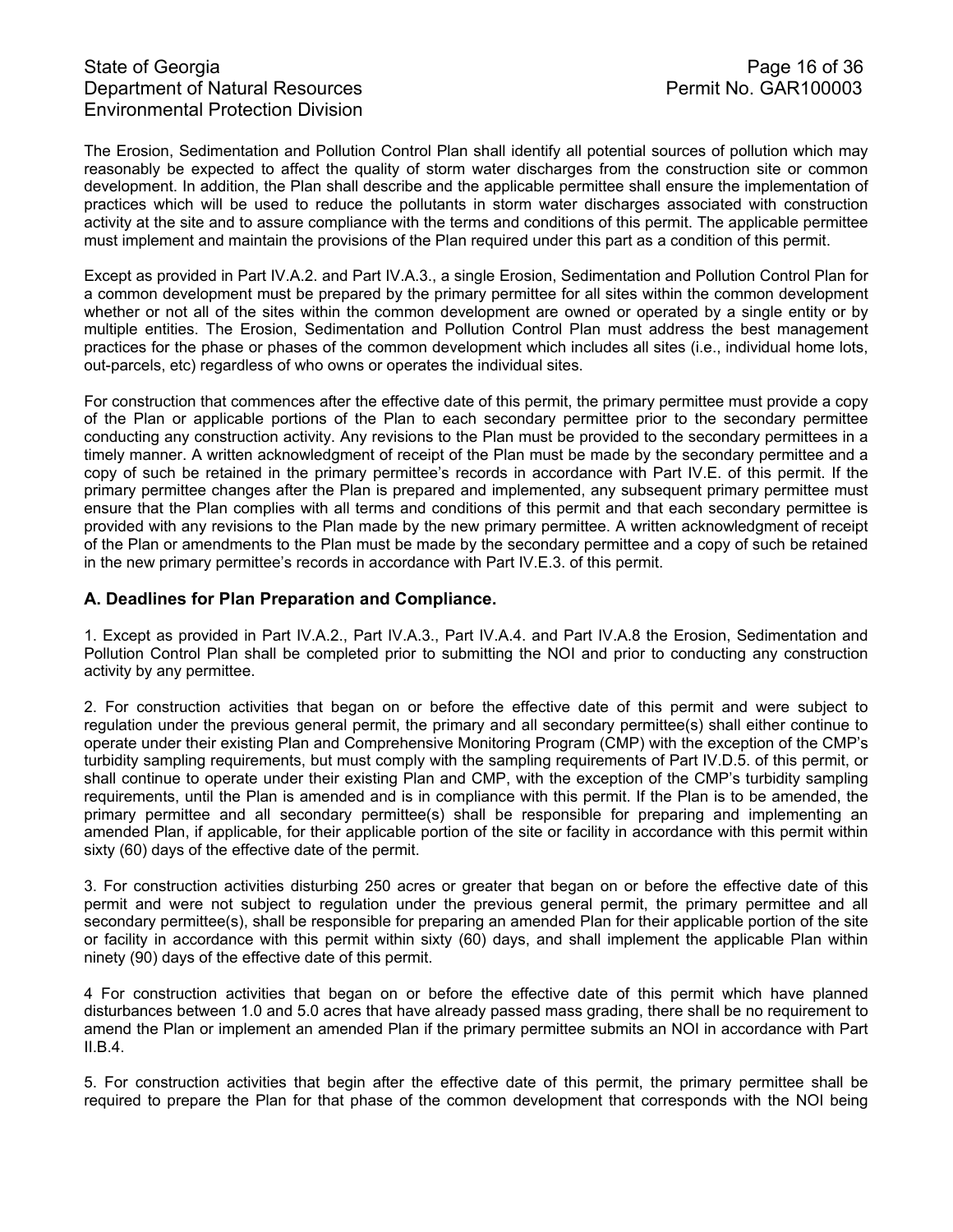submitted and the primary and all secondary permittee(s) shall implement the applicable portion of the Plan on or before the day construction activities begin.

#### 6. Additional Plan Submittals.

a. In order for EPD to review Plans for deficiencies in identification of waters of the State or stream buffer variance requirements both of the following submissions are required, regardless of site size:

(i) for all projects which begin after the effective date of this permit, in a jurisdiction where there is no certified local issuing authority, a single copy of the Plan must be submitted to EPD's Water Protection Branch concurrent with the NOI submittal to the appropriate EPD District office.

(ii) for all projects which begin after the effective date of this permit, in a jurisdiction where there is no certified local issuing authority, a single copy of the NOI and a single copy of the Plan shall also be submitted to the appropriate local Soil and Water Conservation District Office for their records.

b. For sites that are equal to or greater than 50 acres of disturbed area, regardless of the existence of a certified local issuing authority in the jurisdiction, one of the following submissions is also required:

(i) for all projects which begin after the effective date of this permit a single copy of the NOI and a single copy of the Plan shall be submitted to the appropriate EPD District Office.

(ii) for all projects which began on or before the effective date of this permit single copy of the NOI and a single copy of the Plan, if amended, shall be submitted to the appropriate EPD District Office.

7. For common developments that begin construction activity after the effective date of this permit, the primary permittee must retain the design professional who prepared the Erosion, Sedimentation and Pollution Control Plan, except when the primary permittee has requested in writing and EPD has agreed to an alternate design professional, to inspect the installation of the control measures (BMPs) which the design professional designed within seven (7) days after the initial construction activities commence. For construction activities where construction began on or before the effective date of this permit, this inspection is to occur within seven (7) days after the Plan has been implemented. The design professional shall determine if these BMPs have been installed and are being maintained as designed. The design professional shall report the results of the inspection to the primary permittee within seven (7) days and the permittee must correct all deficiencies within two (2) business days of receipt of the inspection report from the design professional unless weather related site conditions are such that additional time is required.

8. For storm- or emergency-related repair work, the permittee shall implement appropriate BMPs and qualified personnel (provided by the primary permittee) shall inspect at least once every seven (7) calendar days and within 24 hours of the end of a storm that is 0.5 inches or greater. If the storm- or emergency-related repair work will not be completed within sixty (60) days of commencement of construction activity, a single copy of the Plan shall be submitted to EPD and the permittee shall comply with all requirements of this permit on the sixty-first (61st) day.

## **B. Signature and Plan Review.**

1. The Erosion, Sedimentation and Pollution Control Plan shall be signed in accordance with Part V.G., and be retained on the site (or, if not possible, at a readily accessible location) which generates the storm water discharge in accordance with Part IV.E. of this permit. The primary permittee shall ensure, as provided for elsewhere in this permit, that each secondary permittee is provided with a copy of the Plan and that the secondary permittee understands their role in implementing the Plan. The secondary permittee shall sign the Plan or the portion of the Plan applicable to their site in accordance with Part V.G. and the Plan or applicable portion thereof shall be retained on the site or be readily available at a designated alternate location from the date of project initiation to the date of final stabilization.

2. The primary permittee shall make Plans available upon request to the EPD; to designated officials of the local government reviewing soil erosion and sediment control plans, grading plans, or storm water management plans; or in the case of a storm water discharge associated with construction activity which discharges through a municipal separate storm sewer system with an NPDES permit, to the local government operating the municipal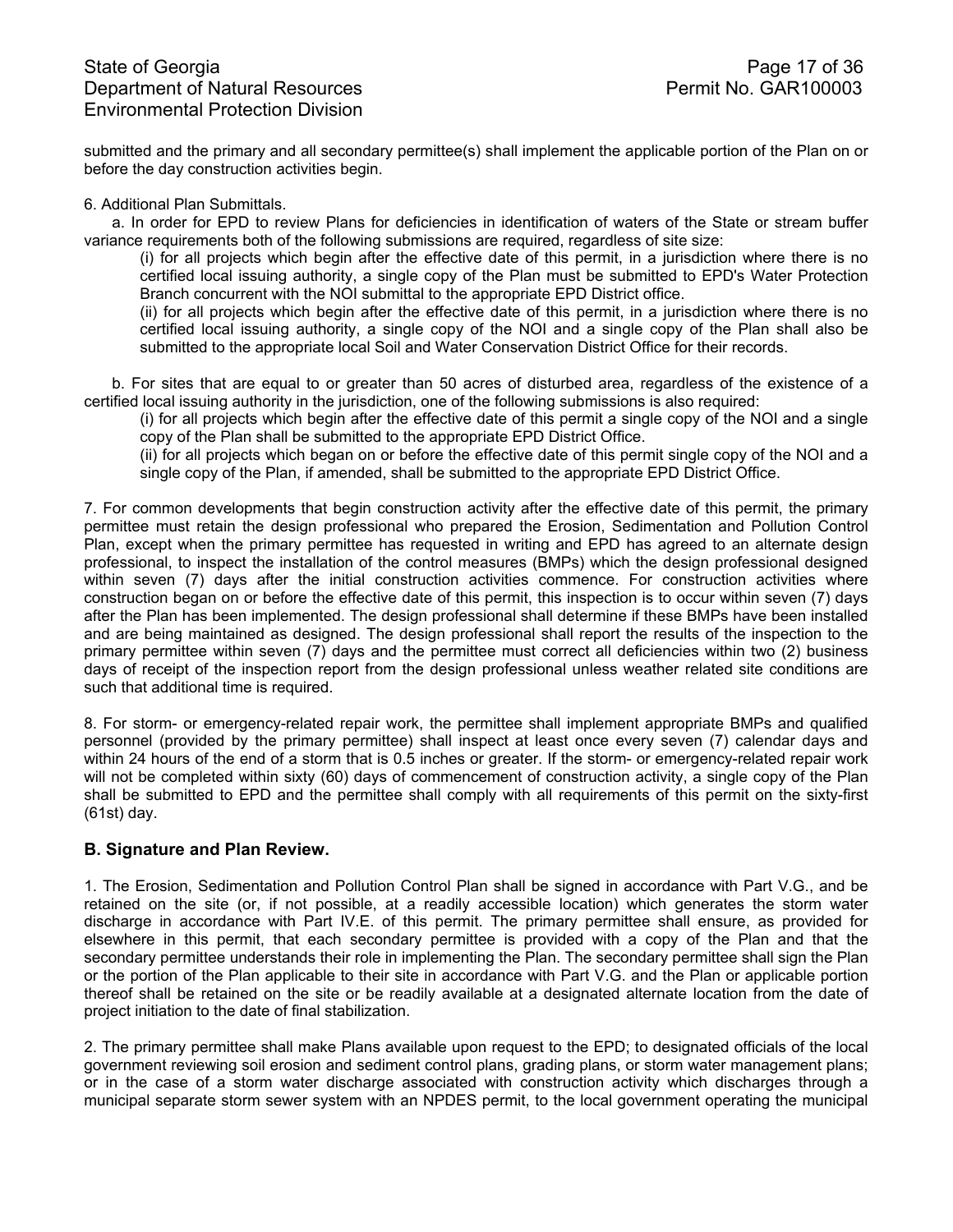# State of Georgia **Page 18 of 36** Department of Natural Resources **Permit No. GAR100003** Environmental Protection Division

separate storm sewer system. A secondary or tertiary permittee shall make the Plan, portion of the Plan or the TEC plan applicable to their site available upon request to the EPD; to the local government reviewing soil erosion and sediment control plans, grading plans, or storm water management plans; or in the case of a storm water discharge associated with construction activity which discharges through a municipal separate storm sewer system with an NPDES permit, to the local government operating the municipal separate storm sewer system. The Plan or TEC plan must be submitted to EPD or to the local government within three business days of such notification or within an alternate time frame established by EPD.

3. EPD may notify the primary, secondary or tertiary permittee at any time that the Plan or the TEC plan does not meet one or more of the minimum requirements of this Part. Within seven (7) days of such notification (or as otherwise provided by EPD), the primary or tertiary permittee shall make the required changes to the Plan or TEC plan, as appropriate, and shall submit to EPD either the amended Plan, TEC plan or a written certification that the requested changes have been made. For sites commencing construction on or before the effective date of this permit, EPD may notify the secondary permittee at any time that the Plan does not meet one or more of the minimum requirements of this permit. Within seven (7) days of such notification (or as otherwise provided by EPD), the secondary permittee shall implement the required changes to the Plan and shall submit to EPD either the amended Plan or a written certification that the requested changes have been made. For sites commencing construction after the effective date of this permit, when EPD notifies a secondary permittee of any Plan deficiencies, the secondary permittee must notify the primary permittee within 24-hours of the deficiencies. The primary permittee must amend the Plan in accordance with this paragraph to address those deficient BMPs within seven (7) days of being notified by the secondary permittee. When the Plan is amended, the primary permittee must notify and provide a copy of the amendment to any and all affected secondary permittees within this seven (7) day period. The secondary permittees must implement any new Plan requirements within 48-hours of notification by the primary permittee.

**C. Keeping Plans Current.** The primary, secondary or tertiary permittees, as applicable, who began construction on or before the effective date of this permit shall amend their Plan or TEC plan whenever there is a change in design, construction, operation, or maintenance, which has a significant effect on BMPs with a hydraulic component, i.e., those BMPs where the design is based upon rainfall intensity, duration and return frequency of storms or on the potential for the discharge of pollutants to the waters of Georgia and which has not otherwise been addressed in the Plan or TEC plan, if the Plan or TEC plan proves to be ineffective in eliminating or significantly minimizing pollutants from sources identified under Part IV.D.2 of this permit, or if the Plan or TEC plan proves to be ineffective in achieving the general objectives of controlling pollutants in storm water discharges associated with construction activity. Amendments to the Plan must be certified by a design professional as provided in this permit. For construction commencing after the effective date of this permit, secondary permittees must notify the primary permittee within 24-hours of becoming aware of any suspected BMP designed deficiencies which are not effective in controlling the discharge of pollutants from the secondary permittee's site. The primary permittee must evaluate whether these deficiencies exist within 48-hours of such notice, and if these deficiencies are found to exist must amend the Plan in accordance with this paragraph to address those deficient BMPs within seven (7) days of being notified by the secondary permittee. When the Plan is amended, the primary permittee must notify and provide a copy of the amendment to all affected secondary permittees within this seven (7) day period. The secondary permittee(s) must implement any new Plan requirements affecting their site(s) within 48-hours of notification by the primary permittee. Notwithstanding the foregoing, the primary or tertiary permittee remains responsible for insuring that the Plan or the TEC plan, as appropriate, meets the requirements of this permit.

**D. Contents of Plan.** The Erosion, Sedimentation and Pollution Control Plan shall include, as a minimum, best management practices, including sound conservation and engineering practices to prevent and minimize erosion and resultant sedimentation, which are consistent with, and no less stringent than, those practices contained in the "Manual for Erosion and Sediment Control in Georgia" (Manual) published by the State Soil and Water Conservation Commission as of January 1 of the year in which the land-disturbing activity was permitted, as well as the following: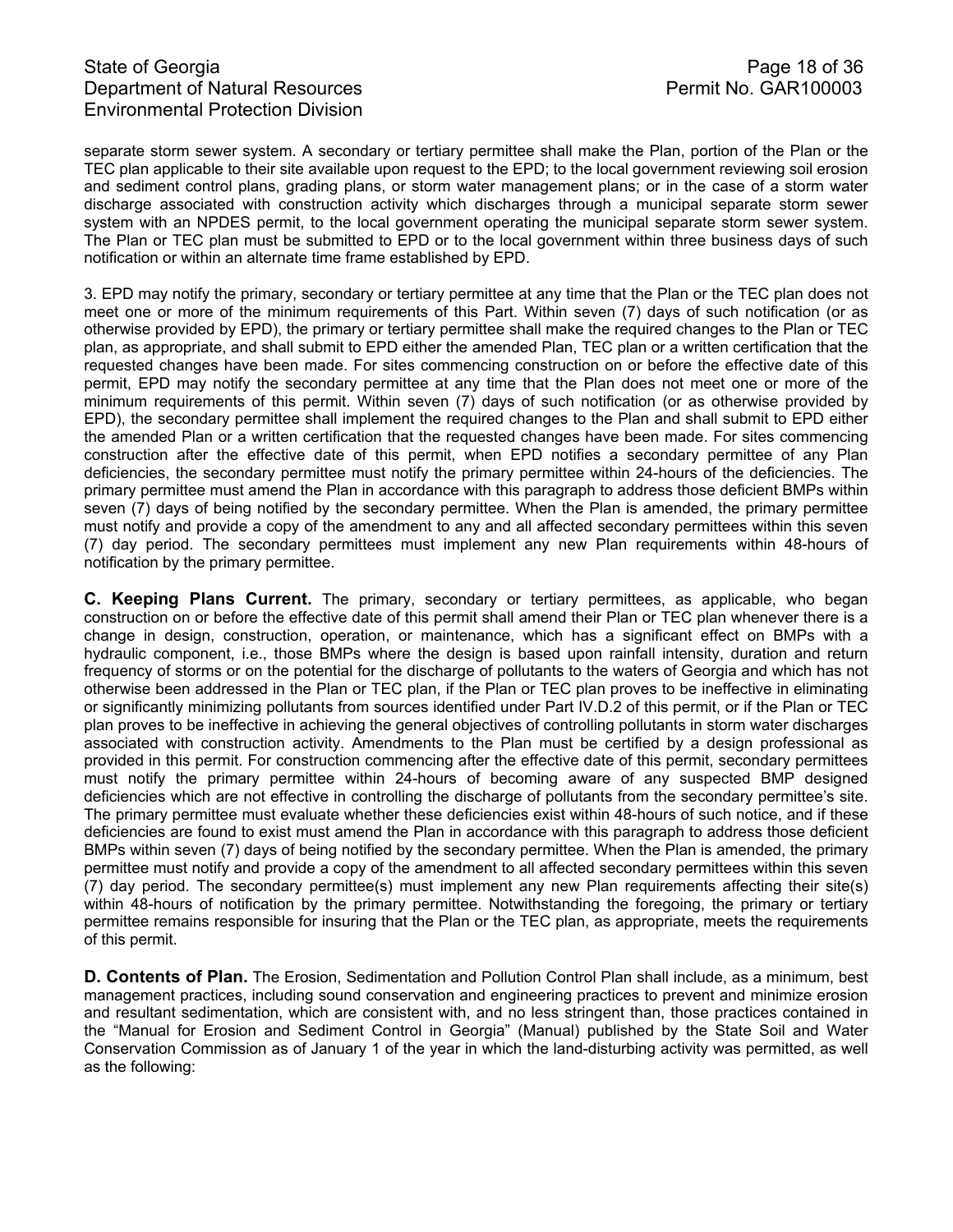**1. Site description.** Each Plan shall provide a description of pollutant sources and other information as indicated:

a. A description of the nature of the construction activity;

b. A description and chart or timeline of the intended sequence of major activities which disturb soils for major portions of the site (i.e., initial perimeter BMPs, clearing and grubbing activities, excavation activities, grading activities, utility activities, immediate and final stabilization activities);

c. Estimates of the total area of the site and the total area of the site that is expected to be disturbed by excavation, grading, or other activities;

d. An estimate of the runoff coefficient or peak discharge flow of the site prior to the construction activities and after construction activities are completed and existing data describing the soil or the quality of any discharge from the site;

e. A site map indicating drainage patterns and approximate slopes anticipated after major grading activities, areas of soil disturbance, an outline of areas which are not to be disturbed, the location of major structural and nonstructural controls identified in the Plan, the location of areas where stabilization practices are expected to occur, surface waters (including wetlands), and locations where storm water is discharged to a surface water;

f. Identify the receiving water(s) and areal extent of wetland acreage at the site; and

g. For Plans prepared by a primary permittee for a common development, a list of the names and addresses of all secondary permittees must be included in the Plan and be amended as appropriate. These amendments are not subject to the design professional certification requirements specified in Part IV.C.

**2. Controls.** Each Plan shall include a description of appropriate controls and measures that will be implemented at the construction site including: (1) initial perimeter control BMPs, (2) intermediate grading and drainage BMPs, and (3) final BMPs. The Plan will include appropriate staging and access requirements for construction equipment. The Plan will clearly describe for each major activity identified in Part IV.D.1.b. appropriate control measures and the timing during the construction process that the measures will be implemented. The description and implementation of controls shall address the following minimum components:

a. Erosion and sediment controls.

(1). Stabilization measures. A description of interim and permanent stabilization measures, including site-specific scheduling of the implementation of the measures. Site plans should ensure that existing vegetation is preserved and that disturbed portions of the site are stabilized. Stabilization measures may include: temporary seeding, permanent seeding, mulching, geotextiles, sod stabilization, vegetative buffer strips, protection of trees, preservation of mature vegetation, and other appropriate measures. A record of the dates when major grading activities occur, when construction activities temporarily or permanently cease on a portion of the site, and when stabilization measures are initiated shall be included in the Plan. Except as provided in paragraphs IV.D.2.(a).(1).(a). and (b). below, stabilization measures shall be initiated as soon as practicable in portions of the site where construction activities have temporarily or permanently ceased, but in no case more than 14 days after the construction activity in that portion of the site has temporarily or permanently ceased.

(a). Where the initiation of stabilization measures by the 14th day after construction activity temporarily or permanently ceases is precluded by snow cover or other adverse weather conditions, stabilization measures shall be initiated as soon as practicable.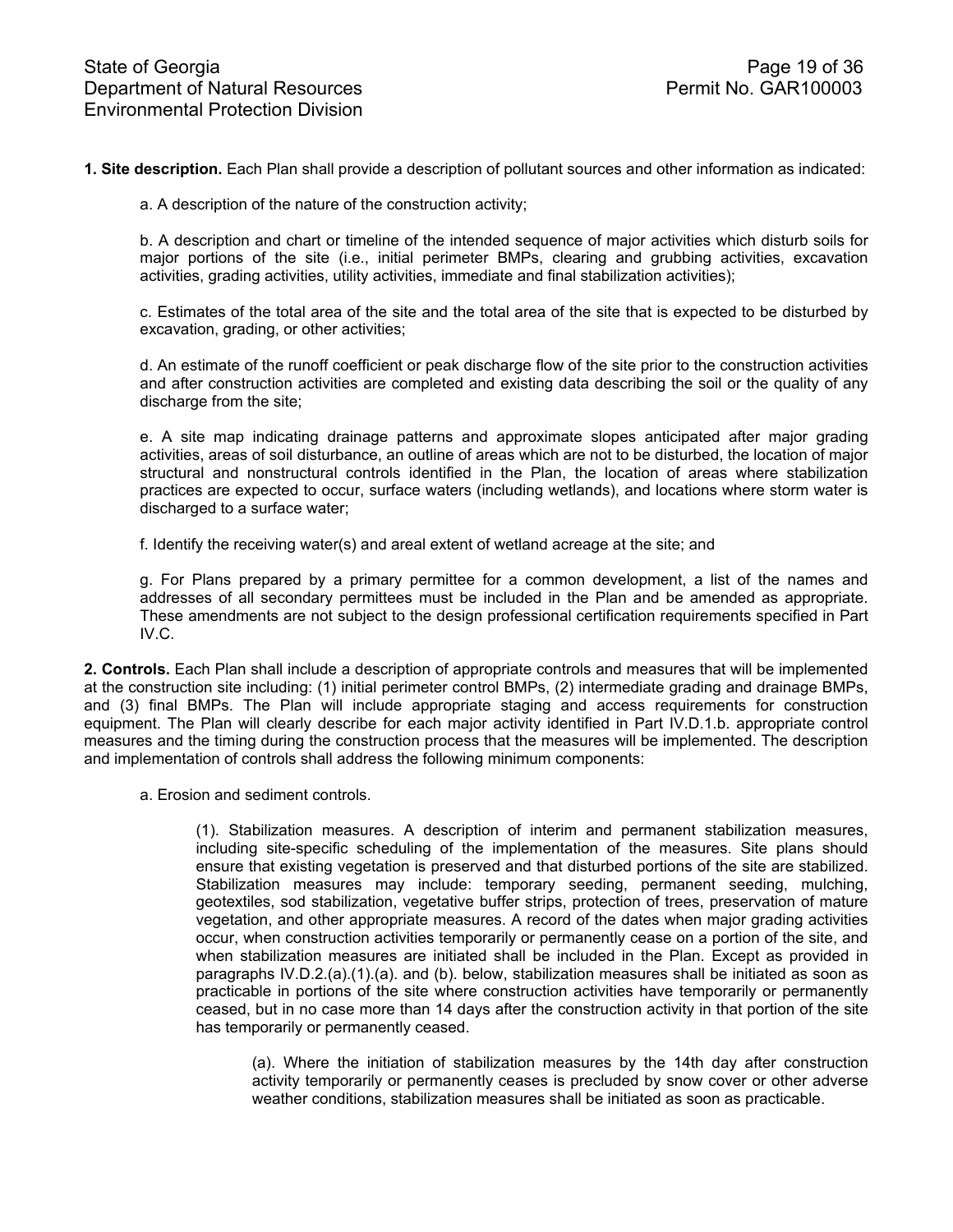(b). Where construction activity will resume on a portion of the site within 21 days from when activities ceased, (i.e., the total time period that construction activity is temporarily ceased is less than 21 days) then stabilization measures do not have to be initiated on that portion of site by the 14th day after construction activity temporarily ceased.

(2). Structural practices. A description of structural practices to divert flows from exposed soils, store flows or otherwise limit runoff and the discharge of pollutants from exposed areas of the site to the degree attainable. Such practices may include silt fences, earth dikes, drainage swales, sediment traps, check dams, subsurface drains, pipe slope drains, level spreaders, storm drain inlet protection, rock outlet protection, reinforced soil retaining systems, gabions, and temporary or permanent sediment basins. Structural practices should be placed on upland soils to the degree attainable. The installation of these devices may be subject to Section 404 of the CWA.

(3). Sediment basins. For common drainage locations a temporary (or permanent) sediment basin providing at least 1800 cubic feet (67 cubic yards) of storage per acre drained, or equivalent control measures, shall be provided until final stabilization of the site. The 1800 cubic feet (67 cubic yards) of storage area per acre drained does not apply to flows from off-site areas and flows from on-site areas that are either undisturbed or have undergone final stabilization where such flows are diverted around both the disturbed area and the sediment basin. For drainage locations where a temporary sediment basin providing at least 1800 cubic feet (67 cubic yards) of storage per acre drained, or equivalent controls is not attainable, sediment traps, silt fences, or equivalent sediment controls are required for all side slope and down slope boundaries of the construction area. When the sediment fills to a volume at most of 22 cubic yards per acre for each acre of drainage area, the sediment shall be removed to restore the original design volume. This sediment must be properly disposed. Sediment basins may not be appropriate at some construction projects. Careful consideration must be used to determine when a sediment basin is not to be used and a written rationale explaining the decision not to use sediment basins must be included in the Plan.

(4). High performance BMPs. The use of infiltration trenches, seep berms, sand filters, dry wells, polyacrylamide, etc. for minimizing point source discharges except for large rainfall events is encouraged.

b. Storm water management. A description of measures that will be installed during the construction process to control pollutants in storm water discharges that will occur after construction operations have been completed. Structural measures should be placed on upland soils to the degree attainable. The installation of these devices may be subject to Section 404 of the CWA. This permit only addresses the installation of storm water management measures, and not the ultimate operation and maintenance of such structures after the construction activities have been completed and the site has undergone final stabilization. Operators are only responsible for the installation and maintenance of storm water management measures prior to final stabilization of the site, and are not responsible for maintenance after storm water discharges associated with construction activity have been eliminated from the site.

(1). Such practices may include: storm water detention structures (including wet ponds); storm water retention structures; flow attenuation by use of open vegetated swales and natural depressions; infiltration of runoff on-site; and sequential systems (which combine several practices). The Plan shall include an explanation of the technical basis used to select the practices to control pollution where flows exceed pre-development levels.

(2). Velocity dissipation devices shall be placed at discharge locations and along the length of any outfall channel for the purpose of providing a non-erosive velocity flow from the structure to a water course so that the natural physical and biological characteristics and functions are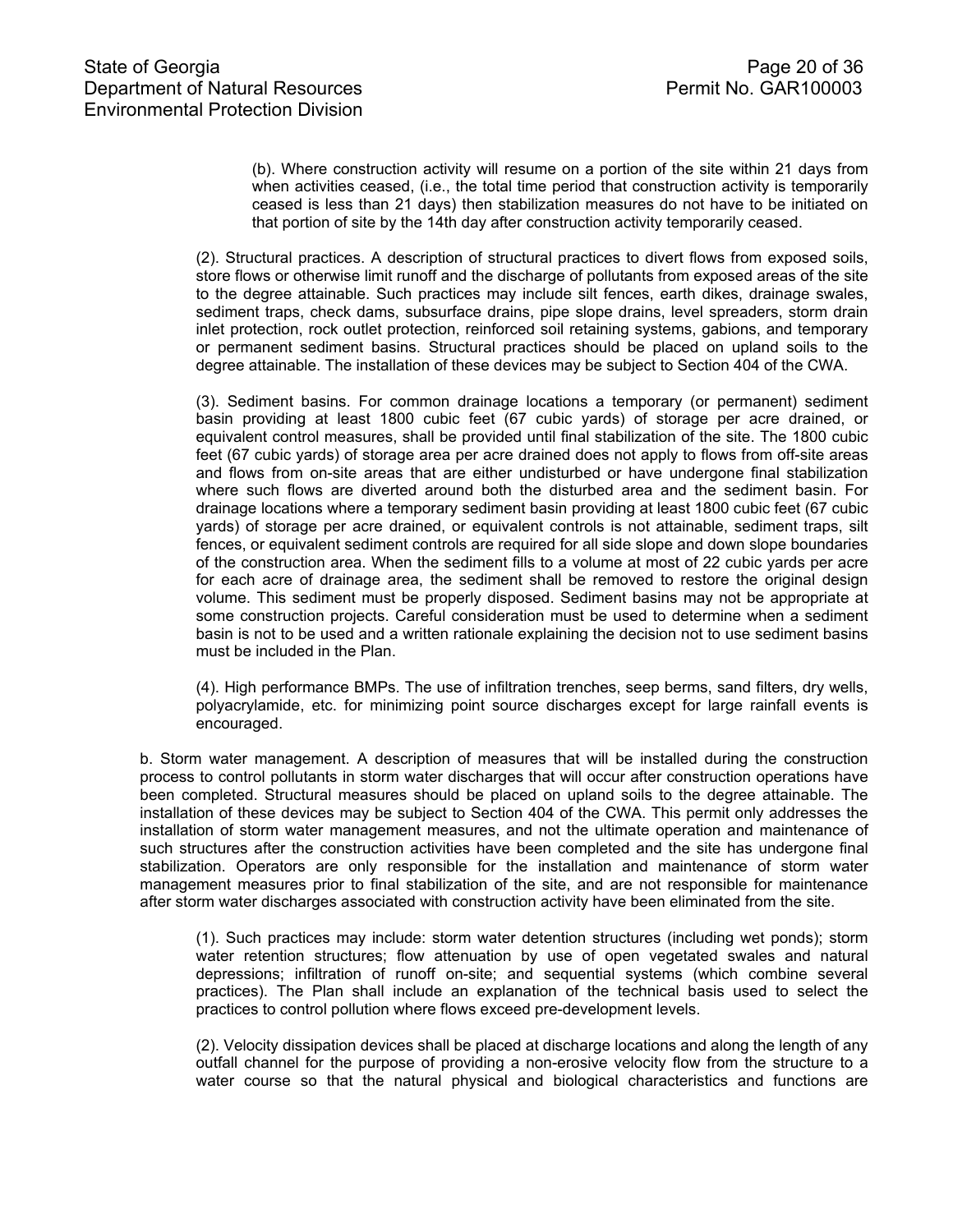maintained and protected [e.g. no significant changes in the hydrological regime of the receiving water(s).

#### c. Other controls.

(1). Waste disposal. Solid materials, including building materials, shall not be discharged to waters of the State, except as authorized by a Section 404 permit.

(2). Off-site vehicle tracking of dirt, soils, and sediments and the generation of dust shall be minimized or eliminated to the maximum extent practical. The Plan shall include the best management practice to be implemented at the site or common development.

(3). All permittees shall ensure and demonstrate that their Plan is in compliance with applicable State and local waste disposal, sanitary sewer or septic system regulations.

(4). The Plan shall include best management practices for the remediation of all petroleum spills and leaks as appropriate.

#### **3. Inspections.**

#### a. Primary Permittee.

(1). Each day when any type of construction activity has taken place at a primary permittee's site, qualified personnel provided by the primary permittee shall inspect: (a) all areas at the primary permittee's site where petroleum products are stored, used, or handled for spills and leaks from vehicles and equipment; (b) all locations at the primary permittee's site where vehicles enter or exit the site for evidence of off-site sediment tracking; and (c) measure rainfall once each twentyfour hour period at the site. These inspections must be conducted until a Notice of Termination is submitted.

(2). Qualified personnel (provided by the primary permittee) shall inspect at least once every seven (7) calendar days and within 24 hours of the end of a storm that is 0.5 inches or greater the following: (a) disturbed areas of the primary permittee's construction site that have not undergone final stabilization; (b) areas used by the primary permittee for storage of materials that are exposed to precipitation that have not undergone final stabilization; and (c) structural control measures. Erosion and sediment control measures identified in the Plan applicable to the primary permittee's site shall be observed to ensure that they are operating correctly. Where discharge locations or points are accessible, they shall be inspected to ascertain whether erosion control measures are effective in preventing significant impacts to receiving water(s). For areas of a site that have undergone final stabilization, the permittee must comply with Part IV.D.3.a.(3). These inspections must be conducted until a Notice of Termination is submitted.

(3). Qualified personnel (provided by the primary permittee) shall inspect at least once per month during the term of this permit (i.e., until a Notice of Termination is received by EPD) the areas of the site that have undergone final stabilization. These areas shall be inspected for evidence of, or the potential for, pollutants entering the drainage system and the receiving water(s). Erosion and sediment control measures identified in the Plan shall be observed to ensure that they are operating correctly. Where discharge locations or points are accessible, they shall be inspected to ascertain whether erosion control measures are effective in preventing significant impacts to receiving water(s).

(4). Based on the results of each inspection, the site description and the pollution prevention and control measures identified in the Erosion, Sedimentation and Pollution Control Plan, the Plan shall be revised as appropriate not later than seven (7) calendar days following each inspection.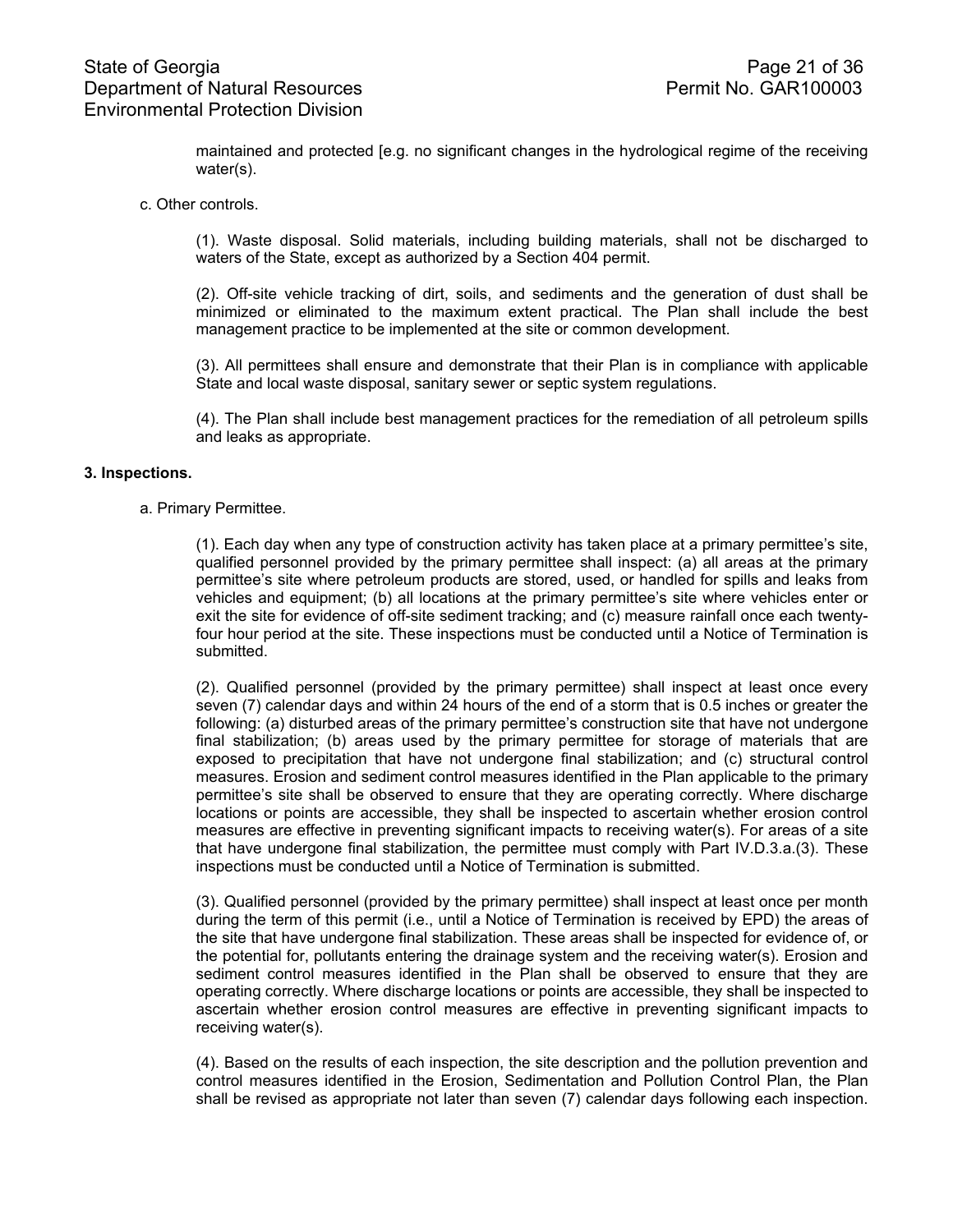Implementation of such changes shall be made as soon as practical but in no case later than seven (7) calendar days following each inspection. The primary permittee must amend the Plan in accordance with Part IV.D.3.b.(4). when a secondary permittee notifies the primary permittee of any Plan deficiencies.

(5). A report (i.e., not individual inspection forms) summarizing the scope of each inspection and the name(s) of personnel making each inspection, the date(s) of each inspection, major observations relating to the implementation of the Erosion, Sedimentation and Pollution Control Plan and actions taken in accordance with Part V.A.6.a.(4) of the permit shall be made and retained at the site or be readily available at a designated alternate location until the entire site or that portion of a construction project that has been phased has undergone final stabilization and a Notice of Termination is submitted to EPD. Such reports shall identify any incidents of noncompliance. Where the report does not identify any incidents of non-compliance, the report shall contain a certification that the facility is in compliance with the Erosion, Sedimentation and Pollution Control Plan and this permit. The report shall be signed in accordance with Part V.G. of this permit.

#### b. Secondary Permittee.

(1). Each day when any type of construction activity has taken place at a secondary permittee's site, qualified personnel provided by the secondary permittee shall inspect: (a) all areas used by the secondary permittee where petroleum products are stored, used, or handled for spills and leaks from vehicles and equipment; and (b) all locations at the secondary permittee site where that permittee's vehicles enter or exit the site for evidence of off-site sediment tracking. These inspections must be conducted until a Notice of Termination is submitted. This paragraph is not applicable to utility companies and utility contractors if they are secondary permittees.

(2). Qualified personnel (provided by the secondary permittee) shall inspect at least once every seven calendar days and within 24 hours of the end of a storm that is 0.5 inches or greater the following:(a) disturbed areas of the secondary permittee's construction site that have not undergone final stabilization; (b) areas used by the secondary permittee for storage of materials that are exposed to precipitation that have not undergone final stabilization; and (c) structural control measures. Erosion and sediment control measures identified in the Plan applicable to the secondary permittee's site shall be observed to ensure that they are operating correctly. Where discharge locations or points are accessible, they shall be inspected to ascertain whether erosion control measures are effective in preventing significant impacts to receiving water(s). For areas of a site that have undergone final stabilization, the permittee must comply with Part IV.D.3.b.(3). These inspections must be conducted until a Notice of Termination is submitted. This paragraph is not applicable to utility companies and utility contractors if they are secondary permittees performing only service line installations.

(3). Qualified personnel (provided by the secondary permittee) shall inspect at least once per month during the term of this permit (i.e., until a Notice of Termination is received by EPD) the areas of their sites that have undergone final stabilization. These areas shall be inspected for evidence of, or the potential for, pollutants entering the drainage system and the receiving water(s). Erosion and sediment control measures identified in the Plan shall be observed to ensure that they are operating correctly. Where discharge locations or points are accessible, they shall be inspected to ascertain whether erosion control measures are effective in preventing significant impacts to receiving water(s). This paragraph is not applicable to utility companies and utility contractors if they are secondary permittees.

(4). Based on the results of each inspection, the secondary permittee must notify the primary permittee within 24-hours of any suspected BMP design deficiencies. The primary permittee must evaluate whether these deficiencies exist within 48-hours of such notice, and if these deficiencies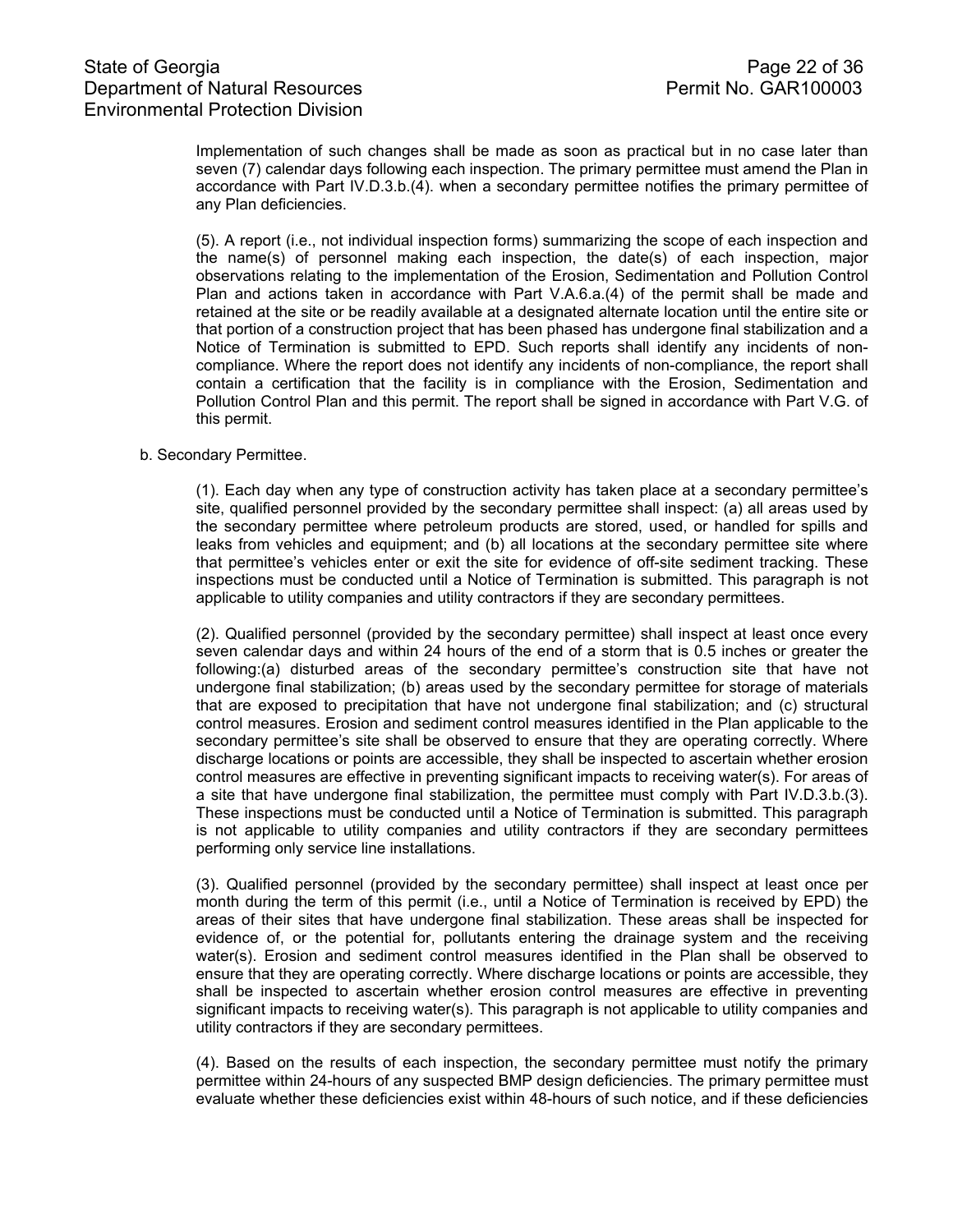are found to exist must amend the Plan in accordance with Part IV.C. of this permit to address those deficient BMPs within seven (7) days of being notified by the secondary permittee. When the Plan is amended, the primary permittee must notify and provide a copy of the amendment to all affected secondary permittee(s) within this seven (7) day period. The secondary permittees must implement any new Plan requirements affecting their site(s) within 48-hours of notification by the primary permittee.

(5). A report (i.e., not individual inspection forms) summarizing the scope of the inspection and the name(s) of personnel making each inspection, the date(s) of each inspection, major observations relating to the implementation of the Erosion, Sedimentation and Pollution Control Plan and actions taken in accordance with Part IV.D.3.b.(4). of the permit shall be made and retained at the site or be readily available at a designated alternate location until the entire site has undergone final stabilization and a Notice of Termination is submitted to EPD. Such reports shall identify any incidents of non-compliance. Where the report does not identify any incidents of non-compliance, the report shall contain a certification that the facility is in compliance with the Erosion, Sedimentation and Pollution Control Plan and this permit. The report shall be signed in accordance with Part V.G. of this permit. This paragraph is not applicable to utility companies and utility contractors if they are secondary permittees performing only service line installations.

#### c. Tertiary Permittee.

(1). Each day when any type of construction activity has taken place at a tertiary permittee's site, qualified personnel provided by the tertiary permittee shall inspect: (a) all areas used by the tertiary permittee where petroleum products are stored, used, or handled for spills and leaks from vehicles and equipment; and (b) all locations at the tertiary permittee site where that permittee's vehicles enter or exit the site for evidence of off-site sediment tracking. These inspections must be conducted until a Notice of Termination is submitted. This paragraph is not applicable to utility companies and utility contractors performing only service line installations.

(2). Qualified personnel (provided by the tertiary permittee) shall inspect at least once every seven calendar days and within 24 hours of the end of a storm that is 0.5 inches or greater the following:(a) disturbed areas of the tertiary permittee's construction site that have not undergone final stabilization; (b) areas used by the tertiary permittee for storage of materials that are exposed to precipitation that have not undergone final stabilization; and (c) structural control measures. Erosion and sediment control measures identified in the Plan applicable to the tertiary permittee's site shall be observed to ensure that they are operating correctly. Where discharge locations or points are accessible, they shall be inspected to ascertain whether erosion control measures are effective in preventing significant impacts to receiving water(s). For areas of a site that have undergone final stabilization, the permittee must comply with Part IV.D.3.c.(3). These inspections must be conducted until a Notice of Termination is submitted. This paragraph is not applicable to utility companies and utility contractors performing only service line installations.

(3). Qualified personnel (provided by the tertiary permittee) shall inspect at least once per month during the term of this permit (i.e., until a Notice of Termination is received by EPD) the areas of their sites that have undergone final stabilization. These areas shall be inspected for evidence of, or the potential for, pollutants entering the drainage system and the receiving water(s). Erosion and sediment control measures identified in the Plan shall be observed to ensure that they are operating correctly. Where discharge locations or points are accessible, they shall be inspected to ascertain whether erosion control measures are effective in preventing significant impacts to receiving water(s). This paragraph is not applicable to utility companies and utility contractors performing only service line installations.

(4). Based on the results of each inspection, the site description and the pollution prevention and control measures identified in the Tertiary Erosion Control Plan, the Plan shall be revised as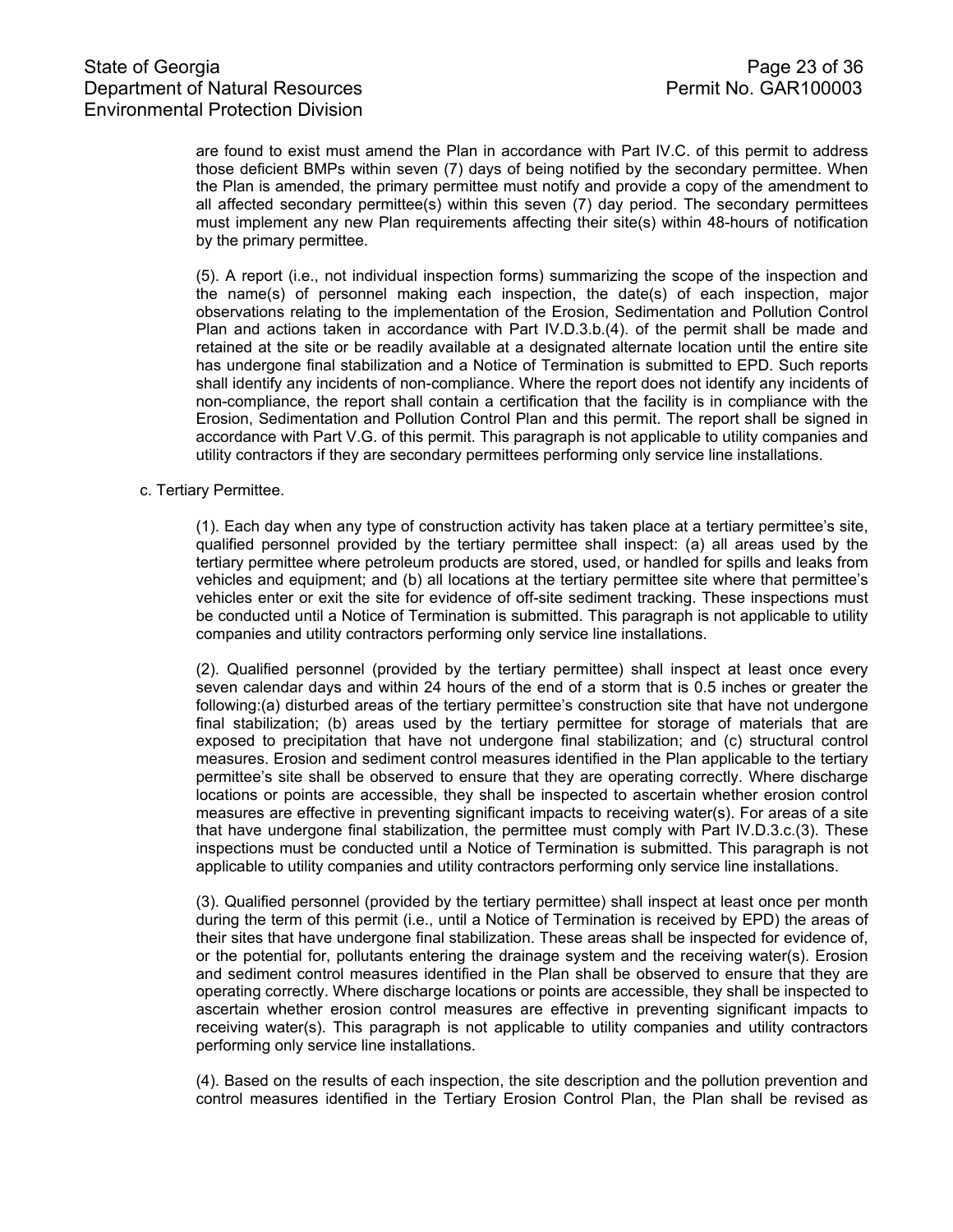appropriate not later than seven (7) calendar days following each inspection. Implementation of such changes shall be made as soon as practical but in no case later than seven (7) calendar days following the inspection.

(5). A report summarizing the scope of the inspection and the name(s) of personnel making each inspection, the date(s) of each inspection, major observations relating to the implementation of the Tertiary Erosion Control Plan and actions taken in accordance shall be made and retained at the site or be readily available at a designated alternate location until the entire site has undergone final stabilization and a Notice of Termination is submitted to EPD. Such reports shall identify any incidents of non-compliance. Where the report does not identify any incidents of noncompliance, the report shall contain a certification that the facility is in compliance with the Tertiary Erosion Control Plan and this permit. The report shall be signed in accordance with Part V.G. of this permit. This paragraph is not applicable to utility companies and utility contractors if they are secondary permittees performing only service line installations.

**4. Maintenance.** A description of procedures to ensure the timely maintenance of vegetation, erosion and sediment control measures and other protective measures identified in the site plan in good and effective operating condition.

**5. Sampling Requirements.** This permit requires the monitoring of nephelometric turbidity in receiving water(s) or outfalls in accordance with this permit. This sub-section is not applicable to secondary permittees. The following procedures constitute EPD's guidelines for sampling turbidity.

a. *Sampling Requirements* shall include the following:

(1). A USGS topographic map, a topographic map or a drawing (referred to as a topographic map) that is a scale equal to or more detailed than a 1:24000 map showing the location of the site or the common development; (a) the location of all perennial and intermittent streams and other water bodies as shown on a USGS topographic map, and all other perennial and intermittent streams and other water bodies located during mandatory field verification, into which the storm water is discharged and (b) the receiving water and/or outfall sampling locations. When the permittee has chosen to use a USGS topographic map and the receiving water(s) is not shown on the USGS topographic map, the location of the receiving water(s) must be hand-drawn on the USGS topographic map from where the storm water(s) enters the receiving water(s) to the point where the receiving water(s) combines with the first blue line stream shown on the USGS topographic map;

(2). The analytical method used to collect and analyze the samples including quality control/quality assurance procedures. This narrative must include precise sampling methodology for each sampling location;

(3). When the permittee has determined that some or all outfalls will be monitored, a rationale must be included for the NTU limit(s) selected from Appendix B. This rationale must include the size of the facility or common development, the calculation of the size of the surface water drainage area, and the type of receiving water(s) (i.e. trout stream or supporting warm water fisheries); and

(4). Any additional information EPD determines necessary to be part of the Plan. EPD will provide written notice to the permittee of the information necessary and the time line for submittal.

b. *Sample Type.* All sampling shall be collected by "grab samples" and the analysis of these samples must be conducted in accordance with methodology and test procedures established by 40 CFR Part 136 (unless other test procedures have been approved); the guidance document titled "NPDES Storm Water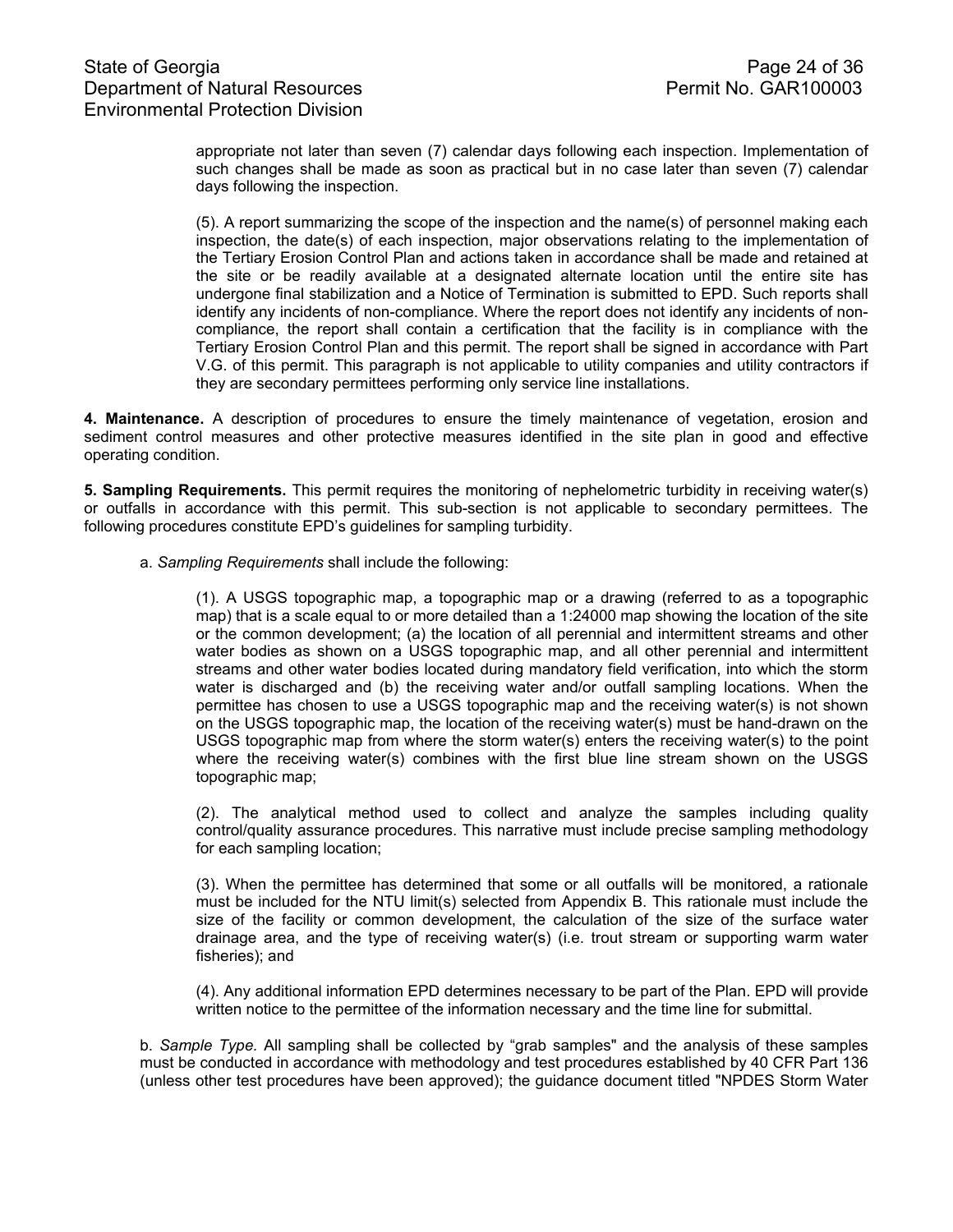Sampling Guidance Document, EPA 833-B-92-001" and guidance documents that may be prepared by the EPD.

- (1). Sample containers should be labeled prior to collecting the samples.
- (2). Samples should be well mixed before transferring to a secondary container.

(3). Large mouth, clean and rinsed glass or plastic jars should be used for collecting samples. The jars should be cleaned thoroughly to avoid contamination.

(4). Manual, automatic or rising stage sampling may be utilized. Samples required by this permit should be analyzed immediately, but in no case later than 48 hours after collection. However, samples from automatic samplers must be collected no later than the next business day after their accumulation, unless flow through automated analysis is utilized. Dilution of samples is not required. Samples may be analyzed using a direct reading, properly calibrated turbidimeter. Samples are not required to be cooled.

(5). Sampling and analysis of the receiving water(s) or outfalls beyond the minimum frequency stated in this permit must be reported to EPD as specified in Part IV.B.

#### c. *Sampling Points*.

(1). For construction activities the primary permittee must sample all receiving water(s), or all outfall(s), or a combination of receiving water(s) and outfall(s). Samples taken for the purpose of compliance with this permit shall be representative of the monitored activity and representative of the water quality of the receiving water(s) and/or the storm water outfalls using the following minimum guidelines:

(a). The upstream sample for each receiving water(s) must be taken immediately upstream of the confluence of the first storm water discharge from the permitted activity (i.e., the discharge farthest upstream at the site) but downstream of any other storm water discharges not associated with the permitted activity. Where appropriate, several upstream samples from across the receiving water(s) may need to be taken and the arithmetic average of the turbidity of these samples used for the upstream turbidity value.

(b). The downstream sample for each receiving water(s) must be taken downstream of the confluence of the last storm water discharge from the permitted activity (i.e., the discharge farthest downstream at the site) but upstream of any other storm water discharge not associated with the permitted activity. Where appropriate, several downstream samples from across the receiving water(s) may need to be taken and the arithmetic average of the turbidity of these samples used for the downstream turbidity value.

(c). Ideally the samples should be taken from the horizontal and vertical center of the receiving water(s) or the storm water outfall channel(s).

(d). Care should be taken to avoid stirring the bottom sediments in the receiving water(s) or in the outfall storm water channel.

(e). The sampling container should be held so that the opening faces upstream.

(f). The samples should be kept free from floating debris.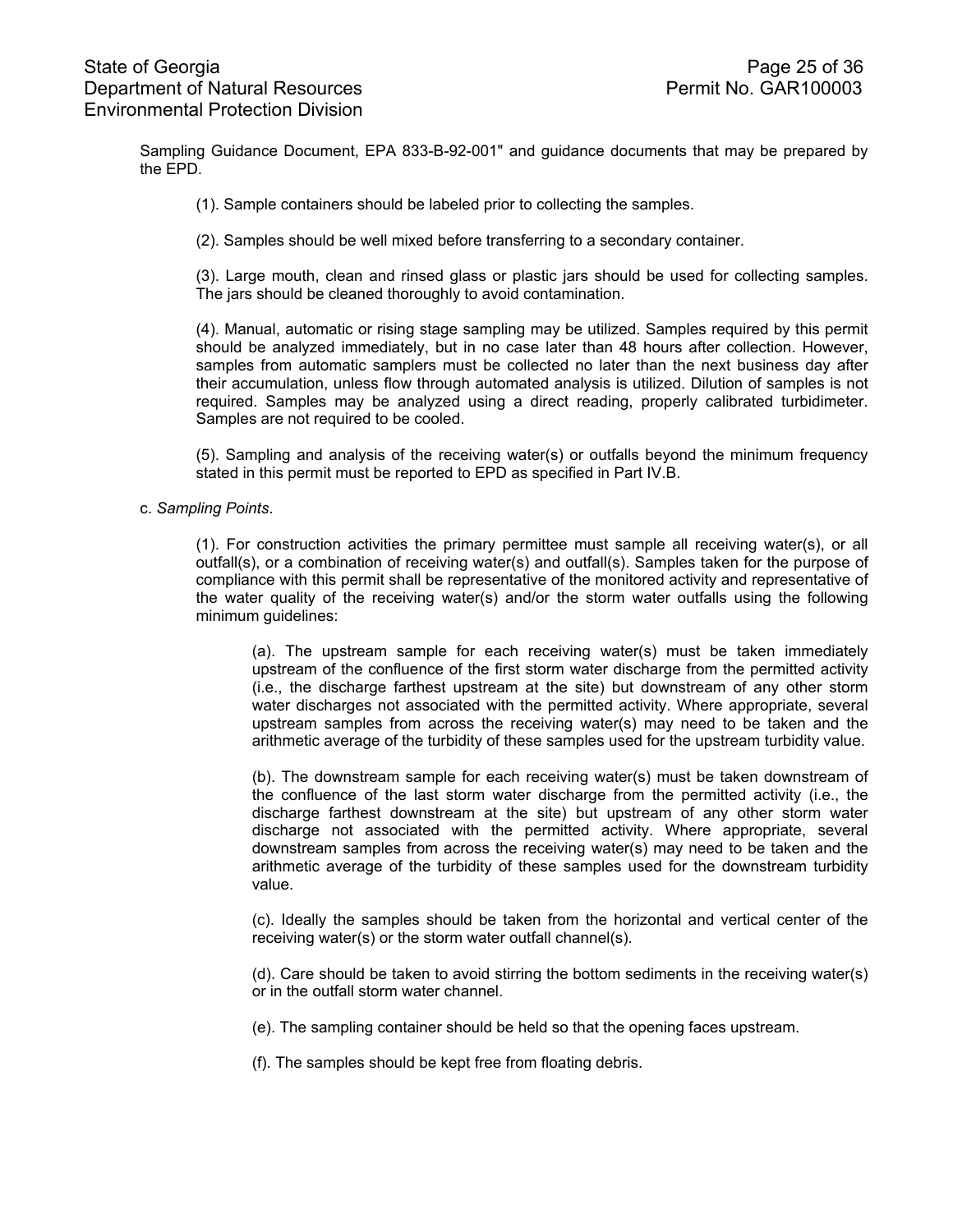(g). Permittees do not have to sample sheetflow that flows onto undisturbed natural areas or areas stabilized by the project. For purposes of this section, stabilized shall mean, for unpaved areas and areas not covered by permanent structures, 100% of the soil surface is uniformly covered in permanent vegetation with a density of 70% or greater, or equivalent permanent stabilization measures (such as the use of rip rap, gabions, permanent mulches or geotextiles) have been used. Permanent vegetation shall consist of: planted trees, shrubs, perennial vines; a crop of perennial vegetation appropriate for the time of year and region; or a crop of annual vegetation and a seeding of target crop perennials appropriate for the region. Final stabilization applies to each phase of construction.

(h). All sampling pursuant to this permit must be done in such a way (including generally accepted sampling methods, locations, timing, and frequency) as to accurately reflect whether storm water runoff from the facility/site is in compliance with the standard set forth in Parts III.C.3. or III.C.4., whichever is applicable.

#### d. *Sampling Frequency*.

(1). The primary permittee must sample in accordance with the Plan at least once for each rainfall event described below. For a qualifying event, samples must be taken within forty-five (45) minutes of:

(a) the accumulation of the minimum amount of rainfall for the qualifying event, if the storm water discharge to a monitored receiving water or from a monitored outfall has begun at or prior to the accumulation, or

(b) the beginning of any storm water discharge to a monitored receiving water or from a monitored outfall, if the discharge begins after the accumulation of the minimum amount of rainfall for the qualifying event.

(2). However, where manual and automatic sampling are impossible (as defined in this permit), or are beyond the permittee's control, the permittee shall take samples as soon as possible, but in no case more than twelve (12) hours after the beginning of the storm water discharge.

(3). Sampling by the permittee shall occur for the following events:

(a). For each area of the site that discharges to a receiving stream, the first rain event that reaches or exceeds 0.5 inch and allows for monitoring during normal business hours\* (Monday thru Friday, 8:00 AM to 5:00 PM and Saturday 8:00 AM to 5:00 PM when construction activity is being conducted by the Primary permittee) that occurs after all clearing and grubbing operations have been completed in the drainage area of the location selected as the sampling location;

(b). In addition to (a) above, for each area of the site that discharges to a receiving stream, the first rain event that reaches or exceeds 0.5 inch and allows for monitoring during normal business hours\* that occurs either 90 days after the first sampling event or after all mass grading operations have been completed in the drainage area of the location selected as the sampling location, whichever comes first;

(c). At the time of sampling performed pursuant to (a) and (b) above, if BMPs are found to be properly designed, installed and maintained, no further action is required. If BMPs in any area of the site that discharges to a receiving stream are not properly designed, installed and maintained, corrective action shall be defined and implemented within 2 business days, and turbidity samples shall be taken from discharges from that area of the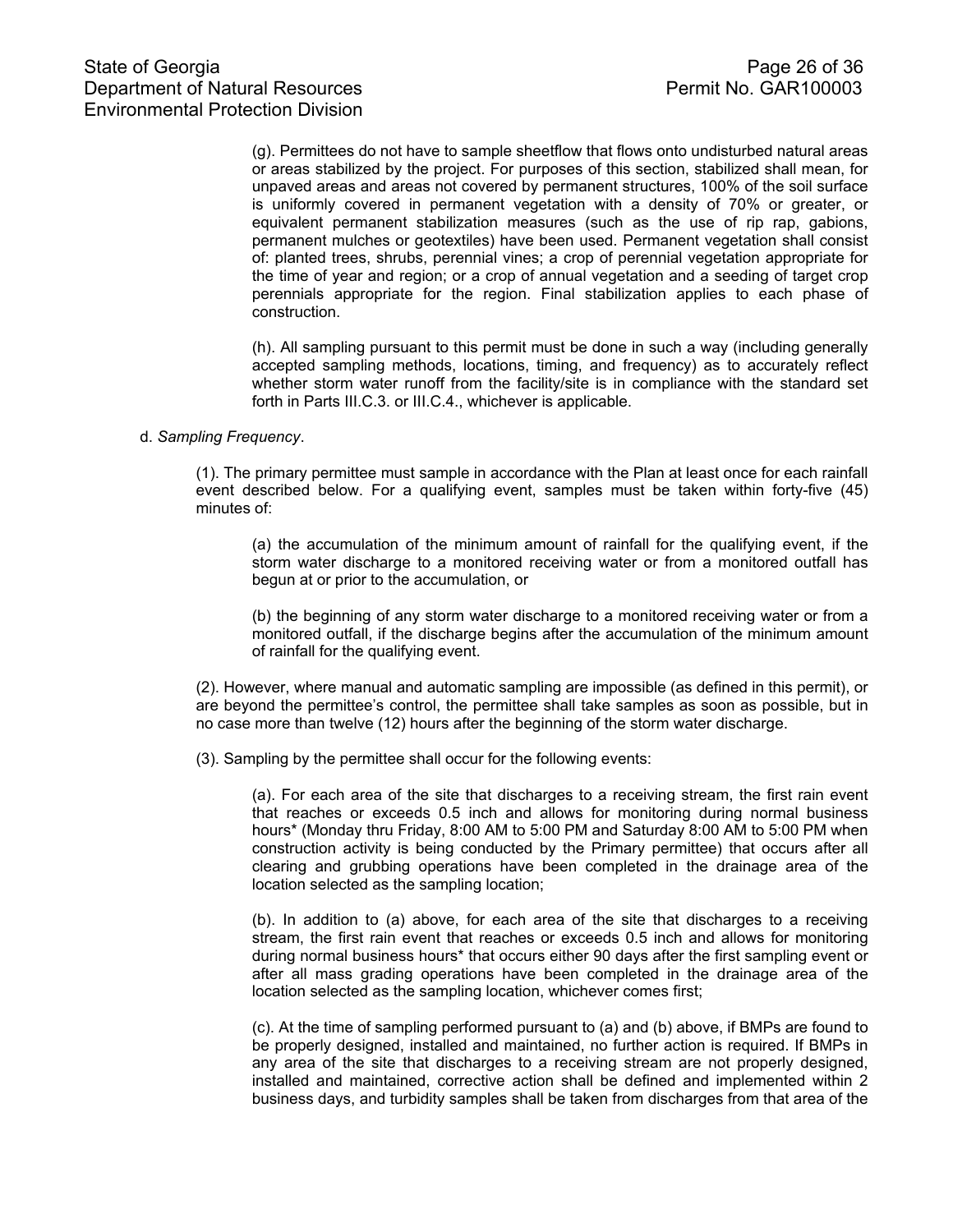site for each subsequent rain event that reaches or exceeds 0.5 inch during normal business hours\* until the selected turbidity standard is attained, or until post-storm event inspections determine that BMPs are properly designed, installed and maintained; and

(d). Existing construction activities, i.e., those that are occurring on or before the effective date of this permit, that have met the sampling required by  $(a)$  above shall sample in accordance with (b.). Those existing construction activities that have met the sampling required by (b.) above shall not be required to conduct additional sampling other than as required by (c.) above.

\*Note that the Permittee may choose to meet the requirements of (a) and (b) above by collecting turbidity samples from any rain event that reaches or exceeds 0.5 inch and allows for monitoring at any time of the day or week.

**6. Non-storm water discharges.** Except for flows from fire fighting activities, sources of non-storm water listed in Part III.A.2. of this permit that are combined with storm water discharges associated with construction activity must be identified in the Plan. The Plan shall identify and ensure the implementation of appropriate pollution prevention measures for the non-storm water component(s) of the discharge.

# **E. Reporting.**

1. The applicable permittees are required to submit a summary of the monitoring results to the EPD at the address shown in Part II.C. by the fifteenth day of the month following the reporting period. Reporting periods are months during which samples are taken in accordance with this permit. Sampling results shall be in a clearly legible format. Upon written notification, EPD may require the applicable permittee to submit the sampling results on a more frequent basis. Sampling and analysis of any storm water discharge(s) or the receiving water(s) beyond the minimum frequency stated in this permit must be reported in a similar manner to the EPD. The sampling reports must be signed in accordance with Part V.G. Sampling reports must be submitted to EPD until such time as a NOT is submitted in accordance with Part VI.

2. Each permittee must retain copies of all monitoring results reported by that permittee in accordance with this Part. In addition to other record keeping requirements, the monitoring information shall include:

- a. The date, exact place, and time of sampling or measurements;
- b. The name(s) of the individual(s) who performed the sampling and measurements;
- c. The date(s) analyses were performed;
- d. The time(s) analyses were initiated;
- e. The name(s) of the individual(s) who performed the analyses;
- f. References and written procedures, when available, for the analytical techniques or methods used.;

g. The results of such analyses, including the bench sheets, instrument readouts, computer disks or tapes, etc., used to determine these results; and

h. Results which exceed 1000 NTU shall be reported as "exceeds 1000 NTU."

#### **3. Retention of Records.**

a. Each primary permittee shall retain a copy of the Erosion, Sedimentation and Pollution Control Plan required by this permit at the construction site or the Plan shall be readily available at a designated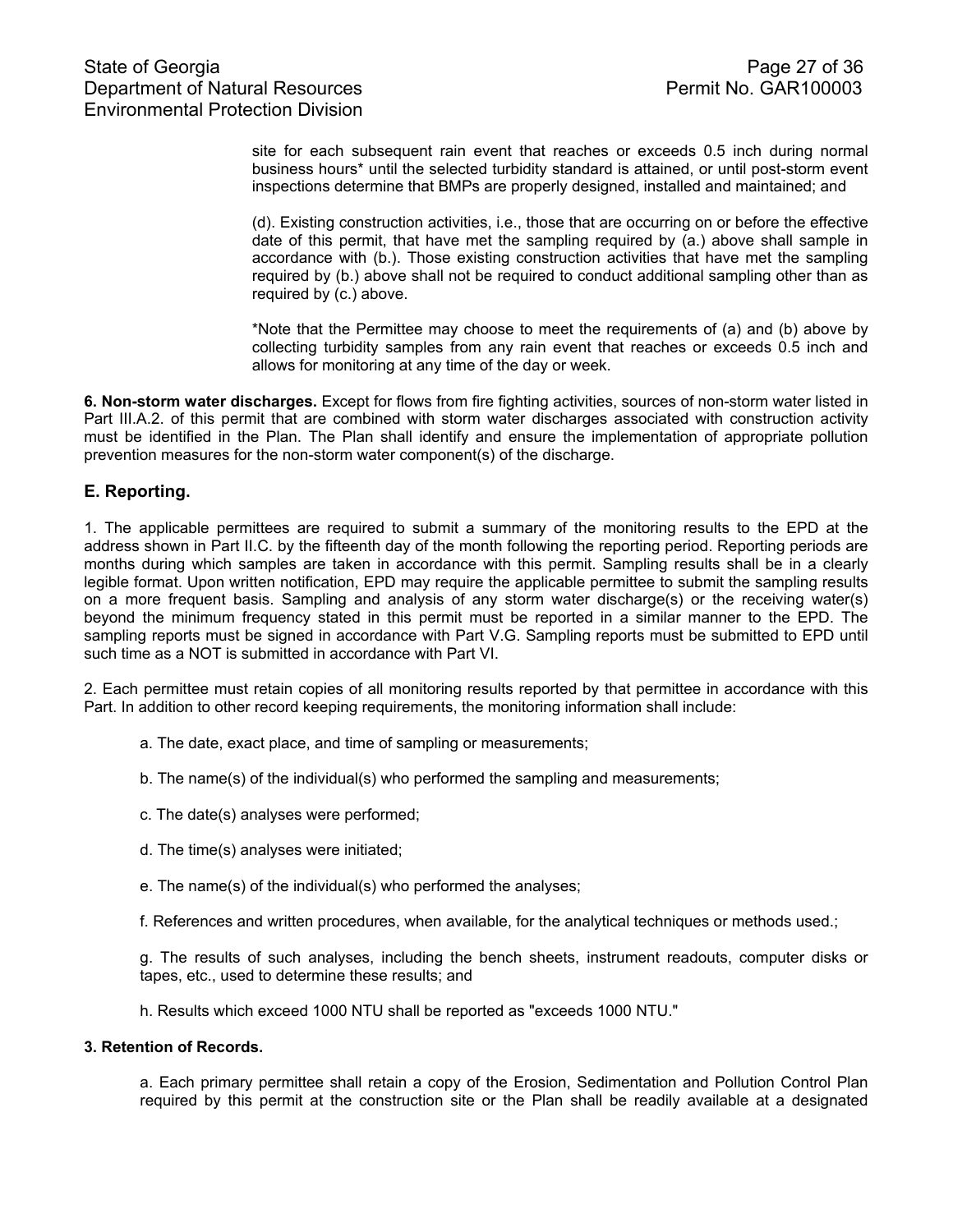# State of Georgia Page 28 of 36<br>Department of Natural Resources Permit No. GAR100003 Department of Natural Resources Environmental Protection Division

alternate location from the date of project initiation to the date of final stabilization. Primary permittees are encouraged to post copies of their NOI, Erosion, Sedimentation & Pollution Control Plan, sampling results, inspection reports, etc. on or in a permit board at the construction exit to facilitate inspections by local issuing authorities and EPD.

b. The secondary permittee must retain a copy of the Erosion, Sedimentation and Pollution Control Plan, or the applicable portion of the Erosion, Sedimentation and Pollution Control Plan for their activities at the construction site or the Plan shall be readily available at a designated alternate location from the date of the secondary permittee's project begins to the date of final stabilization. The tertiary permittee shall retain a copy of the Tertiary Erosion Control Plan and inspection reports required by this permit at the construction site or a readily available designated alternate location from the date of project initiation to the date of final stabilization.

c. Copies of all Notices of Intent, Notices of Termination, reports, plans, monitoring reports, monitoring information, including all calibration and maintenance records and all original strip chart recordings for continuous monitoring instrumentation, Erosion, Sedimentation and Pollution Control Plans, Tertiary Erosion Control Plans, records of all data used to complete the Notice of Intent to be covered by this permit and all other records required by this permit shall be retained by the permittee who either produced or used it for a period of at least three years from the date that the site is finally stabilized. These records must be maintained at the permittee's primary place of business once the construction activity has ceased at the permitted site. This period may be extended by request of the EPD at any time upon written notification to the permittee.

**F. Report Submittal.** All written correspondence required by this permit shall be submitted by *return receipt certified mail* (or similar service) to the appropriate District Office of the EPD according to the schedule in Appendix A of this permit.

# **Part V. STANDARD PERMIT CONDITIONS**

## **A. Duty to Comply.**

1. Each permittee must comply with all applicable conditions of this permit. Any permit noncompliance constitutes a violation of the Georgia Water Quality Control Act (O.C.G.A. §§12-5-20, et seq.) and is grounds for enforcement action; for permit termination; or for denial of a permit renewal application. Failure of a primary permittee or secondary permittee to comply with any applicable term or condition of this permit shall not relieve any other primary or secondary permittee from compliance with their applicable terms and conditions of this permit.

2. Each permittee must document in their records any and all known violations of this permit at his/her site within seven (7) days of his/her knowledge of the violation. A summary of these violations must be submitted to EPD by the permittee at the addresses shown in Part II.C. within fourteen (14) days of his/her discovery of the violation.

3. Penalties for violations of permit conditions. The Federal Clean Water Act and the Georgia Water Quality Control Act (O.C.G.A. §§12-5-20, et seq.) provide that any person who falsifies, tampers with, or knowingly renders inaccurate any monitoring device or method required to be maintained under this permit, makes any false statement, representation, or certification in any record or other document submitted or required to be maintained under this permit, including monitoring reports or reports of compliance or noncompliance shall, upon conviction be punished by a fine or by imprisonment, or by both. The Federal Clean Water Act and the Georgia Water Quality Control Act also provide procedures for imposing civil penalties which may be levied for violations of the Acts, any permit condition or limitation established pursuant to the Acts, or negligently or intentionally failing or refusing to comply with any final or emergency order of the Director.

**B. Continuation of the Expired General Permit.** This permit expires on the date shown on the cover page of this permit. However, an expired general permit continues in force and effect until a new general permit is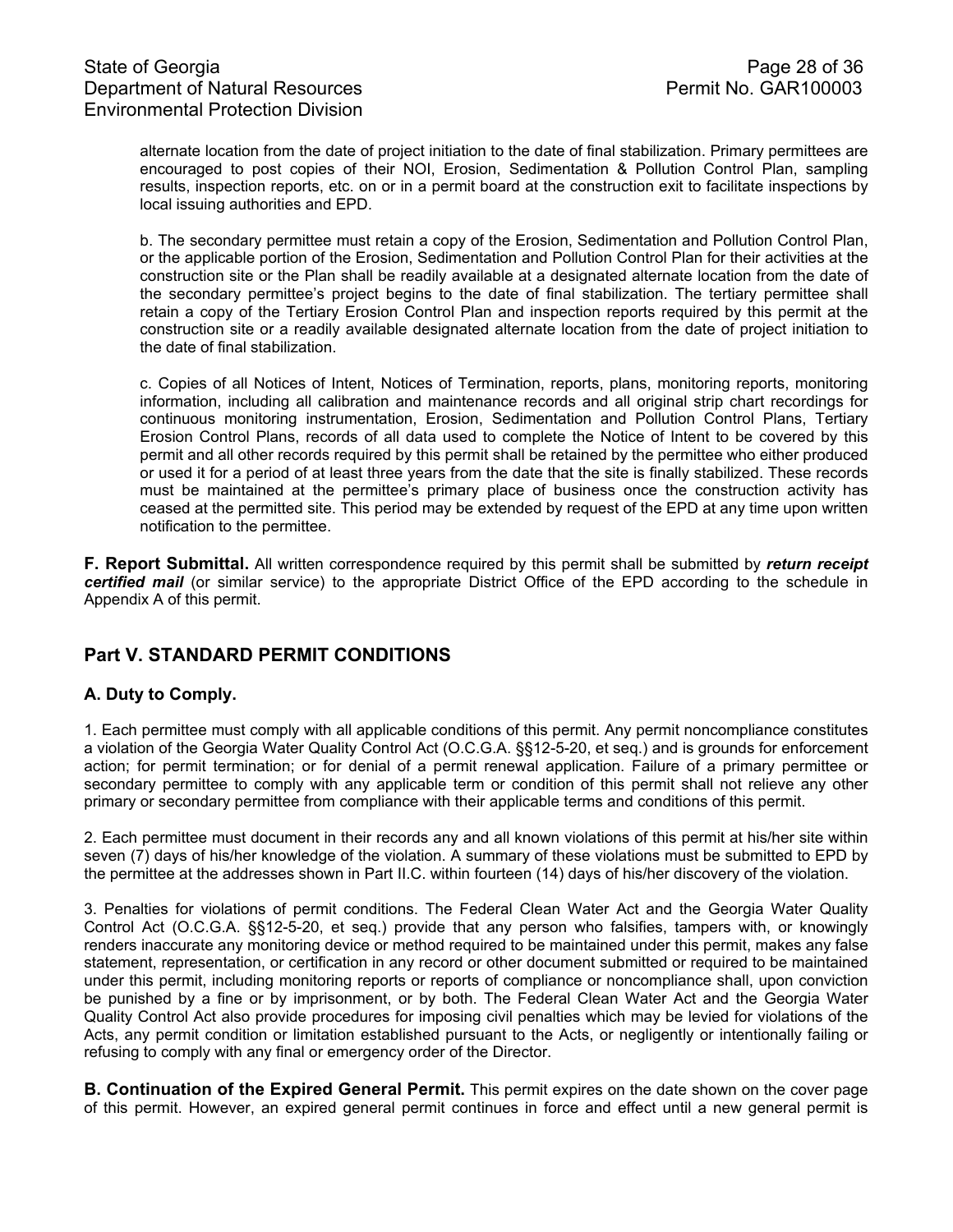issued, final and effective. Facilities that have not obtained coverage under the permit by the permit expiration date cannot become authorized to discharge under the continued permit.

**C. Need to Halt or Reduce Activity Not a Defense.** It shall not be a defense for the permittee in an enforcement action that it would have been necessary to halt or reduce the permitted activity in order to maintain compliance with the conditions of this permit.

**D. Duty to Mitigate.** The permittee shall take all reasonable steps to minimize or prevent any discharge in violation of this permit which has a reasonable likelihood of adversely affecting human health or the environment.

**E. Duty to Provide Information.** The permittee shall furnish to the Director; a State or local agency approving sediment and erosion plans, grading plans, or storm water management plans; or in the case of a storm water discharge associated with construction activity which discharges through a municipal separate storm sewer system with an NPDES permit, to the local government operating the municipal separate storm sewer system, any information which is requested to determine compliance with this permit. In the case of information submitted to the EPD such information shall be considered public information and available under the Georgia Open Records Act.

**F. Other Information.** When the permittee becomes aware that he/she failed to submit any relevant facts or submitted incorrect information in the Notice of Intent or in any other report required to be submitted to the EPD, the permittee shall promptly submit such facts or information.

**G. Signatory Requirements.** All Notices of Intent, Notice of Terminations, Erosion, Sedimentation and Pollution Control Plans, Tertiary Erosion Control Plans, reports, certifications or other information either submitted to the EPD or the operator of a large or medium municipal separate storm sewer system, or that this permit requires be maintained by the permittee, shall be signed as follows:

1. All Notices of Intent shall be signed as follows:

a. For a corporation: by a responsible corporate officer. For the purpose of this permit, a responsible corporate officer means: (1) a president, secretary, treasurer, or vice-president of the corporation in charge of a principal business function, or any other person who performs similar policy- or decisionmaking functions for the corporation; or (2) the manager of one or more manufacturing, production or operating facilities provided the manager is authorized to make management decisions which govern the operation of the regulated facility including having the explicit or implicit duty of making major capital investment recommendations, and initiating and directing other comprehensive measures to assure long term environmental compliance with environmental laws and regulations; the manager can ensure the necessary systems are established or actions taken to gather complete and accurate information for permit application requirements; and where authority to sign documents has been assigned or delegated to the manager in accordance with corporate procedures; or

b. For a partnership or sole proprietorship: by a general partner or the proprietor, respectively; or

c. For a municipality, State, Federal, or other public facility: by either a principal executive officer or ranking elected official.

2. All reports, certification statements, or other reports required by the permit and other information requested by the EPD shall be signed by a person described above or by a duly authorized representative of that person. A person is a duly authorized representative only if:

a. The authorization is made in writing by a person described above and submitted to the EPD;

b. The authorization specifies either an individual or a position having responsibility for the overall operation of the regulated facility or activity, such as the position of manager, Operator, superintendent,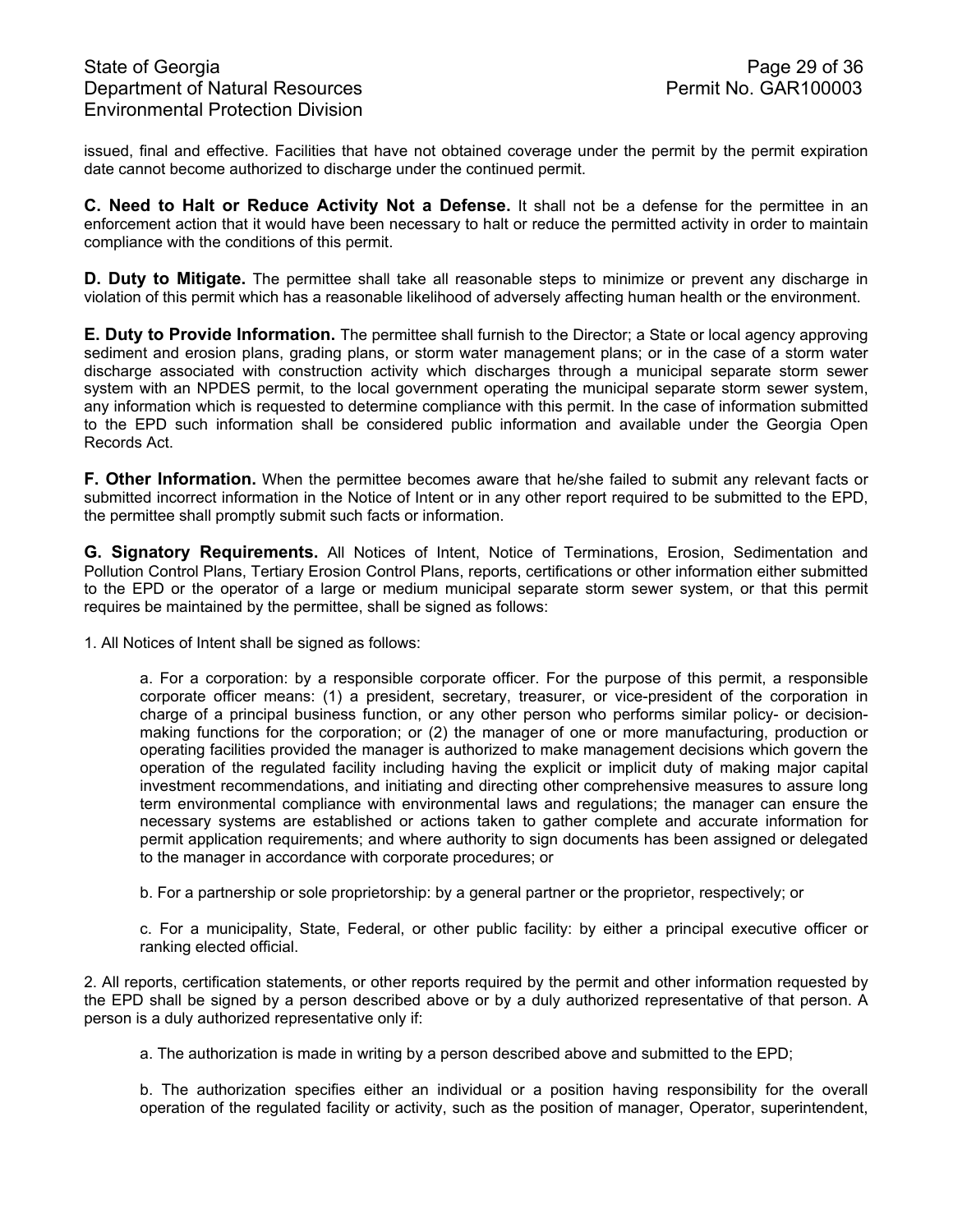or position of equivalent responsibility or an individual or position having overall responsibility for environmental matters for the company. (A duly authorized representative may thus be either a named individual or any individual occupying a named position);

c. Changes to authorization. If an authorization under Part II.B. is no longer accurate because a different Operator has responsibility for the overall operation of the construction site, a new Notice of Intent satisfying the requirements of Part II.B. must be submitted to the EPD prior to or together with any reports, information, or applications to be signed by an authorized representative; and

d. *Certification.* Documents shall be signed by the party that contracts for the document and that party shall make the following certification:

 "I certify under penalty of law that this document and all attachments were prepared under my direction or supervision in accordance with a system designed to assure that qualified personnel properly gather and evaluate the information submitted. Based on my inquiry of the person or persons who manage the system, or those persons directly responsible for gathering the information, the information submitted is, to the best of my knowledge and belief, true, accurate, and complete. I am aware that there are significant penalties for submitting false information, including the possibility of fine and imprisonment for knowing violations."

**H. Oil and Hazardous Substance Liability.** Nothing in this permit shall be construed to preclude the institution of any legal action or relieve the permittee from any responsibilities, liabilities, or penalties to which the permittee is or may be subject under the Georgia Hazardous Waste Management Act, O.C.G.A. § 12-8-60, et seq. or under Chapter 14 of Title 12 of the Official Code of Georgia Annotated; nor is the Operator relieved from any responsibilities, liabilities or penalties to which the permittee is or may be subject under Section 311 of the Clean Water Act or Section 106 of Comprehensive Environmental Response Compensation And Liability Act.

**I. Property Rights.** The issuance of this permit does not convey any property rights of any sort, nor any exclusive privileges, nor does it authorize any injury to private property nor any invasion of personal rights, nor any infringement of Federal, State or local laws or regulations.

**J. Severability.** The provisions of this permit are severable, and if any provision of this permit, or the application of any provision of this permit to any circumstance, is held invalid, the application of such provision to other circumstances, and the remainder of this permit shall not be affected thereby.

**K. Other Applicable Environmental Regulations and Laws.** Nothing in this permit shall be construed to preclude the institution of any legal action or relieve the permittee from any responsibilities, liabilities, or penalties established pursuant to any applicable State law or regulation under authority preserved by Section 510 of the Clean Water Act. Nothing in this permit, unless explicitly stated, exempts the permittee from compliance with other applicable local, state and federal ordinances, rules, regulations, and laws. Furthermore, it is not a defense to compliance with this permit that a local government authority has approved the permittee's Erosion, Sedimentation and Pollution Control Plan or failed to take enforcement action against the permittee for violations of the Erosion, Sedimentation and Pollution Control Plan, or other provisions of this permit.

No condition of this permit shall release the permittee from any responsibility or requirements under other environmental statutes or regulations.

**L. Proper Operation and Maintenance.** The permittee shall at all times properly operate and maintain all facilities and systems of treatment and control (and related appurtenances) which are installed or used by the permittee to achieve compliance with the conditions of this permit and with the required plans. Proper operation and maintenance also includes adequate laboratory controls and appropriate quality assurance procedures. Proper operation and maintenance requires the operation of backup or auxiliary facilities or similar systems, installed by an permittee only when necessary to achieve compliance with the conditions of the permit.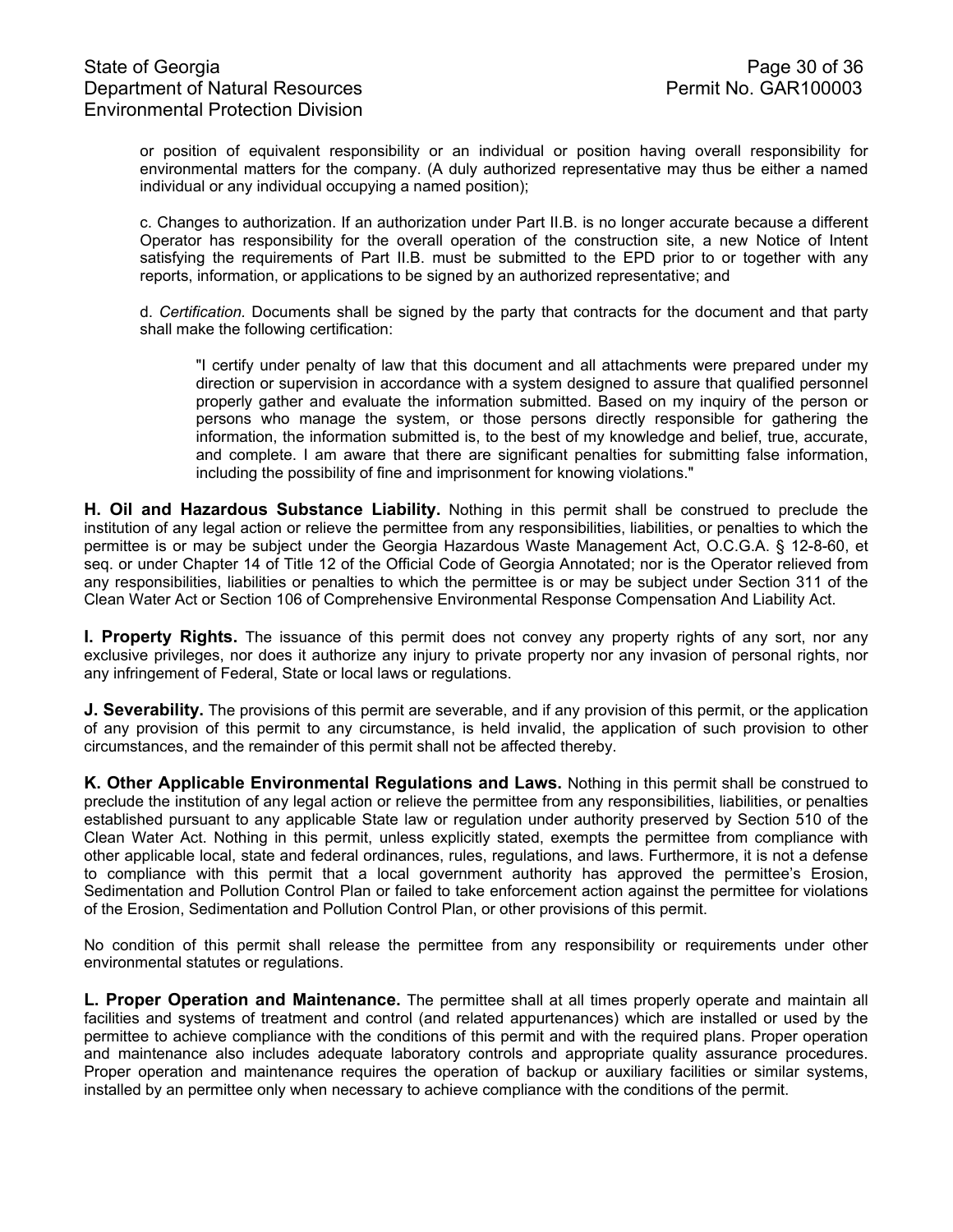**M. Inspection and Entry.** The permittee shall allow the Director or an authorized representative of EPA, EPD or to designated officials of the local government reviewing soil erosion and sediment control plans, grading plans, or storm water management plans; or, in the case of a construction site which discharges through a municipal separate storm sewer system, an authorized representative of the municipal operator of the separate storm sewer system receiving the discharge, upon the presentation of credentials and other documents as may be required by law, to:

1. Enter upon the permittee's premises where a regulated facility or activity is located or conducted or where records must be kept under the conditions of this permit; and

2. Have access to and copy at reasonable times, any records that must be kept under the conditions of this permit; and

3. Inspect at reasonable times any facilities or equipment (including monitoring and control equipment).

**N. Permit Actions.** This permit may be revoked and reissued, or terminated for cause including but not limited to changes in the law or regulations. The filing of a request by the permittee for termination of the permit, or a notification of planned changes or anticipated noncompliance, does not stay any permit condition.

# **Part VI. TERMINATION OF COVERAGE**

**A. Notice of Termination Eligibility.** Notice of Termination, signed in accordance with Part V.G. of this permit, must be submitted:

1. For construction activities, by the primary permittee where the entire common development has undergone final stabilization and all storm water discharges associated with construction activity that are authorized by this permit have ceased. For construction activities where the primary permittee has elected to submit NOIs for separate phases of the common development, the phase or phases of the common development on the NOT shall correspond to the phase or phases on the NOI and shall have undergone final stabilization and all storm water discharges associated with construction activity that are authorized by this permit shall have ceased. The primary permittee must submit a Notice of Termination only after all construction activities have ceased, final stabilization has been implemented by the primary permittee and by all secondary permittee(s), and the site is in compliance with this permit.

2. For individual surface water drainage areas within construction activities with more than one surface water drainage area by the primary permittee where **all four (a., b., c. and d.)** of the following conditions have been met:

a. the surface water drainage area has undergone final stabilization and all planned construction activity has been completed; **and**

b. all storm water runoff in the surface water drainage area is coming from undisturbed or stabilized areas; **and** 

c. at least 90% of the lots in that surface water drainage area of the common development have been sold to an unrelated party, permanent structures completed and final stabilization achieved; **and** 

d. the remaining acreage to be disturbed on undeveloped lots within the surface water drainage area is less than one (1) acre.

After the filing of the Notice of Termination, the primary permittee shall notify by written correspondence to the subsequent legal title holder of each remaining lot(s) that these lot Owners or Operators will become tertiary permittees for purposes of this permit and these tertiary permittees will be responsible for off-site best management practices, as applicable.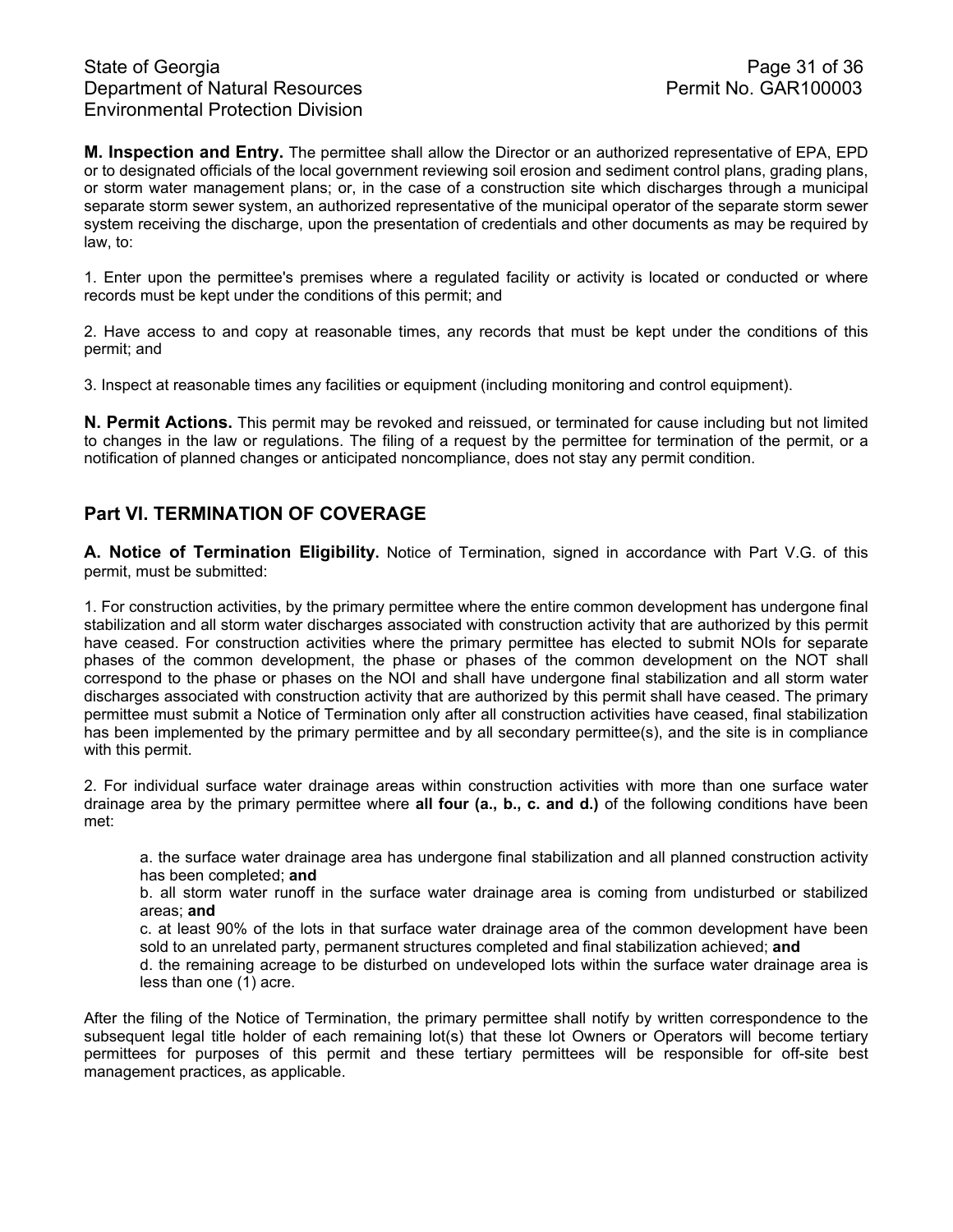(i). If a person purchases one or more of the remaining undeveloped lots within a surface water drainage area for the purpose of engaging in construction activity in which a Notice of Termination has been filed by the primary permittee, then the person shall file a Notice of Intent as a tertiary permittee (as set forth in Part II.B.3.). The tertiary permittee shall be required to create and implement a Tertiary Erosion Control Plan (TEC plan) to control storm water run-off from its individual lot. This TEC plan, created and implemented by qualified personnel, shall include all best management practices in the primary permittee's Erosion, Sedimentation and Pollution Control Plan, as applicable, to control storm water discharges from the tertiary permittee's lots and shall include any additional best management practices as required in this permit. The tertiary permittee shall be responsible for the installation and maintenance of these best management practices in accordance with this permit and any off-site best management practices, as applicable. EPD may notify the tertiary permittee at any time that the TEC plan does not meet one or more of the minimum requirements of the permit. The tertiary permittee must correct and implement any required changes to the TEC plan in accordance with Part IV.B.3. of this permit within the time frame established by EPD.

(ii). The tertiary permittee must submit a Notice of Termination when final stabilization has been achieved on an individual lot.

3. By the Owner or Operator or both when the Owner or Operator of the site changes. Where storm water discharges will continue after the identity of the Owner or Operator or both changes, the permittee must, prior to filing the Notice of Termination, notify any subsequent Owner or Operator or both of the permitted site as to the requirements of this permit;

4. By secondary permittees when their sites within a common development have undergone final stabilization, all storm water discharges from their construction activities have ceased, and their sites are in compliance with this permit; and

5. By secondary permittees working under a Blanket NOI postmarked no later than January 15 of the subsequent year in which the NOI was filed. The NOT shall contain the information contained in Part II. B. 2. a., b., c. and g.

## **B. Notice of Termination contents:**

1. The permittee's legal name, address, telephone number;

2. When the NOT is submitted by a secondary permittee, the primary permittee's legal name, address, telephone number;

3. An indication as to whether the notifier is a primary, secondary or tertiary permittee;

4. The site/project name, site location, GPS location of a construction exit in the form degrees/minutes/seconds as determined by GPS unit, subdivision name (if applicable), city (if applicable) and county of the site for which the notification is submitted. This information must correspond to the similar information as provided on the NOI. Where a mailing address for the site is not available, the location can be described in narrative terms and county where the construction site is located;

5. The NPDES permit number for the storm water discharge associated with construction activity identified by the Notice of Termination;

6. A listing of the legal name, address, and telephone number of all secondary permittees at the site for which this notification is submitted, if applicable;

7. The name of the receiving water(s), and when the discharge is through a municipal separate storm sewer system (MS4), the name of the local government operating the municipal separate storm sewer system and the name of the receiving water(s) which receives the discharge from the MS4;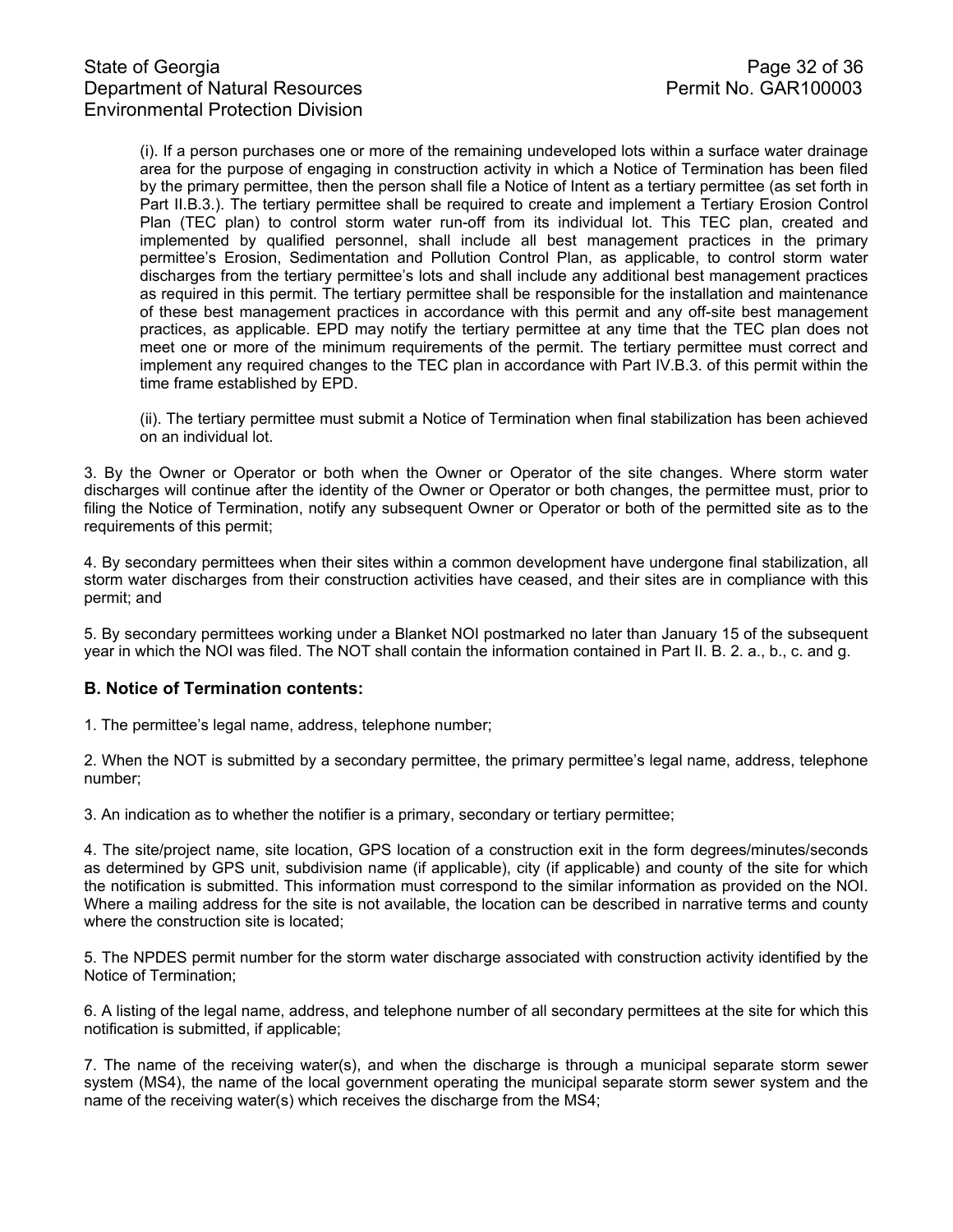### 8. Any other information specified on the NOT in effect at the time of submittal; and

9. The following certification signed in accordance with Part V.G. (signatory requirements):

"I certify under penalty of law that either: (a) all storm water discharges associated with construction activity from the portion of the construction activity where I was an Owner or Operator have ceased or have been eliminated; (b) all storm water discharges associated with construction activity from the identified site that are authorized by General NPDES Permit No. GAR 100003 have ceased; (c) I am no longer an Owner or Operator at the construction site and a new Owner or Operator has assumed operational control for those portions of the construction site where I previously had ownership or operational control; or if I am a primary permittee filing this Notice of Termination under Part VI.A.4. of this permit, I will notify by written correspondence to the subsequent legal title holder of any remaining lots that these lot Owners or Operators will become tertiary permittees for purposes of this permit and I will provide these tertiary permittees with the primary permittee's Erosion, Sedimentation and Pollution Control Plan. I understand that by submitting this Notice of Termination, that I am no longer authorized to discharge storm water associated with construction activity by the general permit, and that discharging pollutants in storm water associated with construction activity to waters of Georgia is unlawful under the Georgia Water Quality Control Act and the Clean Water Act where the discharge is not authorized by a NPDES permit."

**C. Notice of Termination Submittal.** All Notices of Termination by this permit shall be submitted by *return receipt certified mail* (or similar service) to the appropriate District Office of the EPD according to the schedule in Appendix A of this permit and to the local Issuing Authority in jurisdictions authorized to issue a Land Disturbance Activity permit for the permittee's construction site pursuant to O.C.G.A. 12-7-1, et seq.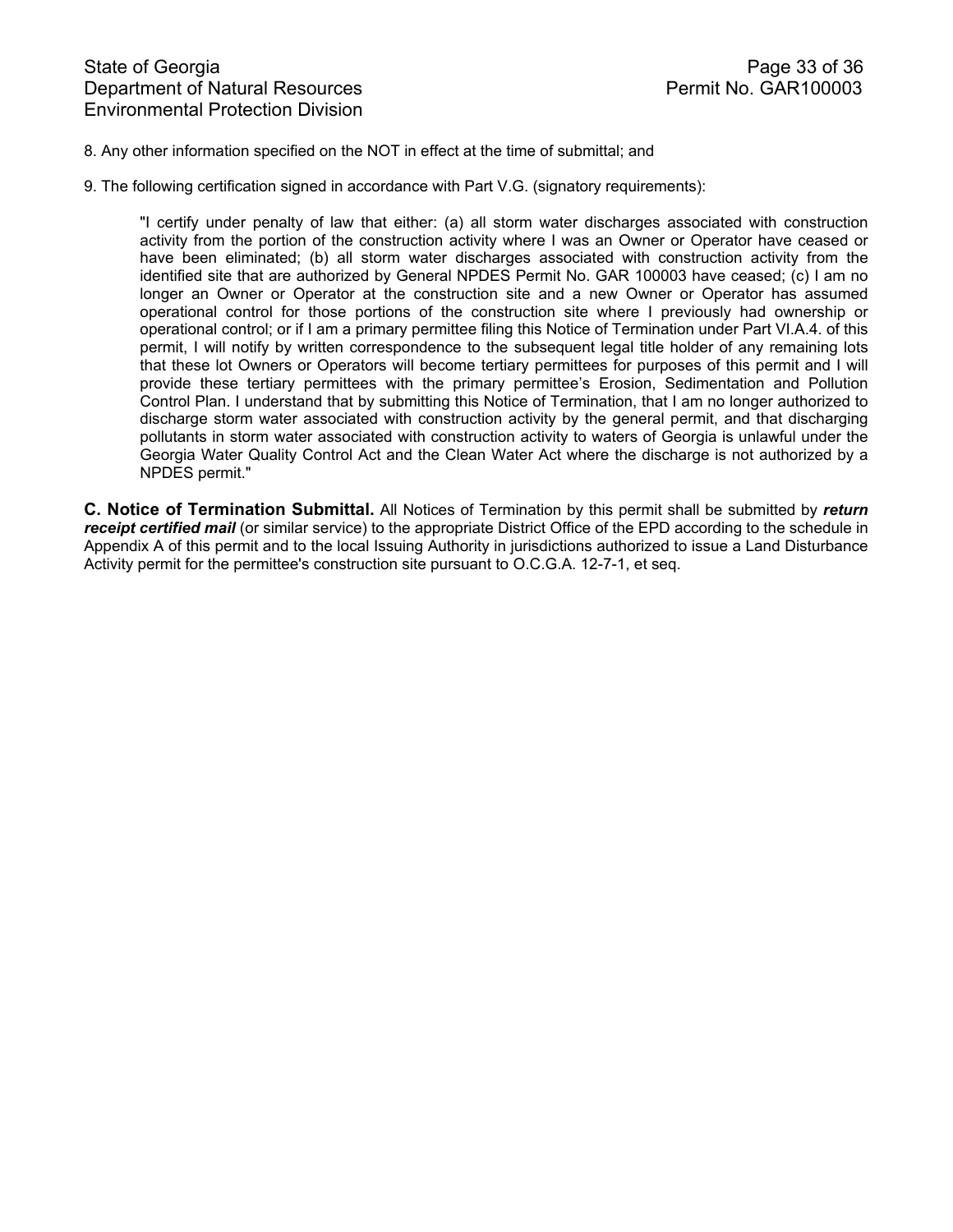# **APPENDIX A**

# **EPD DISTRICT OFFICES**

All required correspondence, including but not limited to the Notice of Intents, Notice of Terminations, certifications, Erosion, Sedimentation and Pollution Control Plans and any other reports, shall be sent to the following District offices of EPD.

**A. For facilities/sites located in the following counties:** Bibb, Bleckley, Chattahoochee, Crawford, Dooly, Harris, Houston, Jones, Lamar, Macon, Marion, Meriwether, Monroe, Muscogee, Peach, Pike, Pulaski, Schley, Talbot, Taylor, Troup, Twiggs, Upson

Information shall be submitted to: West Central District Office

Georgia Environmental Protection Division 2640 Shurling Drive Macon, GA 31211-3576 (478) 751-6612

**B. For facilities/sites located in the following counties:** Burke, Columbia, Emanuel, Glascock, Jefferson, Jenkins, Johnson, Laurens, McDuffie, Montgomery, Richmond, Screven, Treutlen, Warren, Washington, Wheeler, Wilkinson

Information shall be submitted to: East Central District Office

 Georgia Environmental Protection Division 1885-A Tobacco Road Augusta, GA 30906-8825 (706) 792-7744

**C. For facilities/sites located in the following counties:** Baldwin, Banks, Barrow, Butts, Clarke, Elbert, Franklin, Greene, Hall, Hancock, Hart, Jackson, Jasper, Lincoln, Madison, Morgan, Newton, Oconee, Oglethorpe, Putnam, Stephens, Taliaferro, Walton, Wilkes

Information shall be submitted to: Northeast District Office Georgia Environmental Protection Division 745 Gaines School Road Athens, GA 30605-3129 (706) 369-6376

**D. For facilities/sites located in the following counties:** Clayton, Coweta, DeKalb, Fayette, Gwinnett, Heard, Henry, Rockdale, Spalding

Information shall be submitted to: Mountain District - Atlanta Satellite

Georgia Environmental Protection Division 4244 International Parkway, Suite 114 Atlanta, GA 30354-3906 (404) 362-2671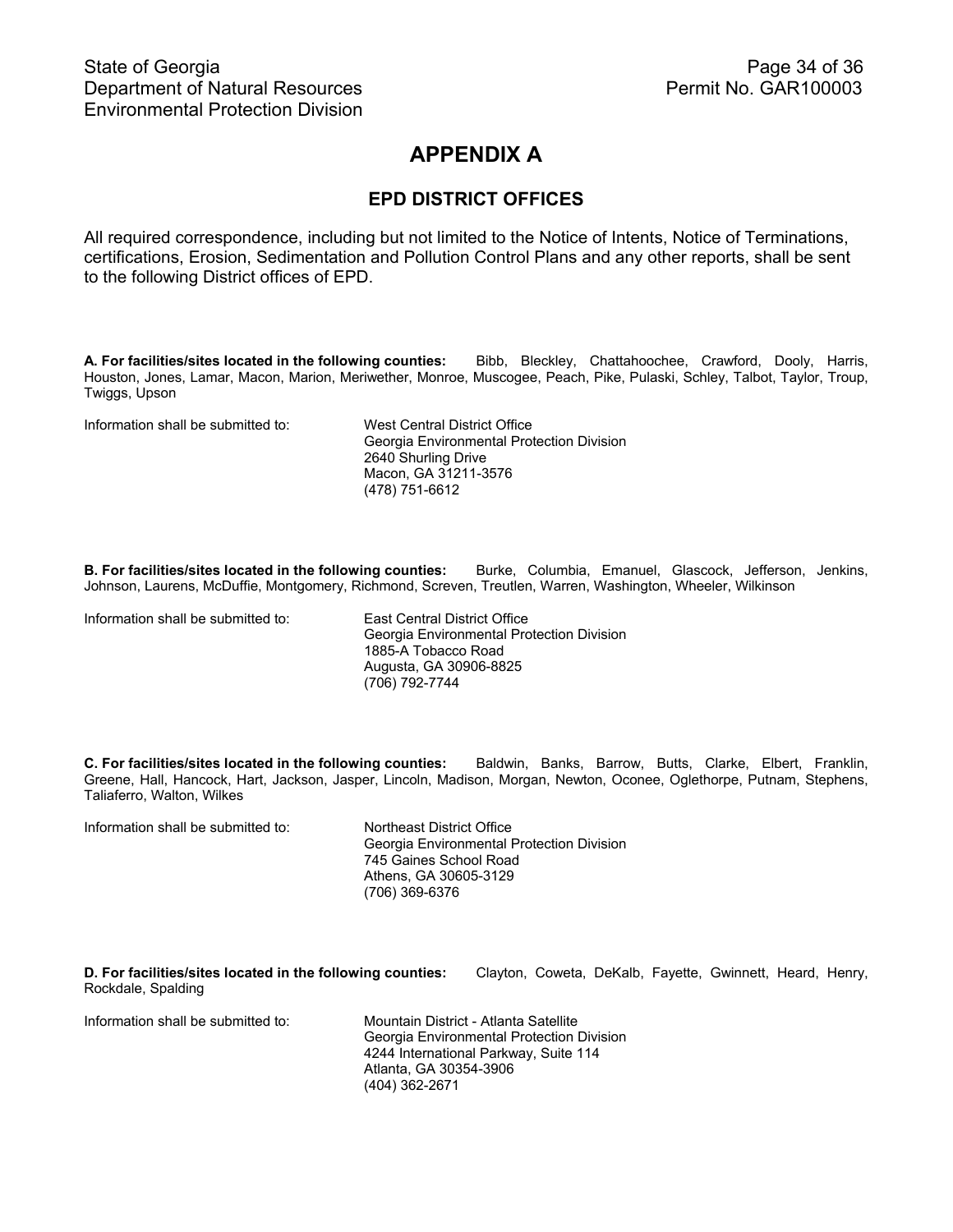# State of Georgia **Page 35 of 36** Department of Natural Resources **Permit No. GAR100003** Environmental Protection Division

**E. For facilities/sites located in the following counties:** Bartow, Carroll, Catoosa, Chattooga, Cherokee, Cobb, Dade, Dawson, Douglas, Fannin, Floyd, Forsyth, Fulton, Gilmer, Gordon, Habersham, Haralson, Lumpkin, Murray, Paulding, Pickens, Polk, Rabun, Towns, Union, Walker, White, Whitfield

Information shall be submitted to: Mountain District - Cartersville Office

 Georgia Environmental Protection Division P.O. Box 3250 Cartersville, GA 30120-1705 (770) 387-4900

**F. For facilities/sites located in the following counties:** Appling, Atkinson, Bacon, Brantley, Bryan, Bulloch, Camden, Candler, Charlton, Chatham, Clinch, Coffee, Effingham, Evans, Glynn, Jeff Davis, Liberty, Long, McIntosh, Pierce, Tattnall, Toombs, Ware, Wayne

Information shall be submitted to: Coastal District- Brunswick Office

Georgia Environmental Protection Division One Conservation Way Brunswick, GA 31520-8687 (912) 264-7284

**G. For facilities/sites located in the following counties:** Baker, Ben Hill, Berrien, Brooks, Calhoun, Clay, Colquitt, Cook, Crisp, Decatur, Dodge, Dougherty, Early, Echols, Grady, Irwin, Lanier, Lee, Lowndes, Miller, Mitchell, Quitman, Randolph, Seminole, Stewart, Sumter, Telfair, Terrell, Thomas, Tift, Turner, Webster, Wilcox, Worth

Information shall be submitted to: Southwest District Office

Georgia Environmental Protection Division 2024 Newton Road Albany, GA 31701-3576 (912) 430-4144

#### **H. For facilities/sites required to submit Plans required under Part IV.A.6.a.(i) of this Permit:**

| Information shall be submitted to: | <b>Water Protection Branch</b><br><b>Environmental Protection Division</b><br>4220 International Parkway, Suite 101<br>Atlanta, Georgia 30354 |
|------------------------------------|-----------------------------------------------------------------------------------------------------------------------------------------------|
|                                    |                                                                                                                                               |
|                                    | (404) 675-6240                                                                                                                                |

#### **I. For facilities/sites required to submit Plans required under Part IV.A.6.a.(ii) of this Permit:**

Contact information may be obtained at: http://www.gaswcc.org/